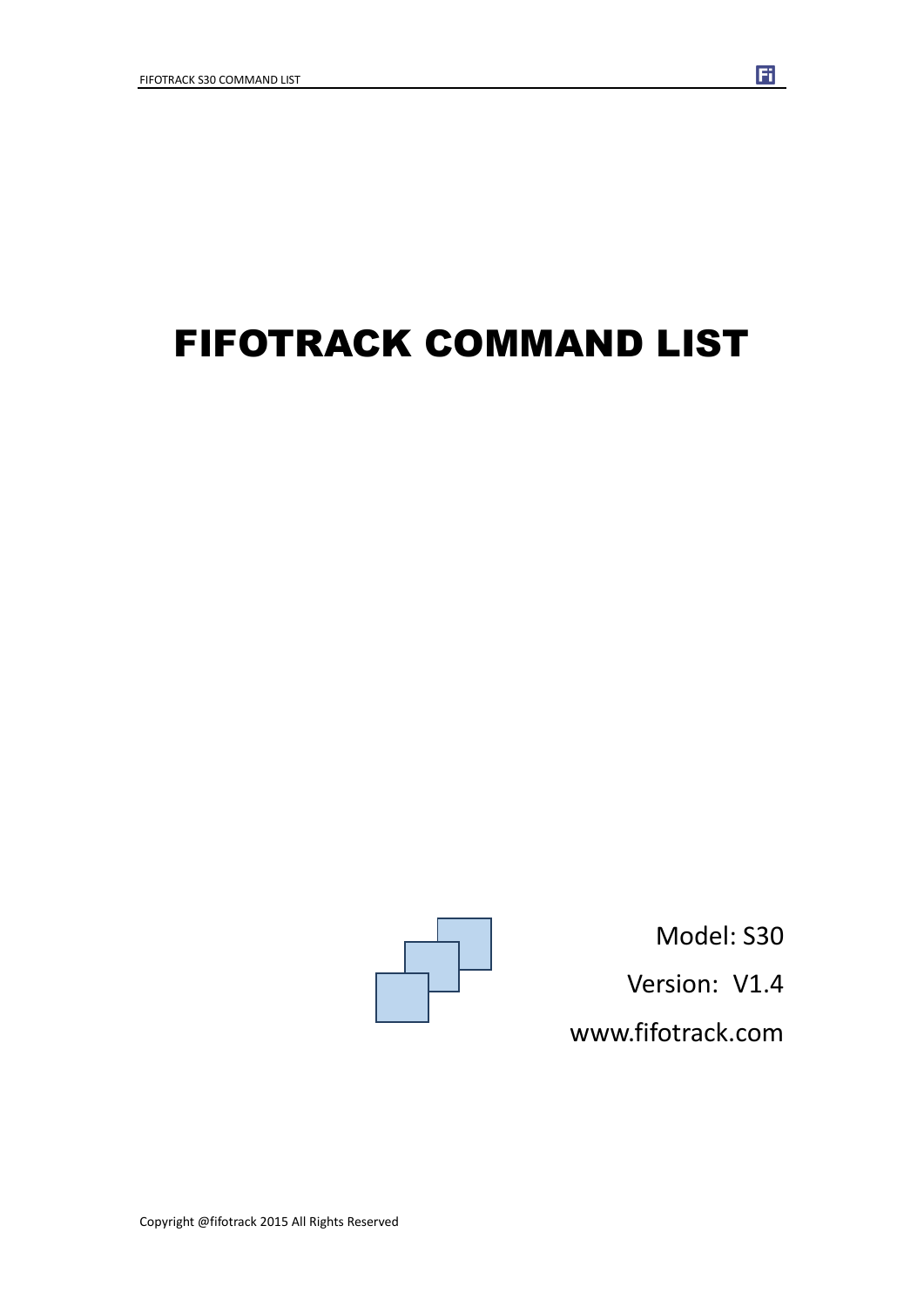#### **Copyright and Disclaimer**

- All copyrights belong to Shenzhen fifotrack Solution Co., Ltd. You are not allowed to revise, copy or spread this file in any form without consent of fifotrack.
- $\odot$   $\Box$  is trademark of fifotrack, protected by law.
- Please read this user guide carefully before installation to avoid any possible personal injury or property loss.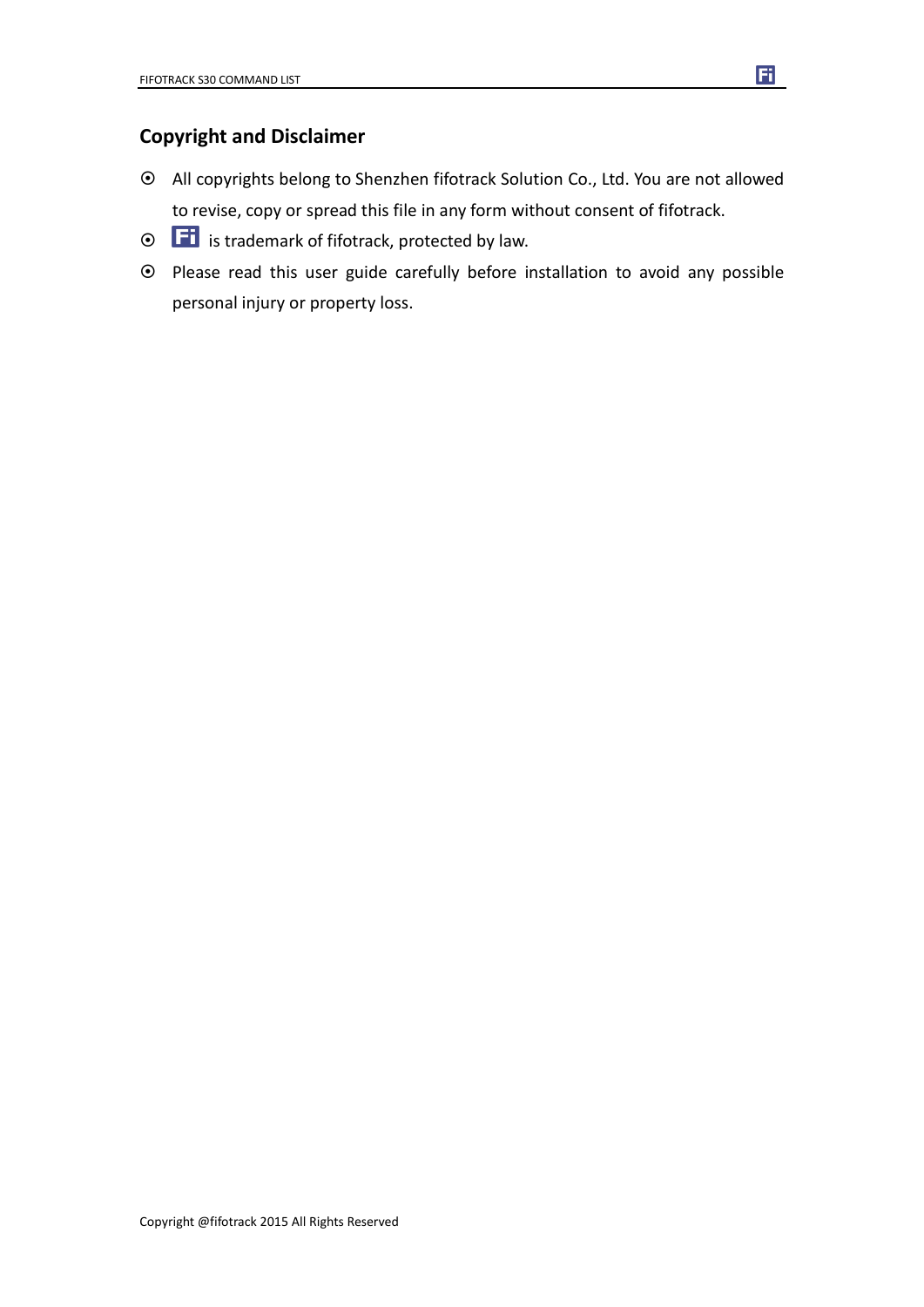### **Document History**

| <b>Version</b> | <b>Revision Date</b> | Author  | Detail                                                 |
|----------------|----------------------|---------|--------------------------------------------------------|
| V1.4           | Nov 10, 2020         | Vito Hu | Delete B22, B29, B96 command                           |
|                |                      |         | Modify B03, B04 command                                |
|                |                      |         | Delete "Vibration", "Parking Overtime", "Enter Sleep", |
|                |                      |         | "Wakeup", "GSM Jamming", "GPS Jamming" alarm code      |
| V1.3           | Dec 12, 2018         | Vito Hu | Modify B23 command                                     |
|                |                      |         | Add B24, B25, B34, B45, B46, B99 command               |
|                |                      |         | Add alm-code 21, 30, 32                                |
| V1.2           | Oct 15, 2018         | Vito Hu | Add CO8, SO9 command;                                  |
|                |                      |         | Add buz field in B08 command                           |
| V1.1           | Jan 3, 2018          | Vito Hu | <b>Revision Version</b>                                |

Copyright @fifotrack 2015 All Rights Reserved

 $\mathbf{E}$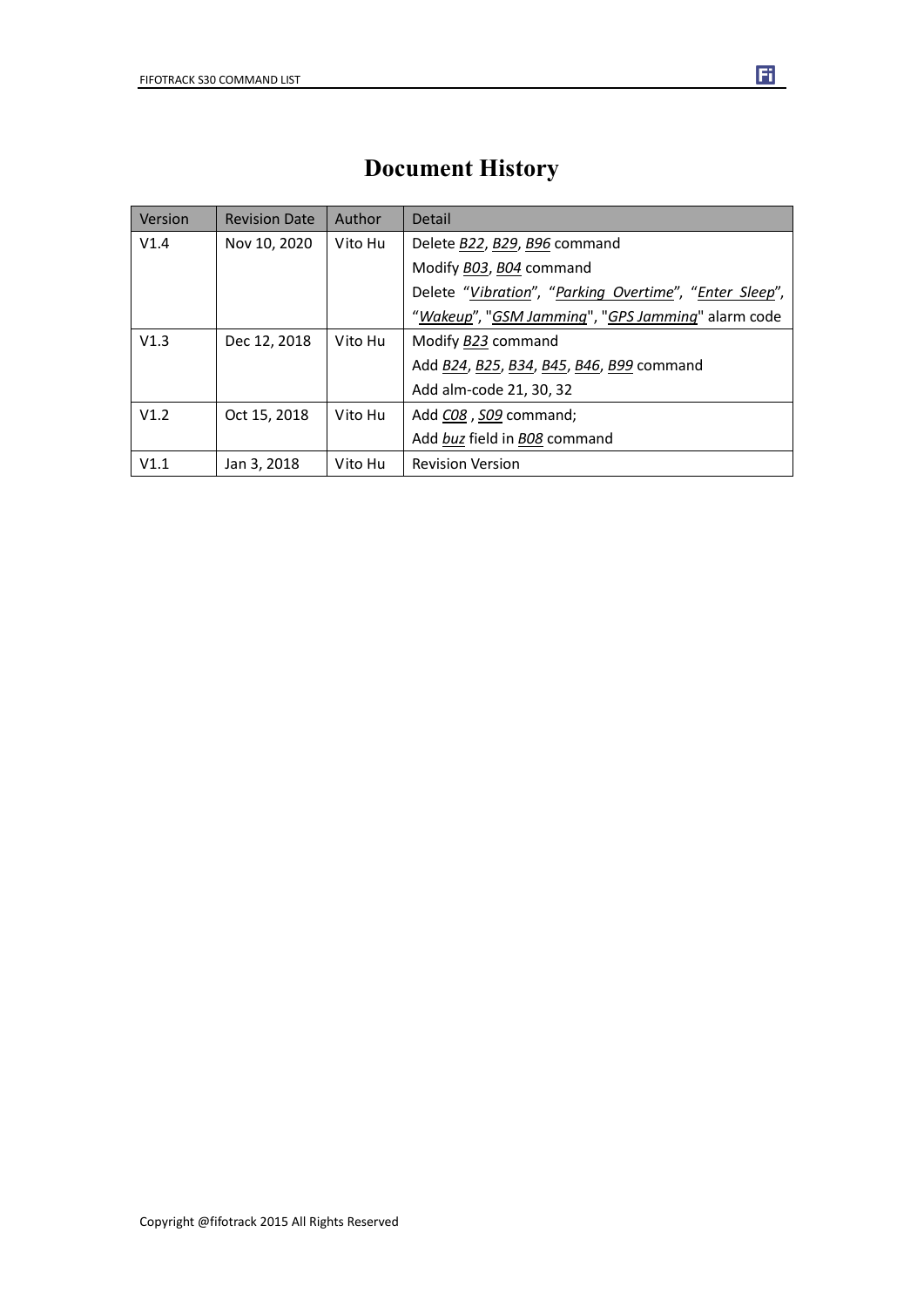

### **Contents**

| B04 – Setting Roaming Tracking Time Interval ……………………………………………错误!未定义书签。 |    |
|-------------------------------------------------------------------------|----|
|                                                                         |    |
|                                                                         |    |
|                                                                         |    |
|                                                                         |    |
|                                                                         |    |
|                                                                         |    |
|                                                                         |    |
|                                                                         |    |
|                                                                         |    |
|                                                                         |    |
|                                                                         |    |
|                                                                         | 16 |
|                                                                         |    |
|                                                                         |    |
| B22 – Setting Maximum Parking Time ………………………………………………………错误!未定义书签。       |    |
|                                                                         |    |
|                                                                         |    |
|                                                                         |    |
|                                                                         |    |
|                                                                         |    |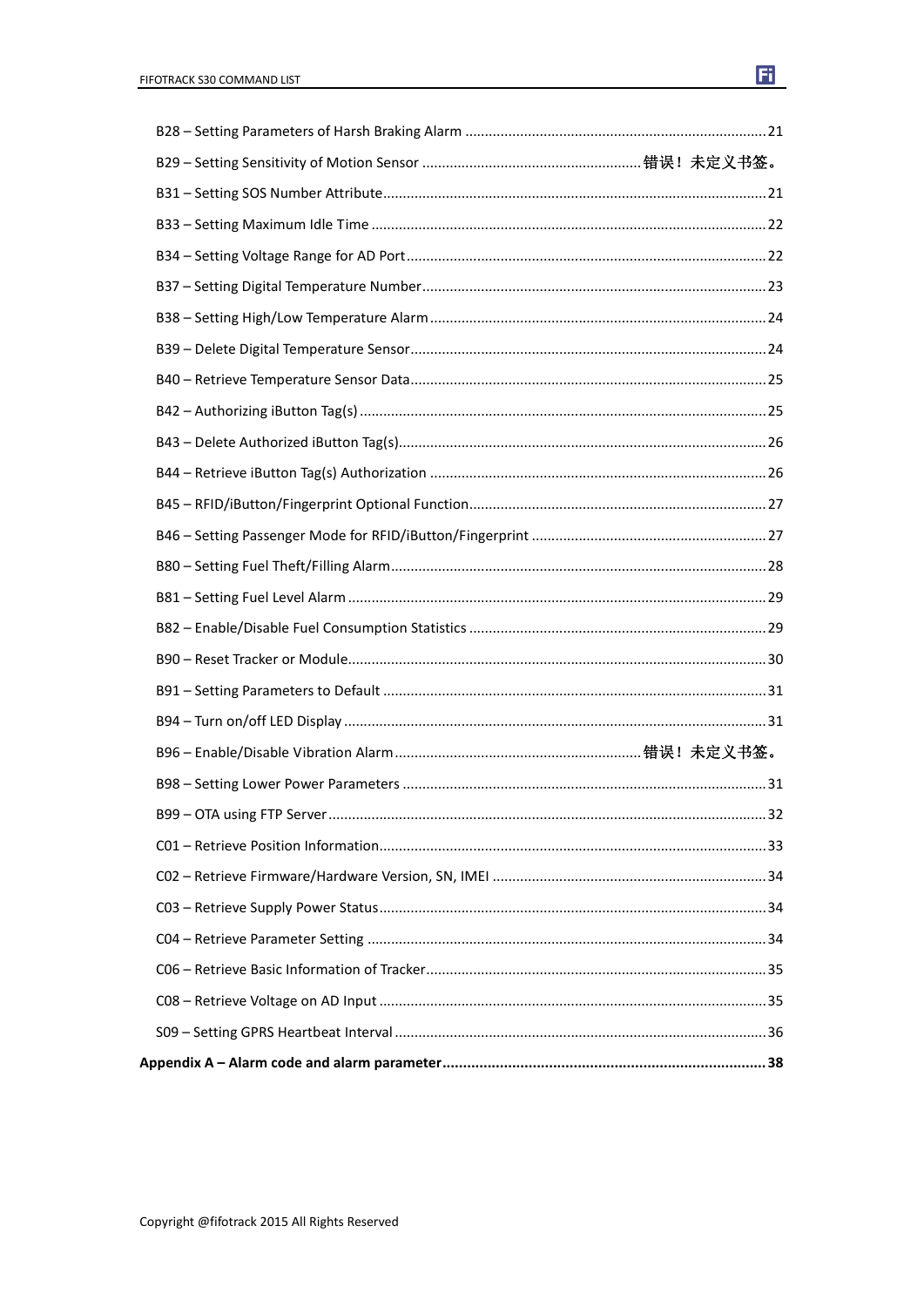### **1 GPRS Command Format**

#### **GPRS uplink (i.e.: Data is sent from terminal to platform) command format:**

\$\$<pack-len>,<ID>,<work-no>,<cmd-code>,<cmd-para>\*<checksum>\r\n

#### **GPRS downlink (i.e.: Data is sent form platform to terminal) command format:**

##<pack-len>,<ID>,<work-no>,<cmd-code>,<cmd-para>\*<checksum>\r\n

#### **Remarks:**

- Comma (,) is used to separate data field, and it is necessary. There is no space before or after comma.
- pack-len: Package Length, decimal string format, the field of *pack-len* is {*,<ID>,<work-no>,<cmd-code>,<cmd-para>*}, be careful, comma(,) in front of *ID* included.
- ID: Terminal ID, default IMEI.
- work-no: working number, hexadecimal string format, cyclic accumulation from 1 to 0xFFFF.
- $\odot$  cmd-code: Command code, or specification of data type.
- cmd-para: parameter or description of *cmd-code*, which is described in the following chapter.
- checksum: checksum of package, 2 bytes hexadecimal string format, XOR of {*<pack-len>,<ID>,<work-no>,<cmd-code>,<cmd-para>*}.
- \r\n: End of package, i.e. <CR><LF>.
- Without specification, multi-byte binary data in *cmd-para* uses big endian format, i.e. Most Significant Byte first.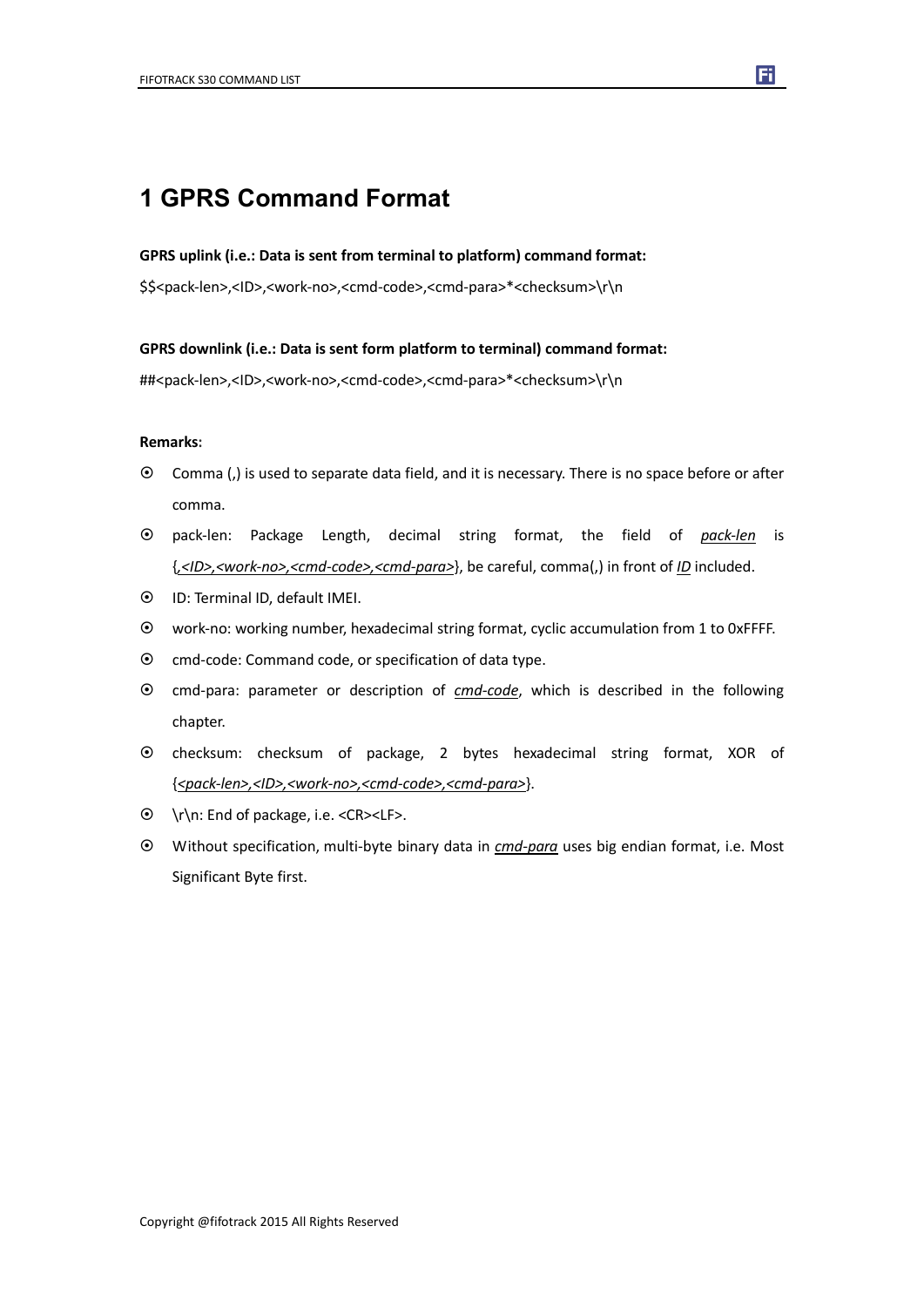## **2 SMS Command Format**

#### **Sending SMS (from mobile to tracker) command format:**

<password>,<cmd-code>,<cmd-para>

#### **Reply SMS (from tracker to mobile) data format:**

<cmd-code>,<proc-result>

01 password: SMS password, 6 digits, default "000000".

- 02 cmd-code: command code, the same as *cmd-code* filed in GPRS command.
- 03 cmd-para: command parameter, the same as *cmd-para* filed in GPRS command.
- 04 proc-result: command process result

OK – Succeed.

05 SMS command with invalid password, or with incorrect format, no reply will be sent.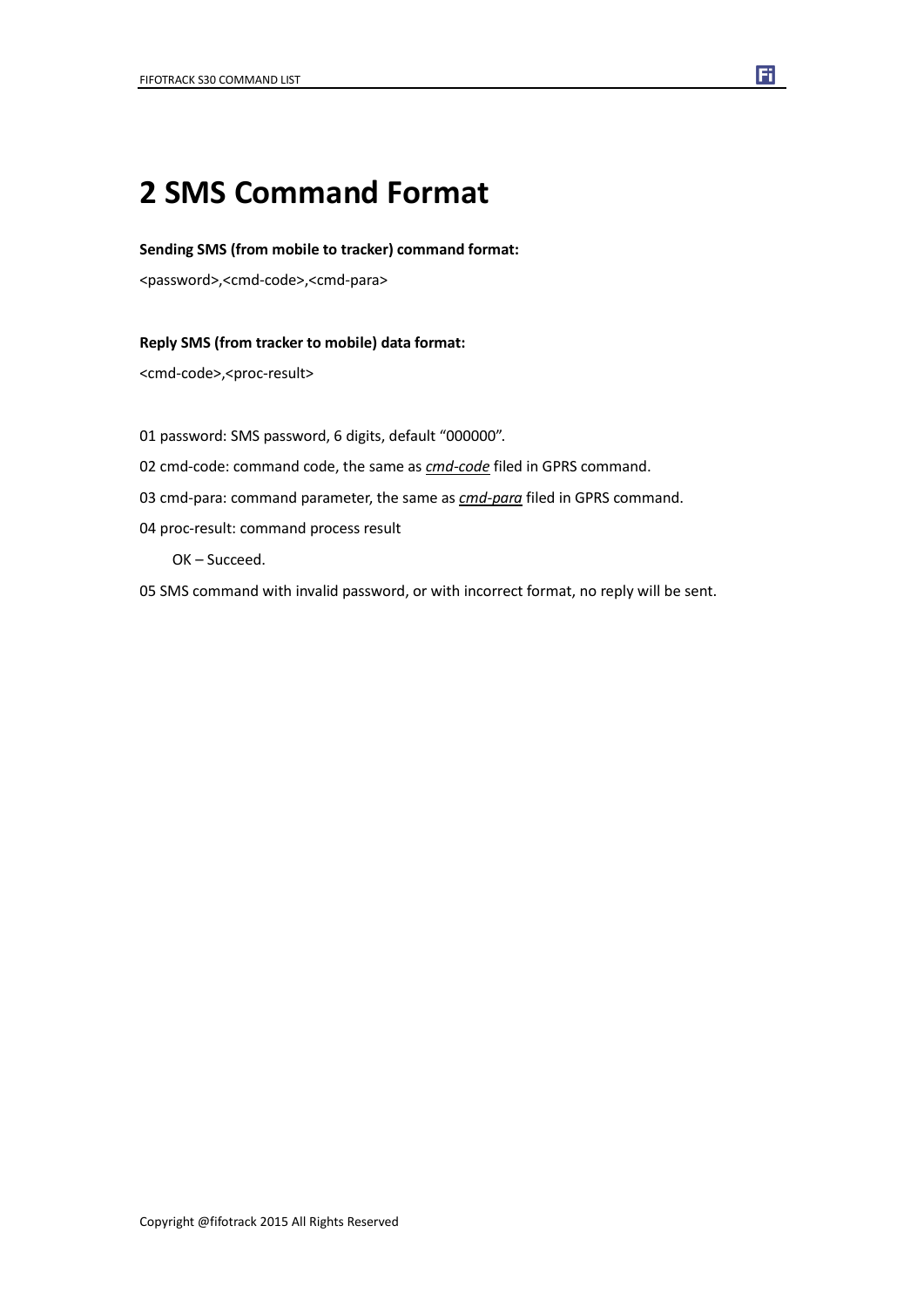## **3 Serial port (COM) Command Format**

#### **Setting command format:**

#<cmd-code>,<cmd-para><CR><LF>

#### **Reply data format:**

#<cmd-code>,<proc-result><CR><LF>

cmd-code, cmd-para: the same as corresponding filed of GPRS/SMS command. proc-result: SMS command procession result OK – Succeed. UNSUPPORT – Command not supported. FAILED –Procession failed.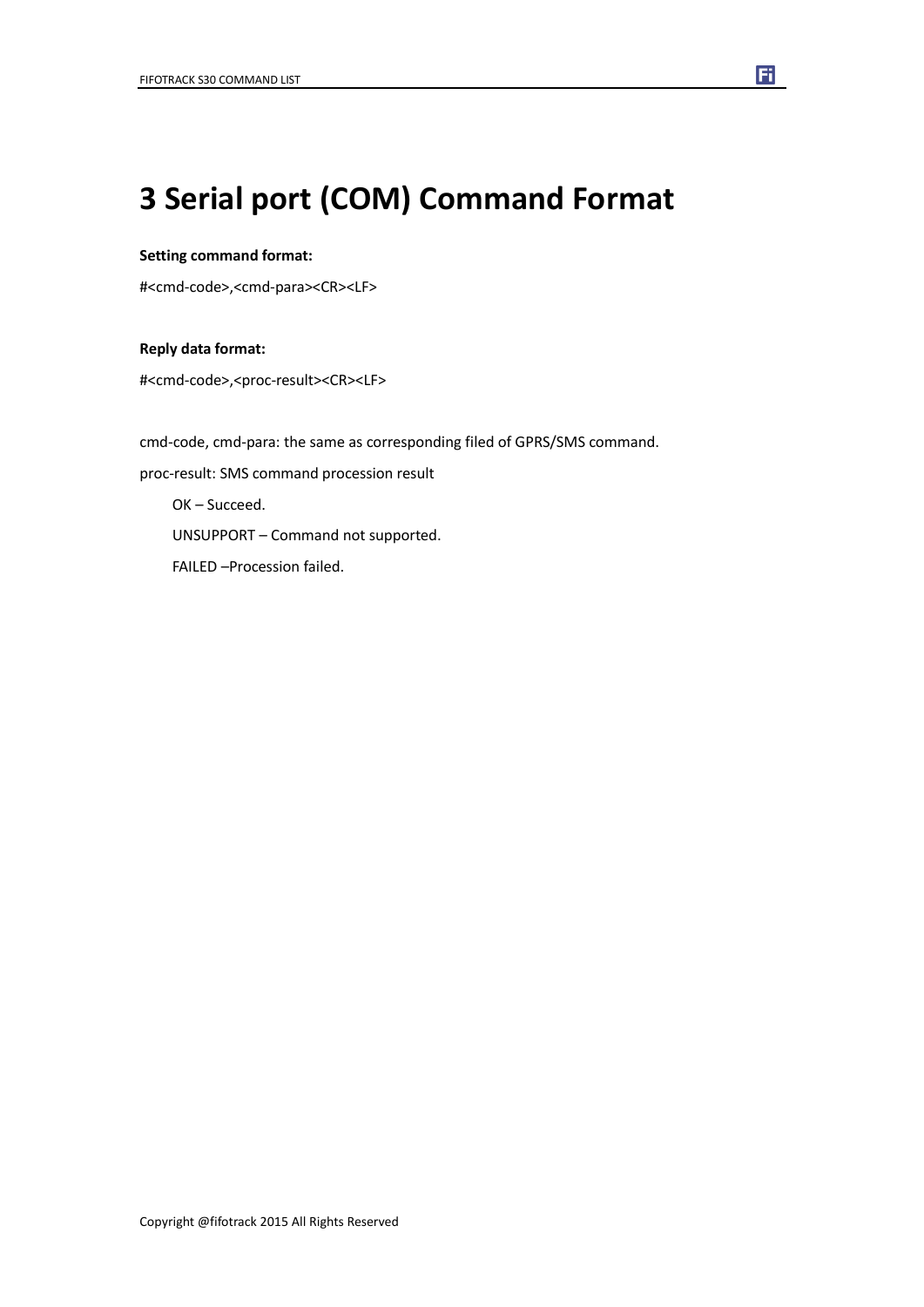## **4 Command Writing Specification**

- Comma (,) is used to separate multi-filed, there is no space before and after comma.
- For command with multi parameters, filed(s) can be empty, the corresponding parameter is set to default.
- The following chapters describe *cmd-code* and *cmd-para.*
- The "Retrieve" row in the following chapters describes the corresponding query command.

F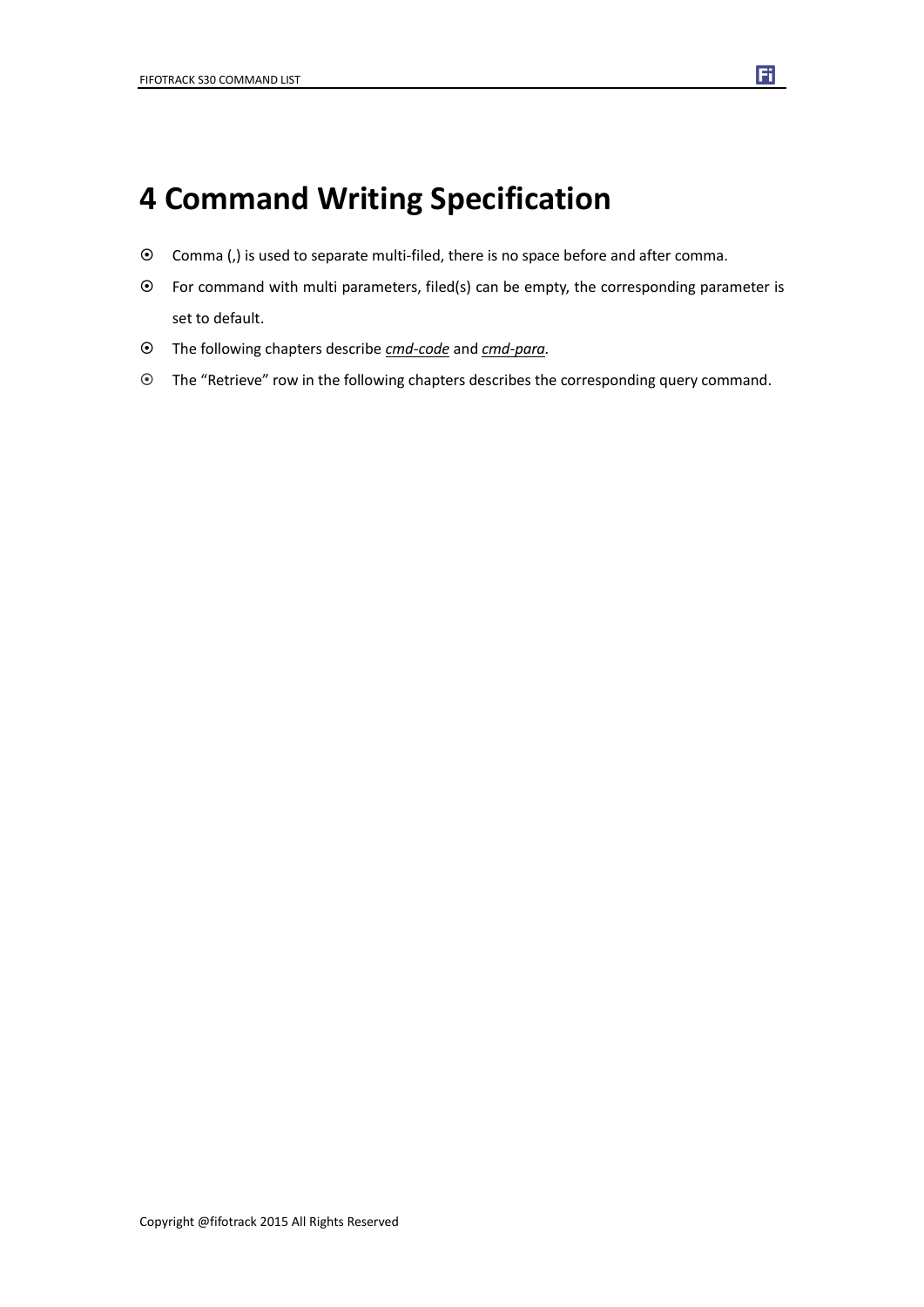## **5 Command List**

| <b>B00 – Setting GPRS Parameters</b> |                                                                                         |  |
|--------------------------------------|-----------------------------------------------------------------------------------------|--|
| Source                               | GPRS/COM/SMS                                                                            |  |
| Description                          | B00, <svr_type>,<net_addr>,<net_port></net_port></net_addr></svr_type>                  |  |
|                                      | 01 svr_type: server selection, 1--main server, 2--backup server; When the connection to |  |
|                                      | main server cannot be reached, tracker will automatically connect to the backup         |  |
|                                      | server. This avoids data losses.                                                        |  |
|                                      | 02 net_addr: server IP or domain.                                                       |  |
|                                      | 03 net_port: server port.                                                               |  |
| Reply                                | B00, <err_code></err_code>                                                              |  |
|                                      | 01 err_code: procession error code.                                                     |  |
|                                      | $OK - Succed.$                                                                          |  |
|                                      | UNSUPPORT - Command not supported.                                                      |  |
|                                      | <b>FAILED - Procession failed.</b>                                                      |  |
| Example                              | B00,1, 47.88.35.165,10502                                                               |  |
|                                      | 01 Set main server: IP-47.88.35.165, port-10502.                                        |  |
| Retrieve                             | C04,B00, <svr_type></svr_type>                                                          |  |
|                                      | 01 svr_type: server selection, the same as svr_type field in setting command.           |  |

| <b>B01 – Setting GPRS APN Parameters</b> |                                                                                   |  |
|------------------------------------------|-----------------------------------------------------------------------------------|--|
| Source                                   | GPRS/COM/SMS                                                                      |  |
| Description                              | B01, <apn_name>, <apn_usr>, <apn_pwd></apn_pwd></apn_usr></apn_name>              |  |
|                                          | 01 apn name: APN name.                                                            |  |
|                                          | 02 apn_usr: APN user name.                                                        |  |
|                                          | 03 apn_pwd: APN password.                                                         |  |
|                                          | 04 Leave gpn usr, apn pwd field empty, if no APN username and APN password exist. |  |
|                                          | 05 Contact to local ISP for APN detail.                                           |  |
| Reply                                    | B01, <err code=""></err>                                                          |  |
|                                          | 01 err code: procession error code.                                               |  |
|                                          | $OK - Succeed.$                                                                   |  |
|                                          | UNSUPPORT – Command not supported.                                                |  |
|                                          | FAILED - Procession failed.                                                       |  |
| Example                                  | B01, cmnet                                                                        |  |
|                                          | 01 Set APN name to "cmnet", APN login username and password empty.                |  |
| Retrieve                                 | C04, B01                                                                          |  |

 $\mathbf{F}$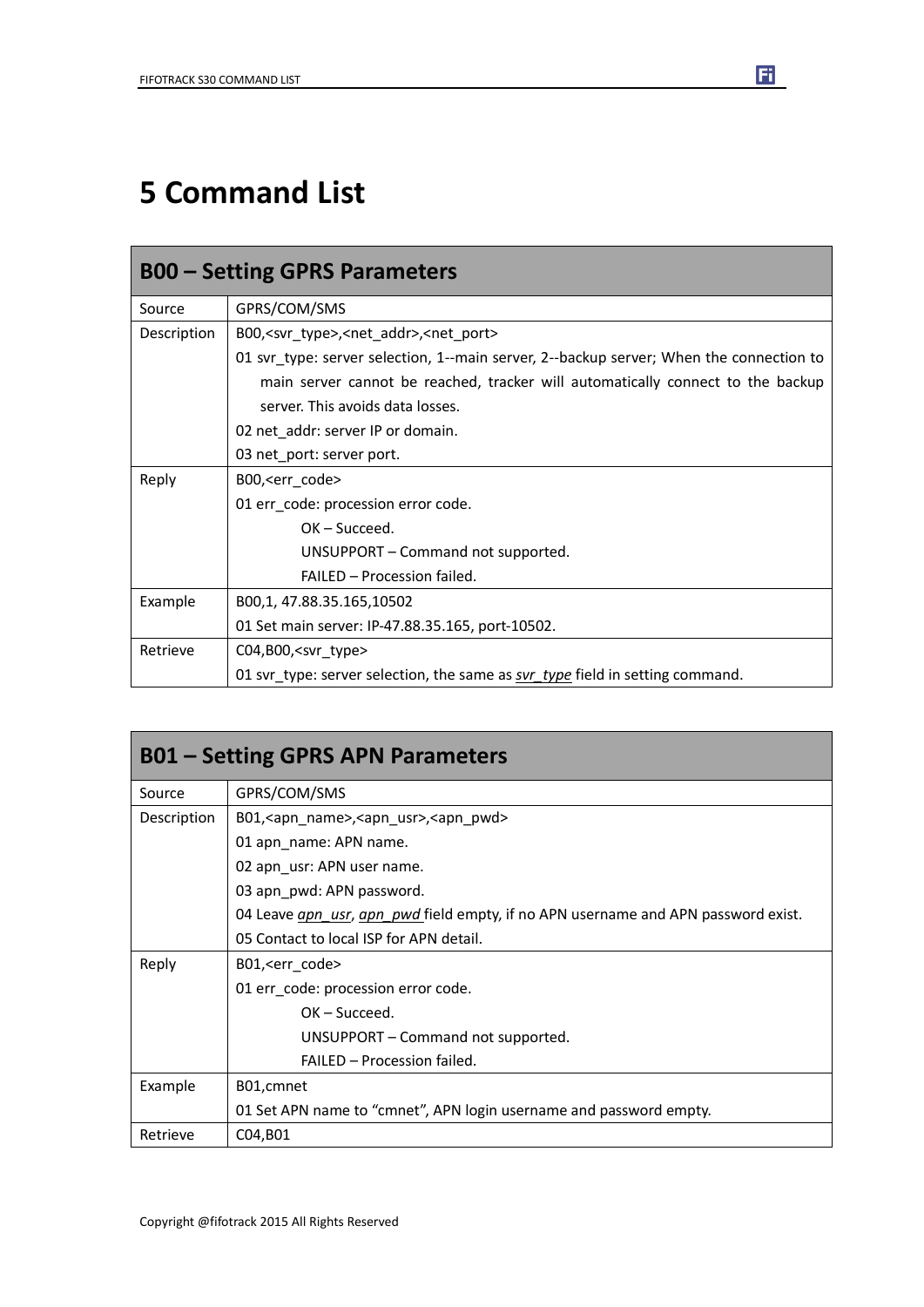| <b>B02 - Setting GPRS Link Protocol</b> |                                                |  |
|-----------------------------------------|------------------------------------------------|--|
| Source                                  | GPRS/COM/SMS                                   |  |
| Description                             | B02, <link type=""/>                           |  |
|                                         | 01 link type: Link protocol, value TCP or UDP. |  |
|                                         | 02 default TCP protocol.                       |  |
| Reply                                   | B02, <err code=""></err>                       |  |
|                                         | 01 err code: procession error code.            |  |
|                                         | $OK - Succeed.$                                |  |
|                                         | UNSUPPORT - Command not supported.             |  |
|                                         | FAILED - Procession failed.                    |  |
| Example                                 | B02,TCP                                        |  |
|                                         | 01 Set link protocol to TCP.                   |  |
| Retrieve                                | C04, B02                                       |  |

| <b>B03 – Setting Tracking Time Interval</b> |                                                                                  |  |
|---------------------------------------------|----------------------------------------------------------------------------------|--|
| Source                                      | GPRS/COM/SMS                                                                     |  |
| Description                                 | B03,<br>basic tmr>, <accoff tmr=""></accoff>                                     |  |
|                                             | 01 basic tme: normal time interval, unit s.                                      |  |
|                                             | 02 accoff tmr: time interval when ACC OFF, unit s, default 0s.                   |  |
| Reply                                       | B03, <err code=""></err>                                                         |  |
|                                             | 01 err code: procession error code.                                              |  |
|                                             | $OK - Succeed.$                                                                  |  |
|                                             | UNSUPPORT – Command not supported.                                               |  |
|                                             | FAILED - Procession failed.                                                      |  |
| Example                                     | B03,30                                                                           |  |
|                                             | 01 Set timing tracking interval to 30s, tracker uploads position data every 30s. |  |
| Retrieve                                    | C04, B03                                                                         |  |

| <b>B04 – Setting Roaming Tracking Time Interval</b> |                                                                                         |  |
|-----------------------------------------------------|-----------------------------------------------------------------------------------------|--|
| Source                                              | GPRS/COM/SMS                                                                            |  |
| Description                                         | B04, <roam basic="" tmr="">, <roam accoff="" tmr=""></roam></roam>                      |  |
|                                                     | 01 roam basic tmr: roaming time interval, unit s, default 0s.                           |  |
|                                                     | 02 roam accoff tmr: time interval when ACC OFF under roaming, unit s, default 0s.       |  |
|                                                     | 03 When both B03 and B04 (roam_basic_tmr != 0) are set, tracker uses below logic for    |  |
|                                                     | uploading:                                                                              |  |
|                                                     | When roaming detected, tracker uploads GPRS using B04 setting, according to<br>$\odot$  |  |
|                                                     | ACC status                                                                              |  |
|                                                     | $\odot$<br>For non-roaming condition, tracker uploads GPRS using B03 setting, according |  |
|                                                     | to ACC status                                                                           |  |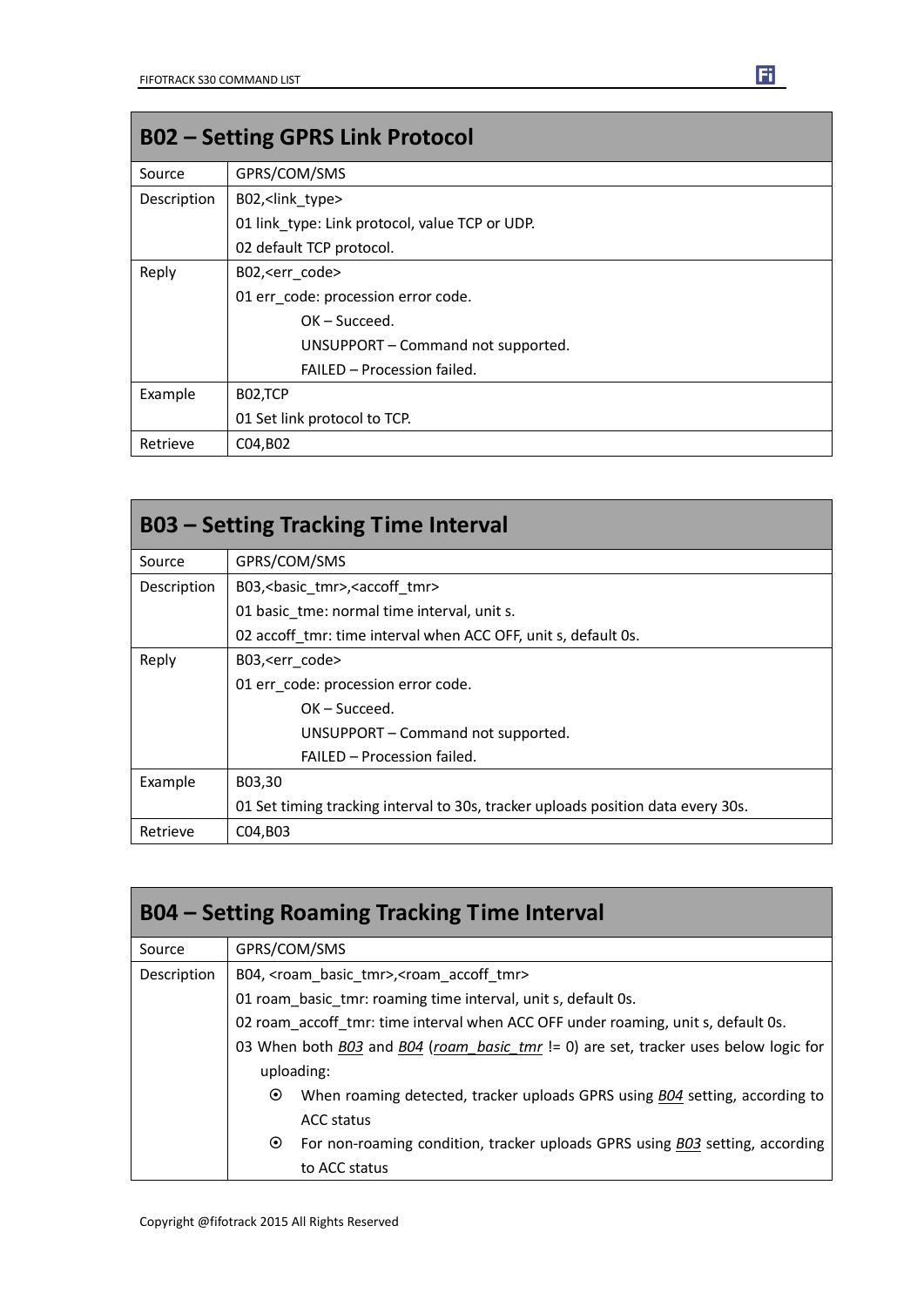| Reply    | B04, <err code=""></err>                                                            |
|----------|-------------------------------------------------------------------------------------|
|          | 01 err code: procession error code.                                                 |
|          | $OK - Succeed.$                                                                     |
|          | UNSUPPORT – Command not supported.                                                  |
|          | FAILED - Procession failed.                                                         |
| Example  | B04,3600                                                                            |
|          | 01 Set timing tracking interval to 3600s while roaming.                             |
|          |                                                                                     |
|          | B04,3600,7200                                                                       |
|          | 01 Setting timing tracking interval to 3600s when ACC ON, 7200s when ACC off, under |
|          | roaming status                                                                      |
| Retrieve | C04, B04                                                                            |

| <b>B05 - Setting Distance Tracking Interval</b> |                                                           |  |
|-------------------------------------------------|-----------------------------------------------------------|--|
| Source                                          | GPRS/COM/SMS                                              |  |
| Description                                     | B05,<br>basic_dst>                                        |  |
|                                                 | 01 basic dst: Distance tracking interval, unit meter.     |  |
|                                                 | 02 Distance Tracking is independent from timing tracking. |  |
| Reply                                           | B05, <err code=""></err>                                  |  |
|                                                 | 01 err code: procession error code.                       |  |
|                                                 | $OK - Succeed.$                                           |  |
|                                                 | UNSUPPORT – Command not supported.                        |  |
|                                                 | FAILED - Procession failed.                               |  |
| Example                                         | B05,100                                                   |  |
|                                                 | 01 Set distance tracking to 100m.                         |  |
| Retrieve                                        | C04, B05                                                  |  |

| B07 – Setting the Direction Change Upload |                                                                                   |  |
|-------------------------------------------|-----------------------------------------------------------------------------------|--|
| Source                                    | GPRS/COM/SMS                                                                      |  |
| Description                               | B07, <course></course>                                                            |  |
|                                           | 01 course: direction change angle, unit degree, range 1--359, default 0.          |  |
|                                           | 02 When course is set to 0, direction change upload is disabled.                  |  |
|                                           | 03 When driving direction change exceeds the setting value, tracker will upload a |  |
|                                           | position data for supplement.                                                     |  |
| Reply                                     | B07, <err code=""></err>                                                          |  |
|                                           | 01 err code: procession error code.                                               |  |
|                                           | $OK - Succeed.$                                                                   |  |
|                                           | UNSUPPORT - Command not supported.                                                |  |
|                                           | FAILED - Procession failed.                                                       |  |
| Example                                   | B07,30                                                                            |  |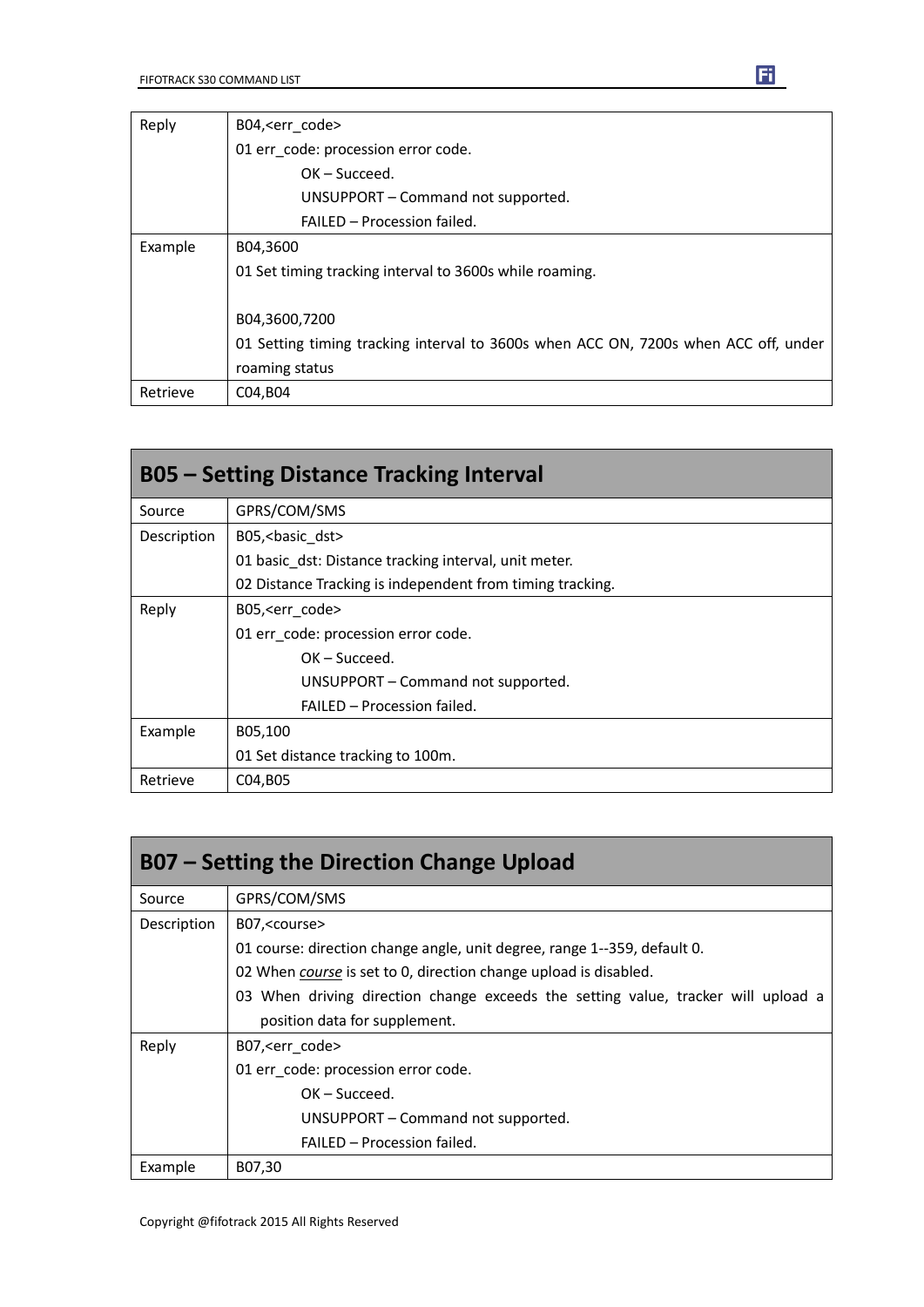|          | 01 Set direction change angle to $30^{\circ}$ . |
|----------|-------------------------------------------------|
| Retrieve | C04,B07                                         |

| <b>B08 – Setting Speeding Alarm</b> |                                                                                |
|-------------------------------------|--------------------------------------------------------------------------------|
| Source                              | GPRS/COM/SMS                                                                   |
| Description                         | B08, <speeding>,<br/>buz&gt;</speeding>                                        |
|                                     | 01 speeding: speed, unit km/h, range 0--300, default 0.                        |
|                                     | 02 When <i>speeding</i> is set to 0, speeding alarm is disabled.               |
|                                     | 03 buz: 1-Enable buzzer when speeding; 0-Disable(default)                      |
|                                     | 04 When buz==1, tracker controls buzzer via OUT2, till speed returns to normal |
| Reply                               | B08, <err_code></err_code>                                                     |
|                                     | 01 err_code: procession error code.                                            |
|                                     | $OK - Succeed.$                                                                |
|                                     | UNSUPPORT – Command not supported.                                             |
|                                     | FAILED - Procession failed.                                                    |
| Example                             | B08,90                                                                         |
|                                     | 01 Set speed limit to 90km/h; Disable buzzer                                   |
| Retrieve                            | C04, B08                                                                       |

| <b>B10 – Setting SMS Password</b> |                                                                         |
|-----------------------------------|-------------------------------------------------------------------------|
| Source                            | GPRS/COM/SMS                                                            |
| Description                       | B10, <sms_pwd></sms_pwd>                                                |
|                                   | 01 sms pwd: SMS password, 6 digits, default "000000".                   |
| Reply                             | B10, <err code=""></err>                                                |
|                                   | 01 err_code: procession error code.                                     |
|                                   | $OK - Succeed.$                                                         |
|                                   | UNSUPPORT – Command not supported.                                      |
|                                   | FAILED - Procession failed.                                             |
| Example                           | B10,472627                                                              |
|                                   | 01 Set SMS password to "472627".                                        |
|                                   |                                                                         |
|                                   | B10,47262A                                                              |
|                                   | 01 Invalid command, because SMS password needs to be a 6 digits string. |
| Retrieve                          | C04, B10                                                                |

| <b>B11 - Setting SOS Number</b> |                                                                        |
|---------------------------------|------------------------------------------------------------------------|
| Source                          | GPRS/COM/SMS                                                           |
| Description                     | B11, <sos_num1>,<sos_num2>,<sos_num3></sos_num3></sos_num2></sos_num1> |

П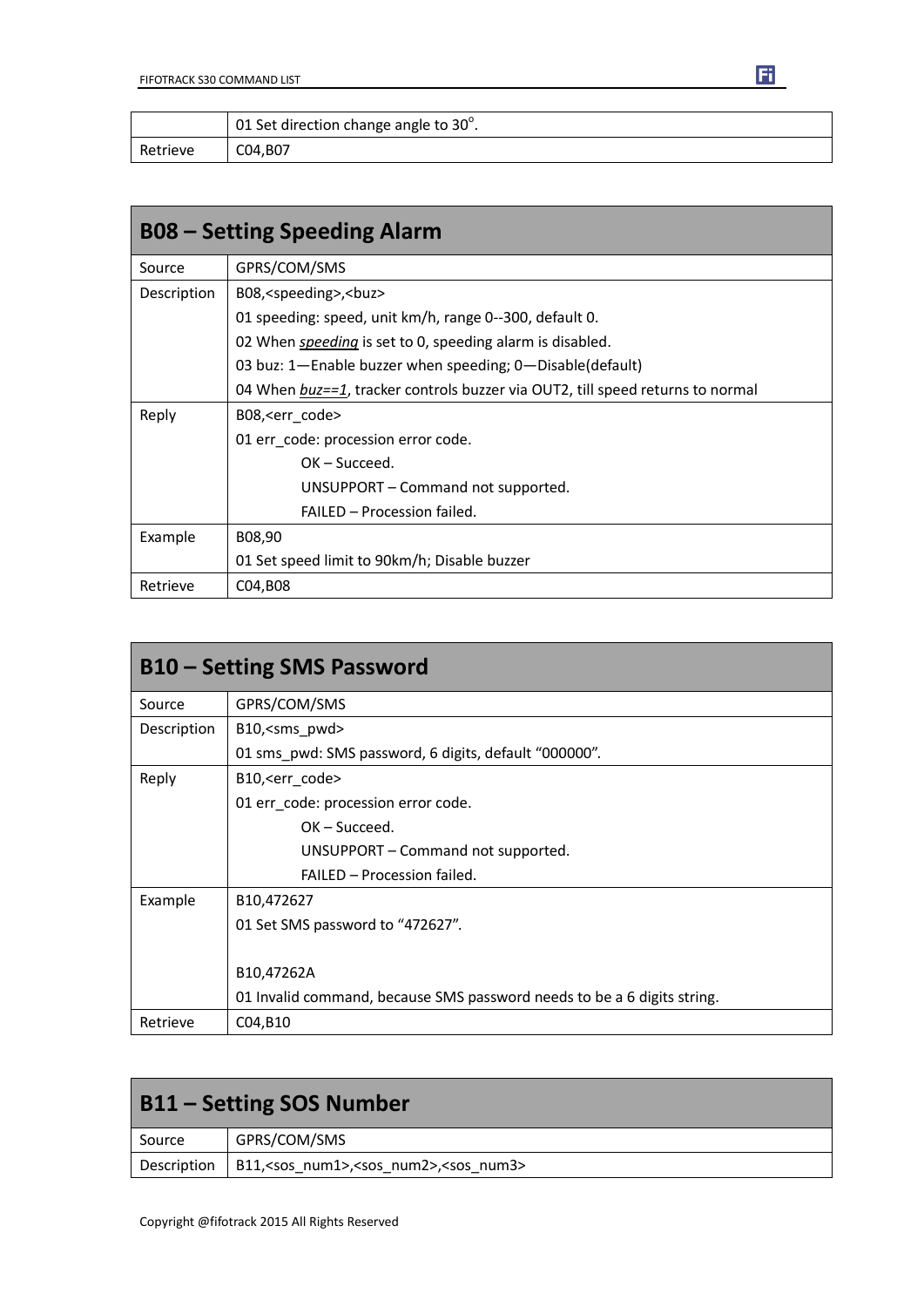|          | 01 sos num1, 2, 3: SOS numbers to be set; 3 numbers can be set at most.     |
|----------|-----------------------------------------------------------------------------|
|          | 02 Refer to B23 for the function of SOS number(s).                          |
| Reply    | B11, <err code=""></err>                                                    |
|          | 01 err_code: procession error code.                                         |
|          | $OK - Succeed.$                                                             |
|          | UNSUPPORT - Command not supported.                                          |
|          | FAILED - Procession failed.                                                 |
| Example  | B11,15698210011,,15698210200                                                |
|          | 01 Set sos num1 to 15698210011, sos num2 to empty, sos num3 to 15698210200. |
| Retrieve | C04, B11                                                                    |

| <b>B12 - Output Control</b> |                                                                                         |
|-----------------------------|-----------------------------------------------------------------------------------------|
| Source                      | GPRS/COM/SMS                                                                            |
| Description                 | B12, <index>,<action>,<safe_speed></safe_speed></action></index>                        |
|                             | 01 index: out port selection, value 1, 2, 3 etc                                         |
|                             | 02 action: Output control, 0--output low level, 1-output high level.                    |
|                             | 03 safe_speed: speed limit, unit km/h, range 1-300; when this parameter is set to 0, or |
|                             | this filed is empty, output control takes effect immediately; Other value, set the      |
|                             | speed limit for output control. When the driving speed is lower than the speed limit,   |
|                             | the output control takes effect.                                                        |
| Reply                       | B12, <err_code></err_code>                                                              |
|                             | 01 err code: error code.                                                                |
|                             | $OK - Succeed.$                                                                         |
|                             | UNSUPPORT - Command not supported.                                                      |
|                             | FAILED - Processing failed.                                                             |
| Example                     | B <sub>12</sub> , <sub>1</sub> , <sub>1</sub> , <sub>20</sub>                           |
|                             | 01 Set OUT1 to output high level when speed less than 20km/h.                           |
| Retrieve                    | <b>UNSUPPORT</b>                                                                        |

| <b>B13 – Pulse Output Control</b> |                                                                               |
|-----------------------------------|-------------------------------------------------------------------------------|
| Source                            | GPRS/COM/SMS                                                                  |
| Description                       | B13, <index>,<on time="">,<off time="">,<pls cnt=""></pls></off></on></index> |
|                                   | 01 index: out port specification, value 1, 2, 3 etc                           |
|                                   | 02 on time: Duration of high level, unit ms.                                  |
|                                   | 03 off time: Duration of low level, unit ms.                                  |
|                                   | 04 pls cnt: Pulse number.                                                     |
| Reply                             | B13, <err code=""></err>                                                      |
|                                   | 01 err_code: error code.                                                      |
|                                   | $OK - Succeed.$                                                               |
|                                   | UNSUPPORT - Command not supported.                                            |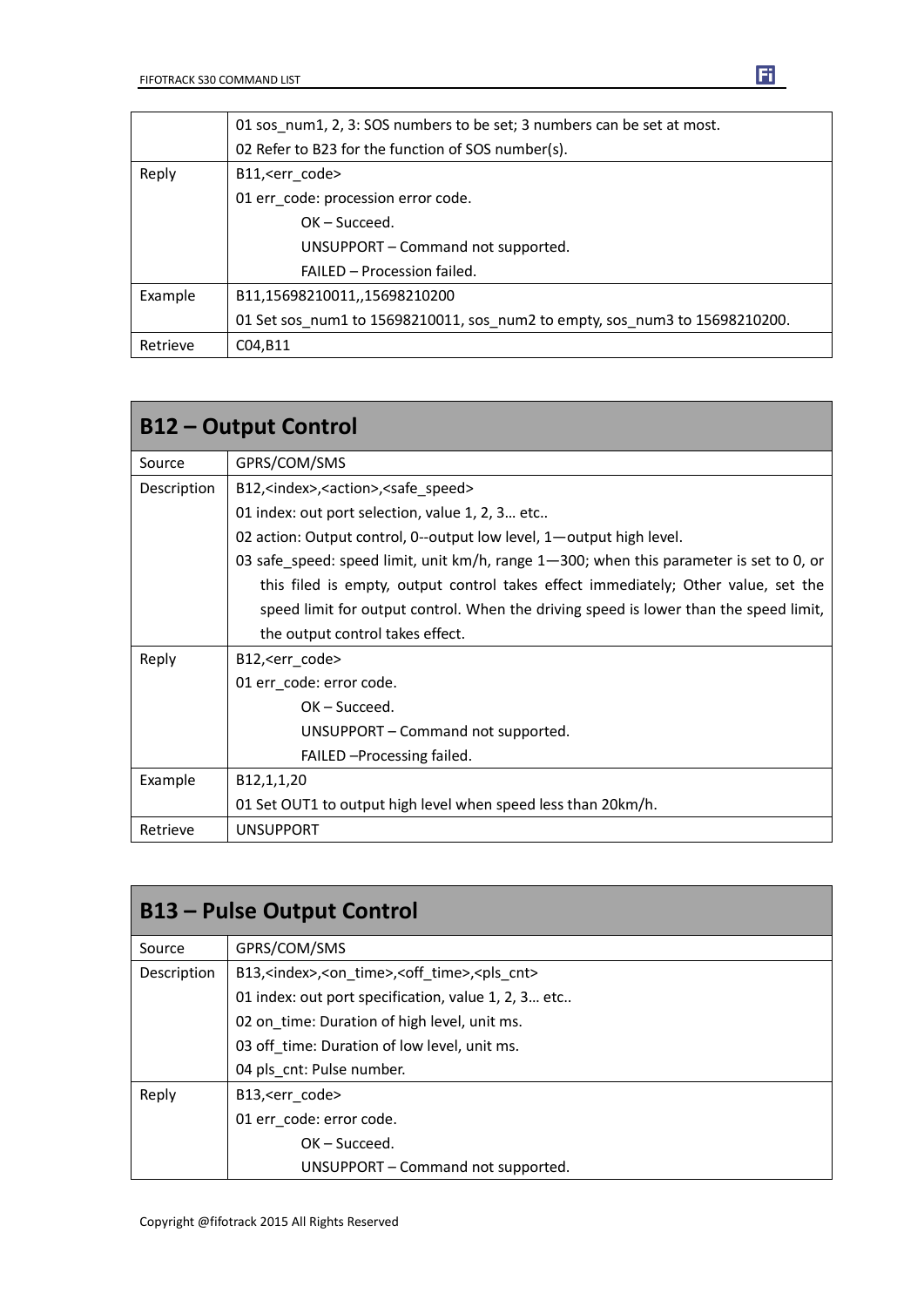|          | FAILED - Processing failed.                                                          |
|----------|--------------------------------------------------------------------------------------|
| Example  | B13,1,1000,1000,10                                                                   |
|          | 01 Set OUT1 to output 10 pulse, whose high level duration 1000ms, low level duration |
|          | 1000 <sub>ms</sub> .                                                                 |
| Retrieve | <b>UNSUPPORT</b>                                                                     |

| B14 – Setting SMS Time Zone |                                                                                 |
|-----------------------------|---------------------------------------------------------------------------------|
| Source                      | GPRS/COM/SMS                                                                    |
| Description                 | B14, <tzone></tzone>                                                            |
|                             | 01 tzone: time zone, range [-12, 12].                                           |
|                             | 02 Default value of tzone is 0.                                                 |
|                             | 03 When SMS time zone is set, all tracking/alarm SMS use tzone for date & time. |
|                             | 04 GPRS data uploading uses UTC-0 time zone.                                    |
| Reply                       | B14, <err code=""></err>                                                        |
|                             | 01 err code: procession error code.                                             |
|                             | $OK - Succeed.$                                                                 |
|                             | UNSUPPORT - Command not supported.                                              |
|                             | FAILED - Procession failed.                                                     |
| Example                     | $B14,-8$                                                                        |
| Retrieve                    | C04, B14                                                                        |

| <b>B15 - Setting Sleep Mode</b> |                                                                                      |
|---------------------------------|--------------------------------------------------------------------------------------|
| Source                          | GPRS/COM/SMS                                                                         |
| Description                     | B15, < slp mode >, < slp wait tmr >                                                  |
|                                 | 01 slp mode: sleep mode, 0—sleep is disabled, 1--normal sleep, 2--deep sleep.        |
|                                 | 02 slp_wait_tmr: waiting time to sleep mode, unit s, default 300s.                   |
|                                 | 03 Normal sleep: turn off all the power except GSM module, terminal will be waked up |
|                                 | by IO trigger, incoming phone-call or SMS.                                           |
|                                 | 04 Deep sleep: turn off all the power supply, only wake up by IO trigger.            |
| Reply                           | B15, <err code=""></err>                                                             |
|                                 | 01 err code: error code.                                                             |
|                                 | $OK - Succeed.$                                                                      |
|                                 | UNSUPPORT – Command not supported.                                                   |
|                                 | FAILED - Processing failed.                                                          |
| Example                         | B <sub>15.1</sub>                                                                    |
|                                 | 01 Enable normal sleep mode, and waiting time to sleep mode is the default 300s.     |
| Retrieve                        | C04, B15                                                                             |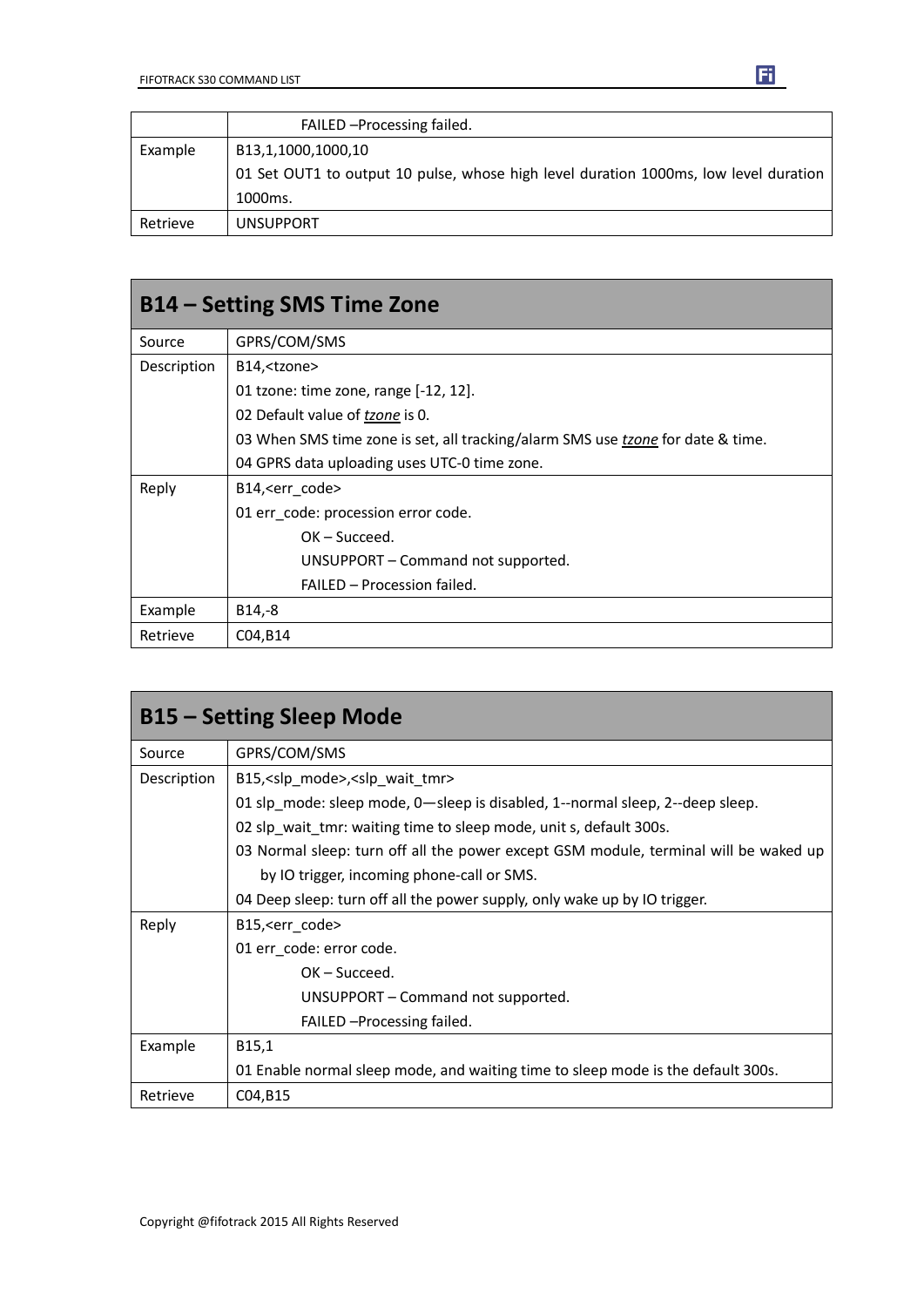| <b>B16 – Setting Initial Mileage</b> |                                                                  |
|--------------------------------------|------------------------------------------------------------------|
| Source                               | GPRS/COM/SMS                                                     |
| Description                          | B16, <init mile=""></init>                                       |
|                                      | 01 init mile: initial mileage, unit meter, default 0m.           |
| Reply                                | B16, <err code=""></err>                                         |
|                                      | 01 err code: error code.                                         |
|                                      | $OK - Succeed.$                                                  |
|                                      | UNSUPPORT – Command not supported.                               |
|                                      | FAILED - Processing failed.                                      |
| Example                              | <b>B16</b>                                                       |
|                                      | 01 Set both initial mileage to 0m                                |
| Retrieve                             | C04,B16                                                          |
|                                      | 01 The retrieved value is current mileage, not the setting ones. |

| <b>B17 – Clear Blind Data</b> |                                        |
|-------------------------------|----------------------------------------|
| Source                        | GPRS/COM/SMS                           |
| Description                   | B17, < data_type>                      |
|                               | 01 data_type: blind data type.         |
|                               | 1-GPRS Blind.                          |
|                               | $2 -$ SMS blind.                       |
|                               | 3 – Both GPRS and SMS blind.           |
| Reply                         | B17, < err_code>                       |
|                               | 01 err_code: procession error code.    |
|                               | $OK - Succeed.$                        |
|                               | UNSUPPORT – Command not supported.     |
|                               | FAILED - Procession failed.            |
| Example                       | B17,3                                  |
|                               | 01 Clear both GPRS and SMS blind data. |
| Retrieve                      | <b>UNSUPPORT</b>                       |

| <b>B18 – Setting Smart IO Working Mode</b> |                                                                                        |
|--------------------------------------------|----------------------------------------------------------------------------------------|
| Source                                     | GPRS/COM/SMS                                                                           |
| Description                                | B18, <input/> , <valid mode=""></valid>                                                |
|                                            | 01 input: in-port selection, 1-IN1, 2-IN2, etc For S30, only IN1 is smart input, which |
|                                            | can be set using the command                                                           |
|                                            | 02 valid_mode: valid trigger mode, 0--low level valid, 1--high level valid.            |
| Reply                                      | B18, <err code=""></err>                                                               |
|                                            | 01 err code: error code.                                                               |
|                                            | $OK - Succeed.$                                                                        |

 $\mathbf{F}$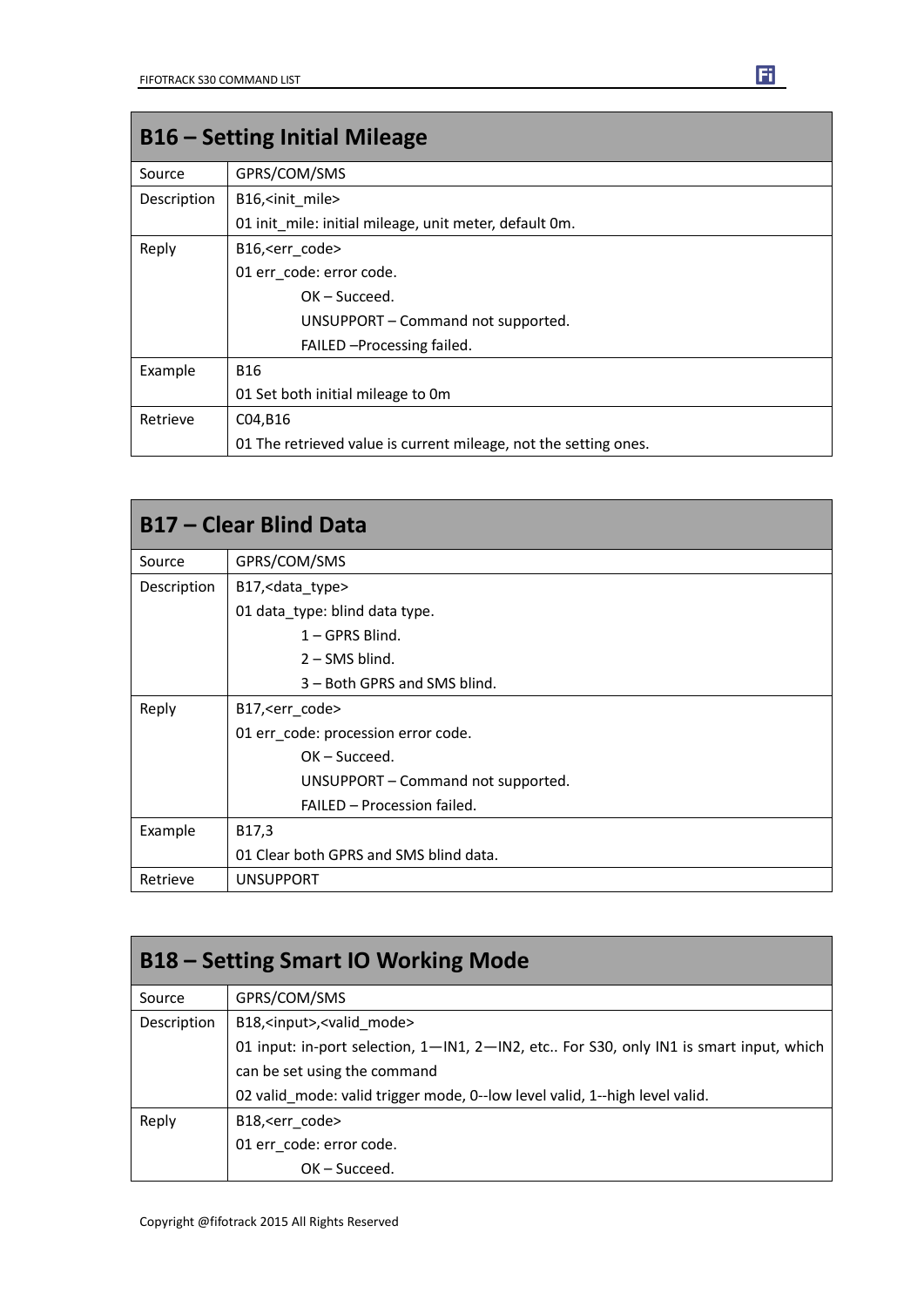|          | UNSUPPORT - Command not supported.                                              |
|----------|---------------------------------------------------------------------------------|
|          | FAILED - Processing failed.                                                     |
| Example  | B18,1,1                                                                         |
|          | 01 Set IN1 to high level valid mode.                                            |
| Retrieve | $CO4, B18,$ <input/>                                                            |
|          | 01 input: in-port selection, the same as <i>input</i> field in setting command. |

| B19 – Setting Circle geo-fence |                                                                                                    |
|--------------------------------|----------------------------------------------------------------------------------------------------|
| Source                         | GPRS/COM/SMS                                                                                       |
| Description                    | B19, <index>,<flag>,<radium>,<lat>,<lon></lon></lat></radium></flag></index>                       |
|                                | 01 index: fence index, value 1~8, i.e.: 8 geo-fence can be set at most.                            |
|                                | 02 flag: alarm flag                                                                                |
|                                | flag=1: Trigger alarm when exit fence.                                                             |
|                                | flag=2: Trigger alarm when enter fence.                                                            |
|                                | flag=3: Trigger alarm both enter and exit fence.                                                   |
|                                | 03 radium: radium of circle geo-fence, unit meter.                                                 |
|                                | 04 lat: latitude of center point, decimal string format.                                           |
|                                | 05 Ion: longitude of center point, decimal string format.                                          |
|                                | 06 When lat and lon are empty, current latitude and longitude is used, while GPS valid             |
|                                | signal is needed.                                                                                  |
|                                | 07 When <i>flag, radium, lat, lon</i> are empty, delete goe-fence specified by <i>index</i> ; When |
|                                | index=0 or empty, delete all.                                                                      |
| Reply                          | B19, <err_code></err_code>                                                                         |
|                                | 01 err code: procession error code.                                                                |
|                                | OK-Succeed.                                                                                        |
|                                | UNSUPPORT - Command not supported.                                                                 |
|                                | FAILED - Procession failed.                                                                        |
| Example                        | B19,1,3,200                                                                                        |
|                                | 01 Set the first circle geo-fence, centre point: current location, radium: 200m, output            |
|                                | alarm both enter and exit fence.                                                                   |
| Retrieve                       | C04, B19, <index></index>                                                                          |
|                                | 01 index: fence index, value $1^{\sim}8$ , the same as <i>index</i> field in setting command.      |

| <b>B21 – Setting Fatigue Driving</b> |                                                                               |
|--------------------------------------|-------------------------------------------------------------------------------|
| Source                               | GPRS/COM/SMS                                                                  |
| Description                          | B21, <drowsy time="">,<rest time=""></rest></drowsy>                          |
|                                      | 01 drowsy time: Fatigue driving time, unit s, default 14400s.                 |
|                                      | 02 rest time: Minimum rest time after fatigue driving, unit s, default 1200s. |
|                                      | 03 When <i>drowsy time</i> is set to 0, fatigue driving alarm is disabled.    |
|                                      | 04 The field rest time can be empty, while the default value is used.         |

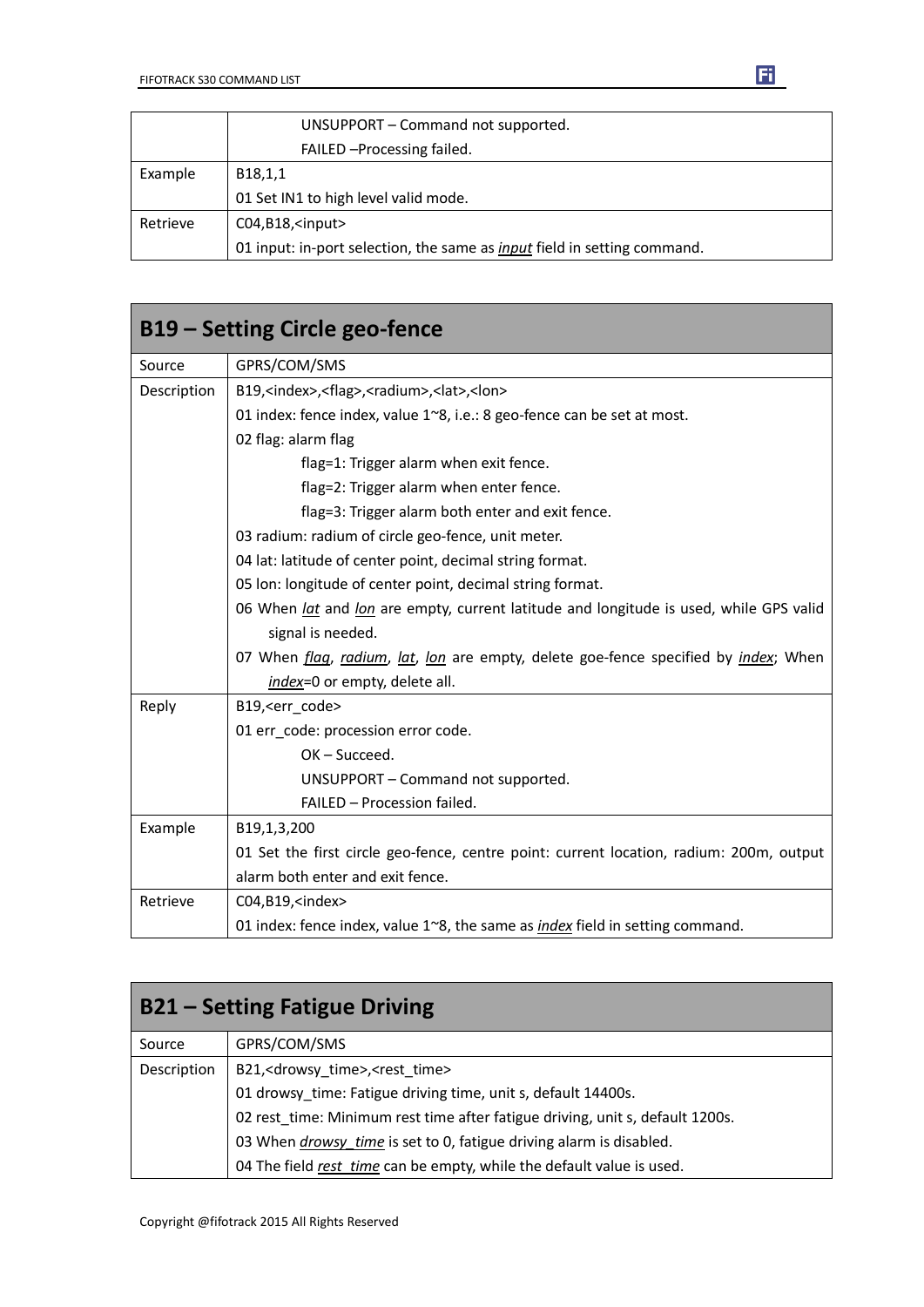|          | 05 When drowsy time and rest time are empty, both values are set to default.          |
|----------|---------------------------------------------------------------------------------------|
| Reply    | B21, <err code=""></err>                                                              |
|          | 01 err_code: procession error code.                                                   |
|          | $OK - Succeed.$                                                                       |
|          | UNSUPPORT – Command not supported.                                                    |
|          | FAILED - Procession failed.                                                           |
| Example  | <b>B21</b>                                                                            |
|          | 01 Set fatigue driving time to the default value 14400s, and minimum rest time to the |
|          | default value 1200s.                                                                  |
| Retrieve | C04.B21                                                                               |

| Source      | GPRS/COM/SMS                                                                                                                                  |
|-------------|-----------------------------------------------------------------------------------------------------------------------------------------------|
| Description | B23, <alm-code>,<gprs><sms><two-way-call><monitor-call><photo><an-idx></an-idx></photo></monitor-call></two-way-call></sms></gprs></alm-code> |
|             | 01 alm-code: Alarm type, refer to Appendix -A.                                                                                                |
|             | 02 GPRS: Disable/enable GPRS uploading.                                                                                                       |
|             | 03 SMS: Disable/enable SMS to SOS number.                                                                                                     |
|             | 04 two-way-call: Disable/enable SOS number dialing under two-way conversation, set to                                                         |
|             | 0 for actual useage.                                                                                                                          |
|             | 05 monitor-call: Disable/enable SOS number dialing under monitor mode.                                                                        |
|             | 06 photo: Disable/enable photographing, set to 0 for actual useage.                                                                           |
|             | 07 AN-idx: Complicated action, value 1~6, which corresponds to AN-idx field in B24                                                            |
|             | command; AN is composed of a serial command sets, performing user define                                                                      |
|             | operations; Refer to <b>B24</b> command for detail.                                                                                           |
|             | 08 When both <i>two-way-call</i> and <i>monitor-call</i> are set, <i>monitor-call</i> is valid, while                                         |
|             | two-way-call ignored.                                                                                                                         |
|             | 09 two-way-call or monitor-call is valid when SOS number set, refer to B11 command for                                                        |
|             | SOS number(s) setting.                                                                                                                        |
| Reply       | B23, <err_code></err_code>                                                                                                                    |
|             | 01 err_code: procession error code.                                                                                                           |
|             | $OK - Succeed.$                                                                                                                               |
|             | UNSUPPORT - Command not supported.                                                                                                            |
|             | FAILED - Procession failed.                                                                                                                   |
| Example     | B23,2,110102                                                                                                                                  |
|             | 01 Set action when SOS triggered:                                                                                                             |
|             | a Sending GPRS alarm data to platform.                                                                                                        |
|             | b Sending alarm SMS with CO1 format to SOS number.                                                                                            |
|             | c Dial SOS numbers under monitor mode.                                                                                                        |
|             | d Perform operations which is defined by B24                                                                                                  |
| Retrieve    | C04,B23, <alm-code></alm-code>                                                                                                                |
|             | 01 alm-code: Alarm type, refer to Appendix-A. The same as <i>alm-code</i> field in setting                                                    |
|             | command.                                                                                                                                      |

 $\mathbf{F}$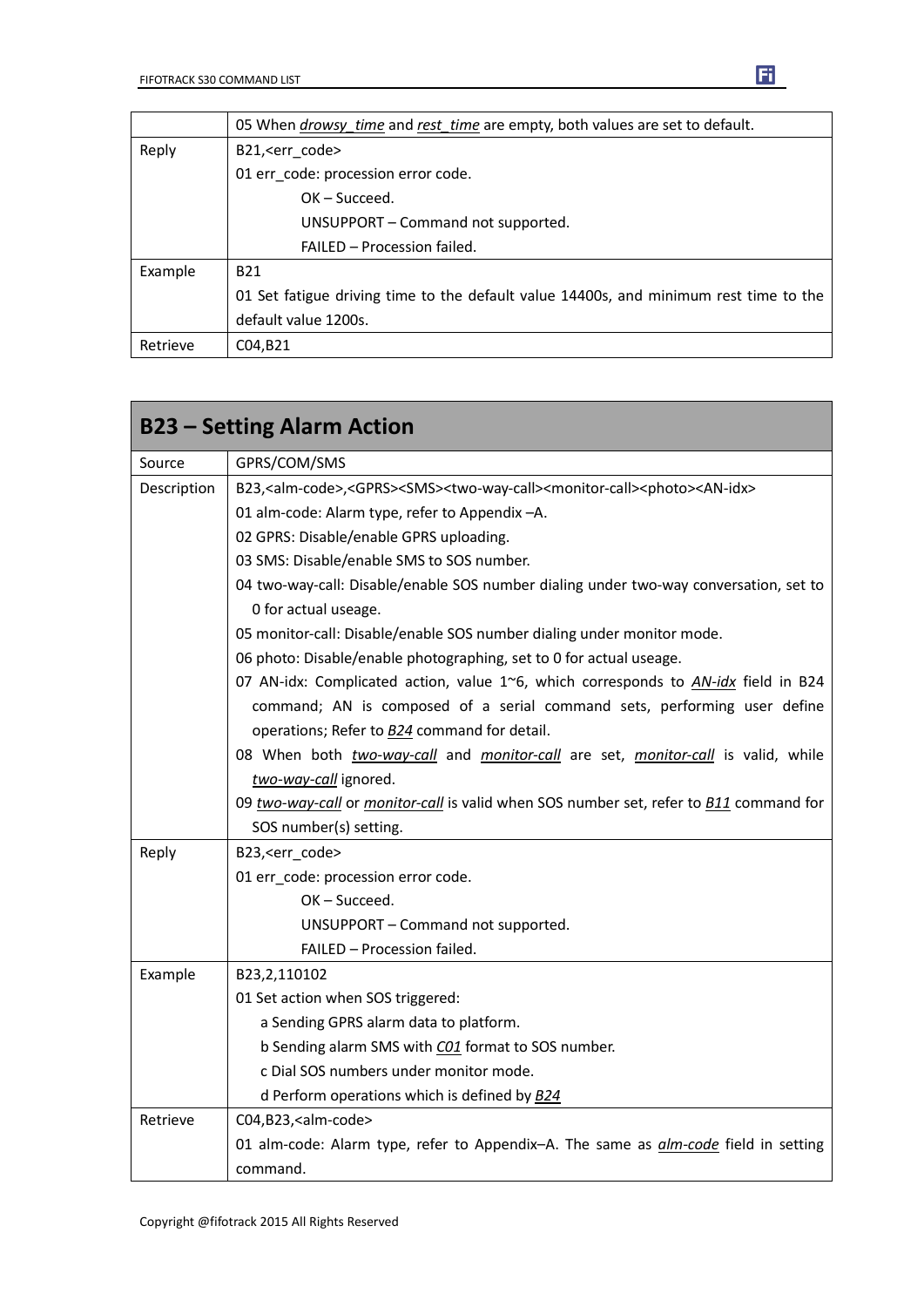| <b>B24 - Setting Complicated Alarm Action</b> |                                                                                                           |
|-----------------------------------------------|-----------------------------------------------------------------------------------------------------------|
| Source                                        | GPRS/COM/SMS                                                                                              |
| Description                                   | B24, <an-idx>/#oper-1',<delay_t>/#oper-2',</delay_t></an-idx>                                             |
|                                               | 01 The command defines complicated alarm action, "AN" for short; AN is used associated                    |
|                                               | with B23 setting. When both AN-idx field in B23 command, and AN detail in B24 are                         |
|                                               | set, operation can be performed then.                                                                     |
|                                               | 02 AN-idx: AN index, value 1~6, corresponds to 1~6 operation sets; It can be selected by                  |
|                                               | AN-idx field in B23 command.                                                                              |
|                                               | 03 #oper-[1,2]: Operation instruction, composed of a serial command(s). Maximum                           |
|                                               | length of 64 bytes.                                                                                       |
|                                               | 04 delay_t: Delay time between adjoining operation, unit second. It means, tracker                        |
|                                               | performs operations defined by <i>opera-1</i> , delay <i>delay</i> t seconds, then perform <i>opera-2</i> |
|                                               | 05 The writing rule of B24:                                                                               |
|                                               | a Single quotes in front of and behind oper-x are needed, which is used to define<br>operation start      |
|                                               | b oper-x is composed of commands sets, it is written in "Serial port (COM) Command                        |
|                                               | Format". For example, '#B12,1,1'                                                                          |
|                                               | c delay t is written in digital directly, there is no single quote in front or behind                     |
|                                               | 06 The operation flow of AN action                                                                        |
|                                               | a Tracker detects alarm occurring.                                                                        |
|                                               | b Tracker checks whether AN-idx is selected in B23, and whether AN detail is set in                       |
|                                               | B24.                                                                                                      |
|                                               | c When both B23 and B24 are set, tracker performs operation defined by B24.                               |
| Reply                                         | B24, <err_code></err_code>                                                                                |
|                                               | 01 err_code: procession error code.                                                                       |
|                                               | OK-Succeed.                                                                                               |
|                                               | UNSUPPORT - Command not supported.                                                                        |
|                                               | FAILED - Procession failed.                                                                               |
| Example                                       | B23,2,100003                                                                                              |
|                                               | B24,3,'#B12,1,1',3,'#B12,1,0'                                                                             |
|                                               | 01 Tracker will upload GPRS package, and perform AN3 when SOS detected.                                   |
|                                               | 02 When SOS detected, tracker uploads GPRS alarm package, set OUTPUT1 high level,                         |
|                                               | delay 3s, and then set OUTPUT1 low level.                                                                 |
| Retrieve                                      | C04, B24, <an-idx></an-idx>                                                                               |
|                                               | 01 AN-idx: AN index, the same as <b>AN-idx</b> field in setting command                                   |

| <b>B25 – Setting SMS Timing Tracking</b> |                                                                                     |
|------------------------------------------|-------------------------------------------------------------------------------------|
| Source                                   | GPRS/COM/SMS                                                                        |
| Description                              | B25, <sms_interval>,<sos_list></sos_list></sms_interval>                            |
|                                          | 01 sms interval: SMS Tracking interval, unit: s, default: 0s; when sms interval==0, |

団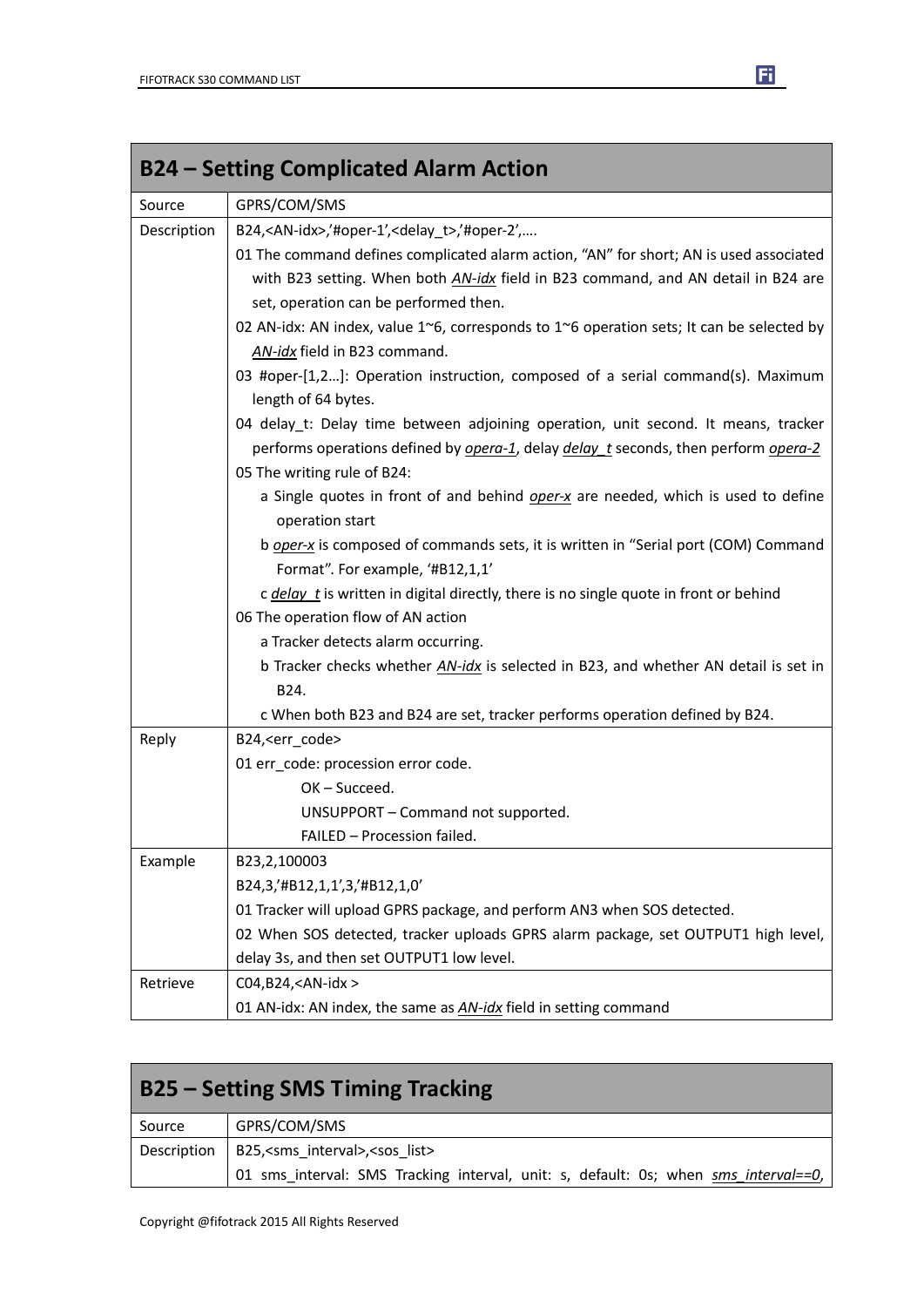|          | disable SMS timing tracking                                                               |
|----------|-------------------------------------------------------------------------------------------|
|          | 02 The format of timing SMS is the same as CO1 reply                                      |
|          | 03 sos_list: SOS number list, value 1, 2, 3 or the combination of them. Tracking SMS will |
|          | be sent to the SOS number(s) defined by sos list; When sos list is empty, tracking        |
|          | SMS will be sent to #1 number by default;                                                 |
|          | 04 After setting SMS timing tracking, it is suggested to set SOS number(s) using B11      |
|          | command, to set time-zone using B14 command.                                              |
| Reply    | B25, <err code=""></err>                                                                  |
|          | 01 err_code: error code.                                                                  |
|          | OK – Succeed.                                                                             |
|          | UNSUPPORT – Command not supported.                                                        |
|          | FAILED - Processing failed.                                                               |
| Example  | B25,120,23                                                                                |
|          | 01 Enable SMS timing tracking, and set interval to 120s, tracking SMS will be sent to #2  |
|          | and #3 SOS numbers                                                                        |
| Retrieve | C04, B <sub>25</sub>                                                                      |

| <b>B26 - Setting Alarm SMS Head String</b> |                                                                                             |
|--------------------------------------------|---------------------------------------------------------------------------------------------|
| Source                                     | GPRS/COM/SMS                                                                                |
| Description                                | B26, <alm-code>,<sms_string></sms_string></alm-code>                                        |
|                                            | 01 alm-code: Alarm type, refer to Appendix -A.                                              |
|                                            | 02 sms string: SMS head string, 16 bytes length at most.                                    |
|                                            | 03 Refer to Appendix-A for default string.                                                  |
| Reply                                      | B26, <err code=""></err>                                                                    |
|                                            | 01 err code: error code.                                                                    |
|                                            | $OK - Succeed.$                                                                             |
|                                            | UNSUPPORT – Command not supported.                                                          |
|                                            | FAILED - Processing failed.                                                                 |
| Example                                    | <b>B26,2,HELP</b>                                                                           |
|                                            | 01 Set SMS head string of SOS to "HELP".                                                    |
| Retrieve                                   | C04,B26, <alm-code></alm-code>                                                              |
|                                            | 01 alm-code: Alarm type, refer to Appendix -A. The same as <i>alm-code</i> field in setting |
|                                            | command.                                                                                    |

| B27 – Setting Parameters of Harsh Acceleration Alarm |                                                                   |
|------------------------------------------------------|-------------------------------------------------------------------|
| Source                                               | GPRS/COM/SMS                                                      |
| Description                                          | B27, <speed var="">, <time lmt=""></time></speed>                 |
|                                                      | 01 speed_var: maximum acceleration speed, unit km/h, default 0.   |
|                                                      | 02 time_lmt: hard acceleration detection time, unit s, default 0. |
|                                                      | 03 Refer to Appendix - A for <i>alm-code</i> of harsh accelerate  |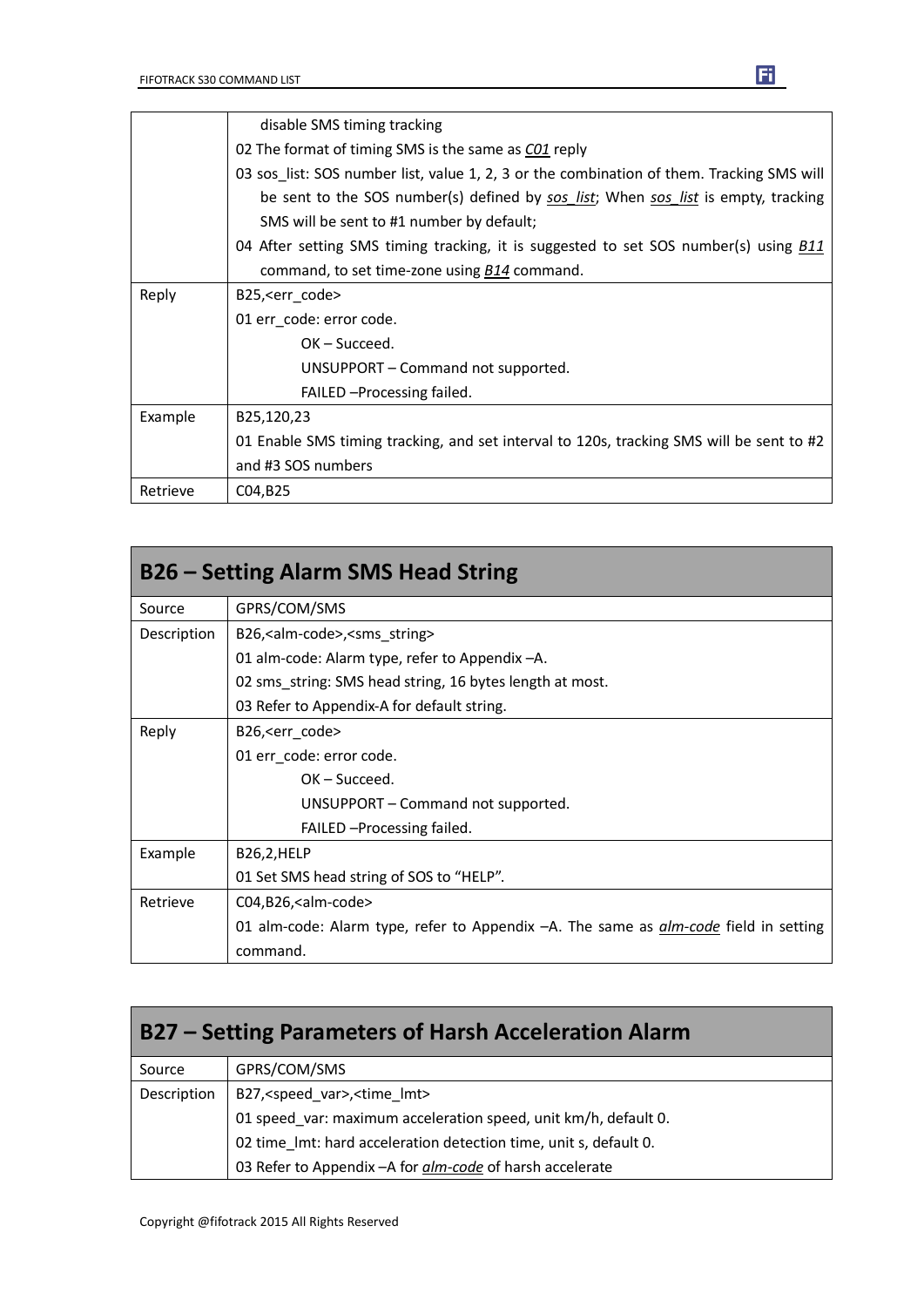| Reply    | B27, <err code=""></err>                                               |
|----------|------------------------------------------------------------------------|
|          | 01 err code: procession error code.                                    |
|          | $OK - Succeed.$                                                        |
|          | UNSUPPORT - Command not supported.                                     |
|          | FAILED - Procession failed.                                            |
| Example  | B27,40,2                                                               |
|          | 01 Set hard acceleration parameters: 40km/h speed variation within 2s. |
| Retrieve | C04, B27                                                               |

| B28 – Setting Parameters of Harsh Braking Alarm |                                                                                       |
|-------------------------------------------------|---------------------------------------------------------------------------------------|
| Source                                          | GPRS/COM/SMS                                                                          |
| Description                                     | B28, <speed_var>, <time_lmt></time_lmt></speed_var>                                   |
|                                                 | 01 speed var: maximum decrease speed, unit km/h, default 0.                           |
|                                                 | 02 time Imt: hard braking detection time, unit s, default 0.                          |
|                                                 | 03 When driving speed decrease beyond speed var, tracker triggers hard braking alarm. |
|                                                 | 04 Refer to Appendix – A for <i>alm-code</i> of harsh brake                           |
| Reply                                           | B28, < err code >                                                                     |
|                                                 | 01 err code: procession error code.                                                   |
|                                                 | $OK - Succeed.$                                                                       |
|                                                 | UNSUPPORT – Command not supported.                                                    |
|                                                 | FAILED - Procession failed.                                                           |
| Example                                         | Refer to example in B27                                                               |
| Retrieve                                        | C04, B <sub>28</sub>                                                                  |

|             | <b>B31 – Setting SOS Number Attribute</b>                                                           |
|-------------|-----------------------------------------------------------------------------------------------------|
| Source      | GPRS/COM/SMS                                                                                        |
| Description | B31, <sos-num>,<two-way-call>,<monitor>,<pos-sms></pos-sms></monitor></two-way-call></sos-num>      |
|             | 01 Set SOS number attribute, refer to <b>B11</b> command for SOS number setting.                    |
|             | 02 sos-num: SOS index, value 1, 2, 3, which corresponds to SOS number set by <b>B11</b><br>command. |
|             | 03 two-way-call: attribute of two-way conversation.                                                 |
|             | 04 monitor: attribute of monitor-mode conversation.                                                 |
|             | 05 pos-sms: attribute of position SMS.                                                              |
|             | 06 Description of attribute:                                                                        |
|             | two-way-call: tracker picks up incoming phone-call in two-way conversation<br>mode.                 |
|             | monitor: tracker picks up incoming phone-call in monitor mode.                                      |
|             | pos-sms: Tracker sends position SMS after incoming phone-call ends. Refer to                        |
|             | C01 command for SMS format.                                                                         |
|             | 07 When both two-way-call and monitor are set, monitor is valid, i.e.: tracker picks up             |

E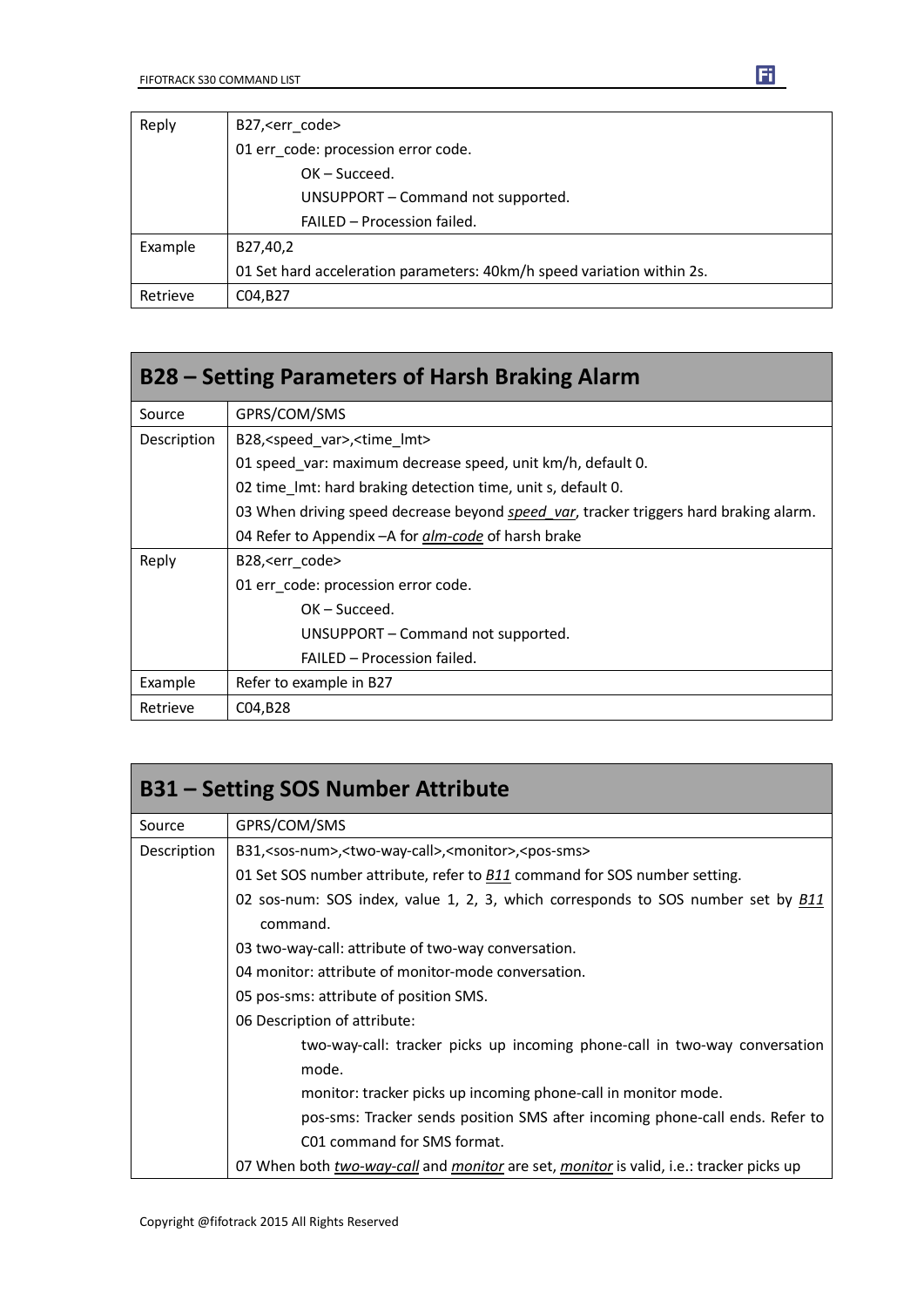|                                   | phone-call in monitor mode.                                                         |  |  |
|-----------------------------------|-------------------------------------------------------------------------------------|--|--|
|                                   | 08 When the command string has only sos-num field, default attribute is set to      |  |  |
|                                   | corresponding SOS number.                                                           |  |  |
|                                   | 09 Default attribute of SOS number: two-way-call and pos-sms.                       |  |  |
| Reply<br>B31, <err code=""></err> |                                                                                     |  |  |
|                                   | 01 err code: procession error code.                                                 |  |  |
|                                   | $OK - Succeed.$                                                                     |  |  |
|                                   | UNSUPPORT - Command not supported.                                                  |  |  |
|                                   | FAILED - Procession failed.                                                         |  |  |
| Example                           | B31,1,1,1,1                                                                         |  |  |
|                                   | 01 Set attribute of the first SOS number: tracker automatically picks up incoming   |  |  |
|                                   | phone-call under monitor mode, reply a position SMS.                                |  |  |
| Retrieve                          | $CO4, B31, <$ sos-num $>$                                                           |  |  |
|                                   | 01 sos-num: SOS index, value 1, 2, 3. The same as sos-num field in setting command. |  |  |

| <b>B33 - Setting Maximum Idle Time</b> |                                                                                         |  |
|----------------------------------------|-----------------------------------------------------------------------------------------|--|
| Source                                 | GPRS/COM/SMS                                                                            |  |
| Description                            | B33, <idle time=""></idle>                                                              |  |
|                                        | 01 idle time: maximum idle time, unit: s, default 0s. This parameter should be greater  |  |
|                                        | than 300s.                                                                              |  |
|                                        | 02 idle definition: ACC ON, but no speed, which means engine running under idle mode.   |  |
|                                        | 03 When idle mode detected, tracker starts idle time counter, and triggers Idling Alarm |  |
|                                        | (alm code=35), if counter exceeds idle time.                                            |  |
| Reply                                  | B33, <err_code></err_code>                                                              |  |
|                                        | 01 err_code: procession error code.                                                     |  |
|                                        | $OK - Succeed.$                                                                         |  |
|                                        | UNSUPPORT - Command not supported.                                                      |  |
|                                        | FAILED - Procession failed.                                                             |  |
| Example                                | B33,600                                                                                 |  |
|                                        | 01 Set maximum idle time to 600s                                                        |  |
| Retrieve                               | C04,B33                                                                                 |  |

| <b>B34 - Setting Voltage Range for AD Port</b> |                                                                                                  |  |
|------------------------------------------------|--------------------------------------------------------------------------------------------------|--|
| Source                                         | GPRS/COM/SMS                                                                                     |  |
| Description                                    | B34, <index>,<min_volt>,<max_volt>,<filter-option></filter-option></max_volt></min_volt></index> |  |
|                                                | 01 index: AD port index, value 1, which corresponds to AD1                                       |  |
|                                                | 02 min_volt: AD port voltage when external input is 0%, unit V                                   |  |
|                                                | 03 max_volt: AD port voltage when external input is 100%, unit V                                 |  |
|                                                | 04 filter-option: filter option for AD sample data                                               |  |
|                                                | filter-option==0 (default): When external power exists, sample AD data and upload                |  |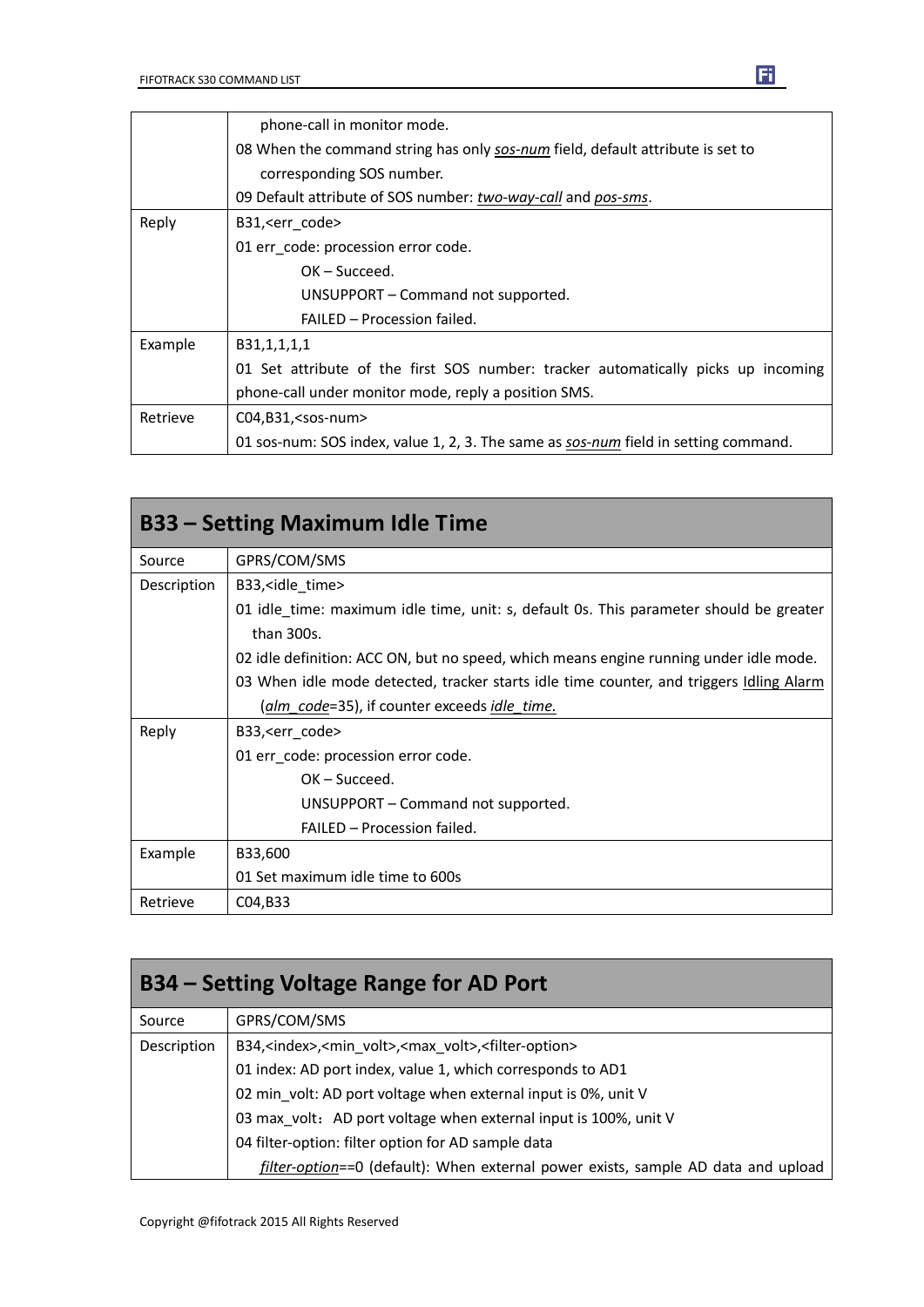|          |                                                                                    | real-time; When external power disconnected, keeping the last sample value, and |                             |               |                                                                                    |
|----------|------------------------------------------------------------------------------------|---------------------------------------------------------------------------------|-----------------------------|---------------|------------------------------------------------------------------------------------|
|          | upload to server                                                                   |                                                                                 |                             |               |                                                                                    |
|          | filter-option==1: When ACC ON, sample AD data and upload real-time; When ACC       |                                                                                 |                             |               |                                                                                    |
|          | OFF (maybe external power exists), keeping the last sample value, and upload to    |                                                                                 |                             |               |                                                                                    |
|          | server                                                                             |                                                                                 |                             |               |                                                                                    |
|          | filter-option==2: upload AD sample data real-time, ignoring ACC and external power |                                                                                 |                             |               |                                                                                    |
|          | status                                                                             |                                                                                 |                             |               |                                                                                    |
|          |                                                                                    | 05 Default value for AD input                                                   |                             |               |                                                                                    |
|          | port                                                                               | min_volt/V                                                                      | max_volt/V                  | filter-option | <b>Description</b>                                                                 |
|          | AD1                                                                                | 0                                                                               | 5                           | 0             | Get sample data according to                                                       |
|          |                                                                                    |                                                                                 |                             |               | external power status                                                              |
| Reply    | B34, <err code=""></err>                                                           |                                                                                 |                             |               |                                                                                    |
|          | 01 err_code: procession error code.                                                |                                                                                 |                             |               |                                                                                    |
|          |                                                                                    | $OK - Succeed.$                                                                 |                             |               |                                                                                    |
|          | UNSUPPORT - Command not supported.                                                 |                                                                                 |                             |               |                                                                                    |
|          |                                                                                    |                                                                                 | FAILED - Procession failed. |               |                                                                                    |
| Example  | B34,1,0,5.0                                                                        |                                                                                 |                             |               |                                                                                    |
|          |                                                                                    |                                                                                 |                             |               | 01 Setting voltage range of AD1 to [0,5]V, getting sample data when external power |
|          | exist, keeping sample data when external power disconnected                        |                                                                                 |                             |               |                                                                                    |
| Retrieve | $CO4, B34,$ sindex $>$                                                             |                                                                                 |                             |               |                                                                                    |

|             | <b>B37 – Setting Digital Temperature Number</b>                                        |
|-------------|----------------------------------------------------------------------------------------|
| Source      | GPRS/COM/SMS                                                                           |
| Description | <b>B37</b>                                                                             |
|             | 01 Tracker supports multiple digital temperature sensors; When more than one sensors   |
|             | are installed, it is suggested to set sensor's number.                                 |
|             | 02 When only one sensor is installed, tracker uses default #1 as sensor's number       |
|             | 03 Method to set sensor's number:                                                      |
|             | a Connect one sensor to tracker, send B37 command, tracker set sensor's number         |
|             | automatically, and reply setting result in command's reply                             |
|             | b Disconnect the sensor, whose number has been set; Connect another sensor to          |
|             | tracker, use B37 command to set newly added sensor's number                            |
|             | c Repeat the operation above, if there are more sensor                                 |
|             | d NOTE: When setting sensor's number, only one sensor is allowed to connect to         |
|             | tracker                                                                                |
|             | 04 When sensors' numbers are set, tracker will arrange temperature data in the setting |
|             | sequence                                                                               |
|             | 05 It is suggested to reset number, when some sensors are removed.                     |
| Reply       | B37, <t sensor="" sn=""></t>                                                           |
|             | 01 t_sensor_sn: Sensor's number which is set automatically                             |
|             | $[1,4]$ – Setting succeed, the value is the sensor's number                            |
|             | [FULL] - The number of sensors exceed                                                  |

 $\mathbf{E}$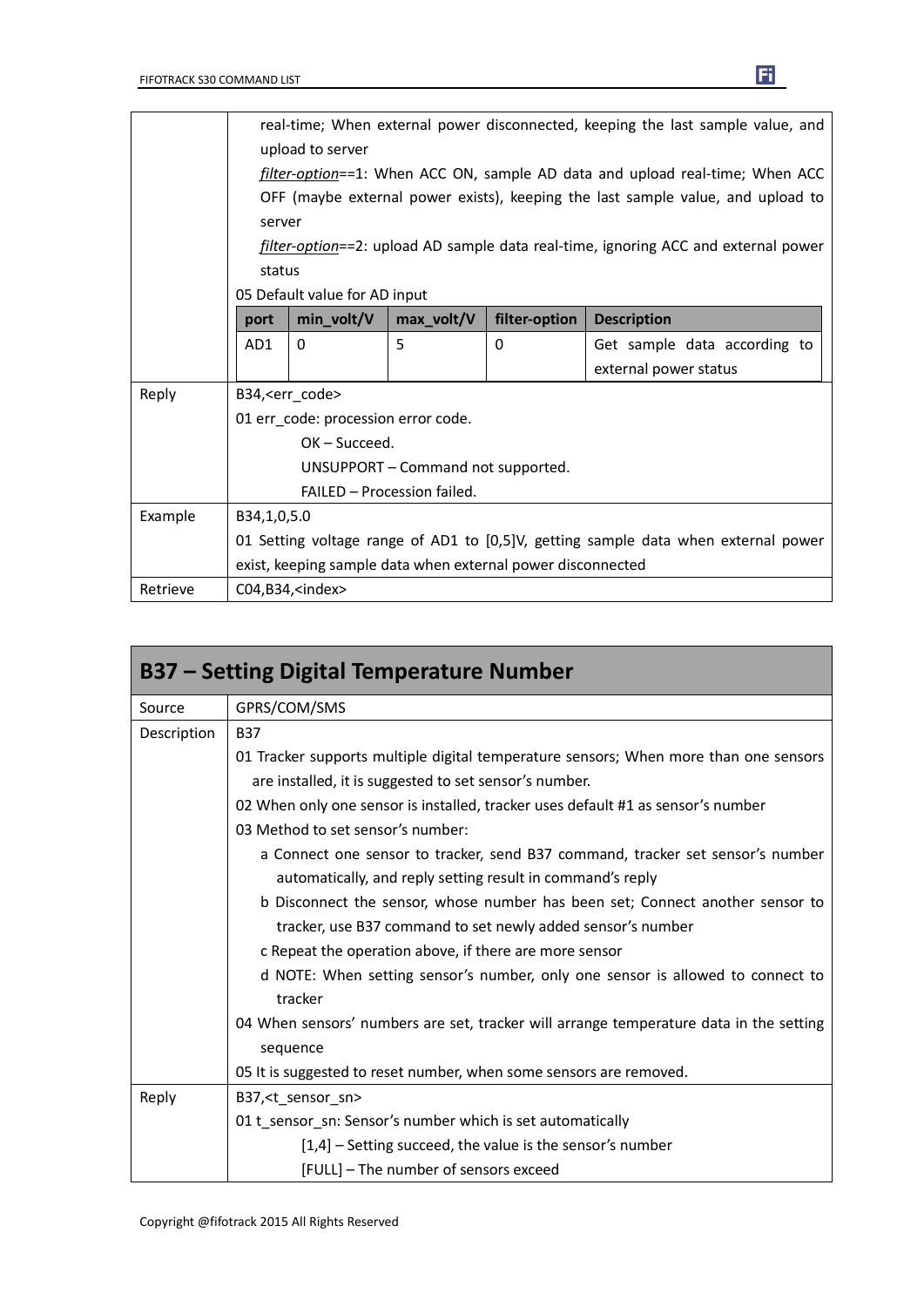|          | FAILED – Setting failed, error connection, or more than one sensor are |
|----------|------------------------------------------------------------------------|
|          | connected                                                              |
| Example  |                                                                        |
| Retrieve | <b>UNSUPPORT</b>                                                       |

団

|             | B38 – Setting High/Low Temperature Alarm                                                        |
|-------------|-------------------------------------------------------------------------------------------------|
| Source      | GPRS/COM/SMS                                                                                    |
| Description | B38, <t_sensor_sn>,<high_temp>,<low_temp></low_temp></high_temp></t_sensor_sn>                  |
|             | 01 t_sensor_sn: sensor's number, refer to B37 command; When one sensor is installed,            |
|             | $t$ sensor sn==1                                                                                |
|             | 02 high_temp: High temperature threshold, unit $°C$ ; If this field is empty, high              |
|             | temperature alarm is disabled.                                                                  |
|             | 03 low_temp: Low temperature threshold, unit $\degree$ C; If this field is empty, Low           |
|             | temperature alarm is disabled.                                                                  |
|             | 04 When <i>t sensor sn, high temp, low temp</i> fields are empty, all sensors' high/low         |
|             | temperature alarm are disabled.                                                                 |
|             | 05 Refer to Appendix-A for alm-code and alm-para of high/low temperature alarm                  |
| Reply       | B38, <err_code></err_code>                                                                      |
|             | 01 err_code: procession error code.                                                             |
|             | OK-Succeed.                                                                                     |
|             | UNSUPPORT - Command not supported.                                                              |
|             | FAILED - Procession failed.                                                                     |
| Example     | B38,1,-10,-20                                                                                   |
|             | 01 Setting #1 sensor's parameters, high temperature threshold: -10°C, low temperature           |
|             | threshold: -20°C                                                                                |
|             | B38,1,-10                                                                                       |
|             | 01 Setting #1 sensor's parameters, high temperature threshold: -10 $\degree$ C, low temperature |
|             | threshold: disable                                                                              |
|             | B38,1,,-20                                                                                      |
|             | 01 Setting #1 sensor's parameters, high temperature threshold: disable, low temperature         |
|             | threshold: -20°C                                                                                |
|             | B38,1                                                                                           |
|             | 01 Disable #1 sensor's high and low temperature alarm                                           |
| Retrieve    | C04,B38, <t_sensor_sn></t_sensor_sn>                                                            |

| B39 – Delete Digital Temperature Sensor |              |  |
|-----------------------------------------|--------------|--|
| Source                                  | GPRS/COM/SMS |  |
|                                         |              |  |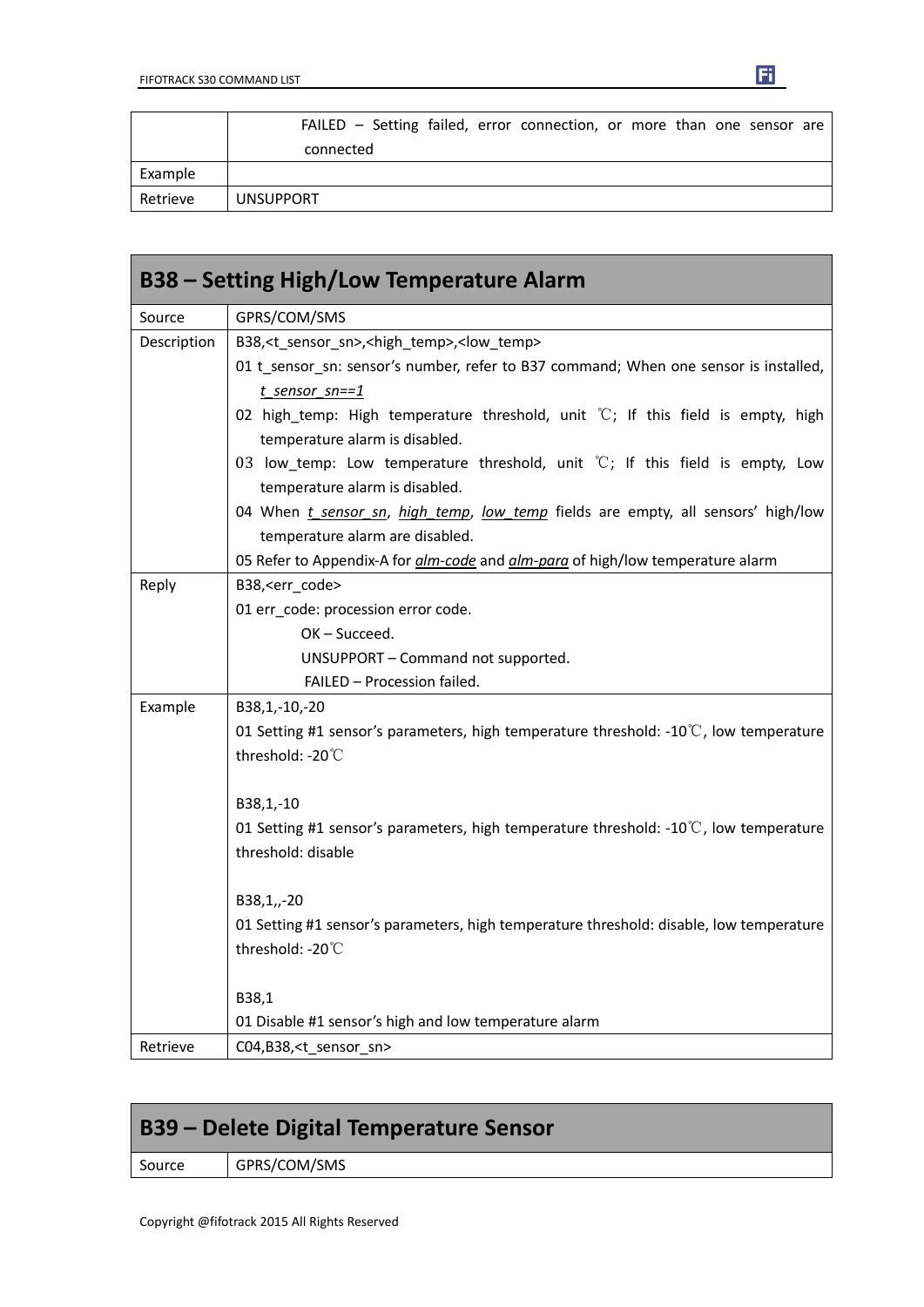| Description | B39, <t sensor="" sn=""></t>                                                         |  |  |
|-------------|--------------------------------------------------------------------------------------|--|--|
|             | 01 When multiple sensors are installed, and some ones need to be removed, this       |  |  |
|             | command can be used. In actual usage, remove sensor first, then send B39 command     |  |  |
|             | 02 t sensor sn: sensor's number, refer to B37 command; When one sensor is installed, |  |  |
|             | t sensor sn==1; When t sensor sn field is empty, remove all sensors                  |  |  |
| Reply       | B39, <err code=""></err>                                                             |  |  |
|             | 01 err code: procession error code.                                                  |  |  |
|             | $OK - Succeed.$                                                                      |  |  |
|             | UNSUPPORT – Command not supported.                                                   |  |  |
|             | FAILED - Procession failed.                                                          |  |  |
| Example     |                                                                                      |  |  |
| Retrieve    | <b>UNSUPPORT</b>                                                                     |  |  |

| <b>B40 – Retrieve Temperature Sensor Data</b> |                                                                                                    |  |
|-----------------------------------------------|----------------------------------------------------------------------------------------------------|--|
| Source                                        | GPRS/COM/SMS                                                                                       |  |
| Description                                   | <b>B40</b>                                                                                         |  |
|                                               | 01 The command is used for testing after installation. Tracker replies all sensors' data.          |  |
| Reply                                         | B40, <tsensor1 temp=""> <tsensor2 temp=""> <tsensorn temp=""></tsensorn></tsensor2></tsensor1>     |  |
|                                               | 01 The reply indicates the number of sensor, and sensors' data                                     |  |
|                                               | 02 N: The number of digital temperature sensor                                                     |  |
|                                               | 03 tsensor[1,N] temp: Temperature data, unit $\mathcal{C}$ ; Data is arranged by the number set by |  |
|                                               | B37; ' ' is used to separate neighboring data                                                      |  |
| Example                                       |                                                                                                    |  |
| Retrieve                                      | <b>UNSUPPORT</b>                                                                                   |  |

| $B42 -$ Authorizing iButton Tag(s) |                                                                                             |  |
|------------------------------------|---------------------------------------------------------------------------------------------|--|
| Source                             | GPRS/COM/SMS                                                                                |  |
| Description                        | B42, <rfid_num1>,<rfid_num2><rfid_numn></rfid_numn></rfid_num2></rfid_num1>                 |  |
|                                    | 01 rfid_num[1,N]: iButton tag number to be authorized. For iButton tag, whose number        |  |
|                                    | is hexadecimal, use '#' in front                                                            |  |
|                                    | 02 To authorize iButton tags in batches, send B42 only, with rdid num1, rfid num2           |  |
|                                    | rfid numN empty. After parsed the command, tracker will regard all read tags as             |  |
|                                    | authorized ones in 3 minutes. During this 3 minutes, tracker will not generate              |  |
|                                    | "Login", "Log Out" or "Illegal Login" alarm when tag(s) read.                               |  |
|                                    | 03 Refer to Appendix A for alm-code of "Login", "Log Out" and "Illegal Login".              |  |
|                                    | 04 After authorized tag(s) set, tracker will generate "Login", "Log Out" or "Illegal Login" |  |
|                                    | alarm when tag read; Refer to user guide for detail.                                        |  |
|                                    | 05 If no tag(s) authorized, tracker will not generate "Illegal Login".                      |  |
| Reply                              | B42, <err code=""></err>                                                                    |  |
|                                    | 01 err_code: procession error code.                                                         |  |

 $\mathbf{E}$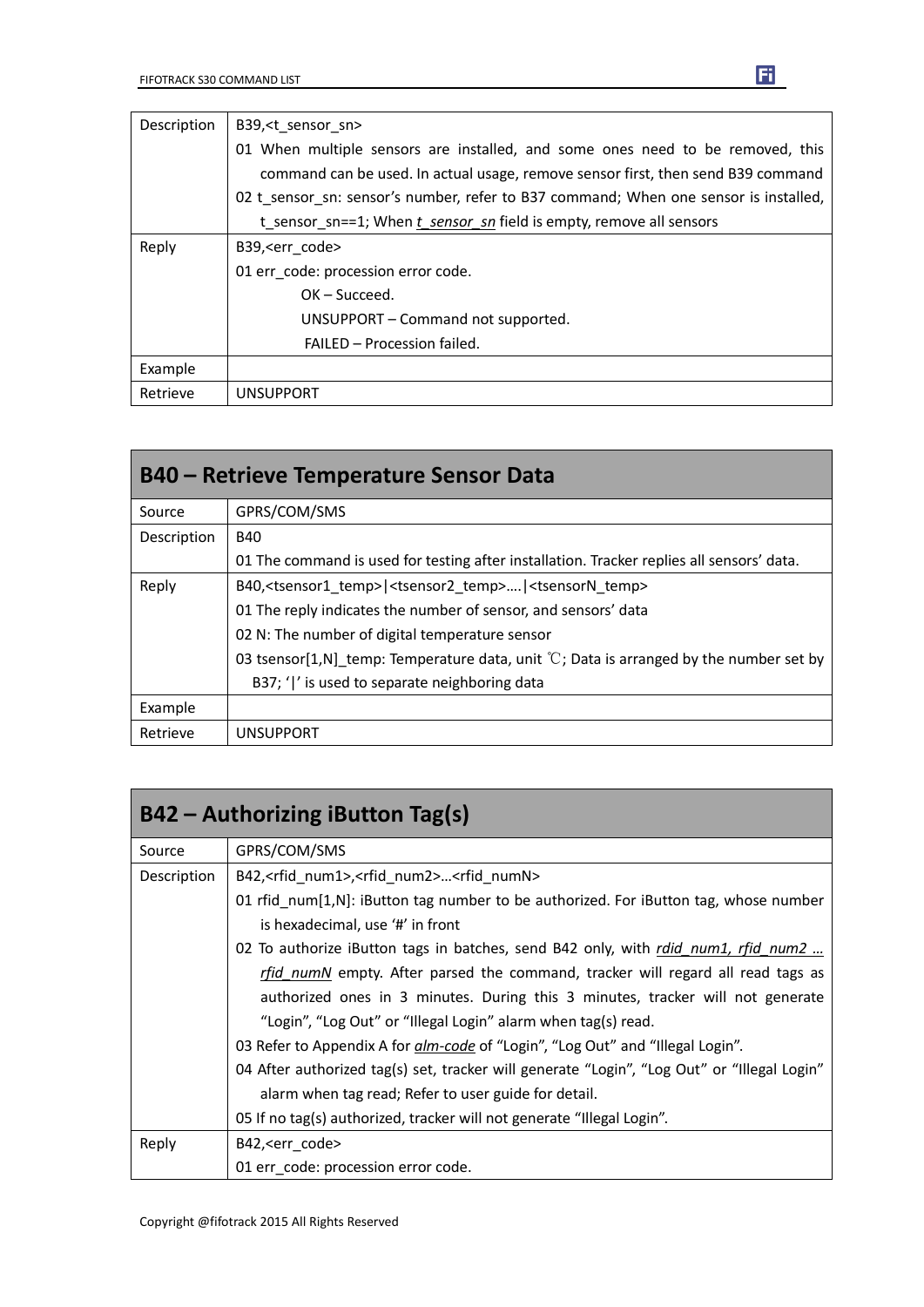|          | $OK - Succeed.$                                                                          |
|----------|------------------------------------------------------------------------------------------|
|          | UNSUPPORT - Command not supported.                                                       |
|          | FAILED - Procession failed.                                                              |
| Example  | B42,1234567,1234568,1234569                                                              |
|          | 01 Authorize 3 iButton tags, whose number 1234567,1234568,1234569                        |
|          | B42,1234567,1234568,#1234569                                                             |
|          | 01 Authorize 3 iButton tags, whose number 1234567,1234568,0x1234569                      |
|          | <b>B42</b>                                                                               |
|          | 01 Start batch tags authorizing, tracker regards tags, which are read in the following 3 |
|          | minutes, as authorized ones.                                                             |
| Retrieve | <b>UNSUPPORT</b>                                                                         |

|             | B43 – Delete Authorized iButton Tag(s)                                                    |
|-------------|-------------------------------------------------------------------------------------------|
| Source      | GPRS/COM/SMS                                                                              |
| Description | B43, <all>/<rfid num1="">,<rfid num2=""><rfid numn=""></rfid></rfid></rfid></all>         |
|             | 01 rfid_num[1,N]: iButton tag number to be deleted. For iButton tag, whose number is      |
|             | hexadecimal, use '#' in front                                                             |
|             | 02 B43, ALL: Delete all authorized tag(s).                                                |
|             | 03 To delete tags in batches, send B43 only, with rfid num1, rfid num2rfid numN           |
|             | empty, tracker will delete tags, which are read in 3 minutes. During this 3 minutes,      |
|             | tracker will not generate "Login", "Log Out" or "Illegal Login" alarm when tag(s) read.   |
| Reply       | B43, <err code=""></err>                                                                  |
|             | 01 err code: procession error code.                                                       |
|             | OK-Succeed.                                                                               |
|             | UNSUPPORT - Command not supported.                                                        |
|             | FAILED - Procession failed.                                                               |
| Example     | B43,1234567,1234568,1234569                                                               |
|             | 01 Delete 3 authorized RFID tags, whose number 1234567, 1234568, 1234569.                 |
|             | B43,1234567,1234568,#1234569                                                              |
|             | 01 Delete 3 authorized RFID tags, whose number 1234567, 1234568, 0x1234569.               |
|             | <b>B43</b>                                                                                |
|             | 01 Start batch operation, tracker delete tags, which are read in the following 3 minutes. |
| Retrieve    | <b>UNSUPPORT</b>                                                                          |

| B44 - Retrieve iButton Tag(s) Authorization |              |
|---------------------------------------------|--------------|
| Source                                      | GPRS/COM/SMS |
|                                             |              |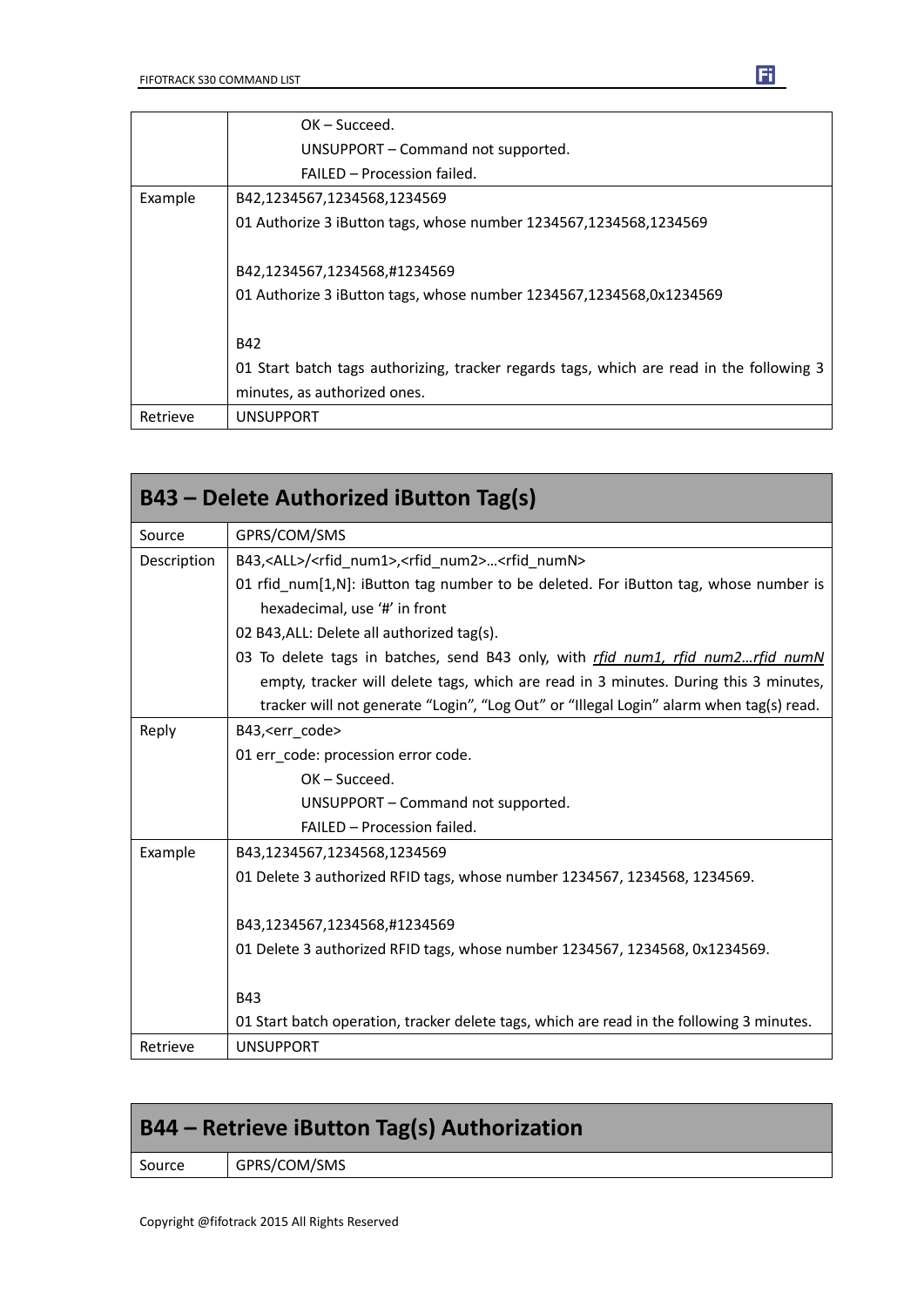| Description | B44, <rfid_num1>,<rfid_num2><rfid_numn></rfid_numn></rfid_num2></rfid_num1>                                            |
|-------------|------------------------------------------------------------------------------------------------------------------------|
|             | 01 rfid num[1,N]: iButton tag number to be retrieved. For iButton tag, whose number is                                 |
|             | hexadecimal, use '#' in front                                                                                          |
|             | 02 Maximally, five tags are support in the retrieving operation                                                        |
| Reply       | B44, <rfid_num1>:<aut1>,<rfid_num2>:<aut2>,<rfid_numn>:<autn></autn></rfid_numn></aut2></rfid_num2></aut1></rfid_num1> |
|             | 01 rfid num[1,N]: iButton tag number to be retrieved.                                                                  |
|             | 02 aut[1,N]: Authorization status, 0~unauthorized, 1~ authorized                                                       |
| Example     |                                                                                                                        |
| Retrieve    | UNSUPPORT                                                                                                              |

|             | <b>B45 - RFID/iButton/Fingerprint Optional Function</b>                                              |
|-------------|------------------------------------------------------------------------------------------------------|
| Source      | GPRS/COM/SMS                                                                                         |
| Description | B45, <acc-off-logout>,<buz-tip>,<acc-on-no-logout></acc-on-no-logout></buz-tip></acc-off-logout>     |
|             | 01 acc-off-logout: 1(default) - Force logout When ACC OFF; 0-Keeping login status                    |
|             | when ACC OFF. After setting $\frac{acc-off\text{-}logout==1}{}$ , tracker will set current status to |
|             | logout, and trigger "Log out" alarm when ACC OFF                                                     |
|             | 02 buz-tip: Enable/Disable buzzer function for reminder function; 1-Enable, 0-Disable.               |
|             | Tracker will beep for reminder under below condition:                                                |
|             | a Under logout status, when ACC ON, buzzer beeps to remind swiping card to                           |
|             | log in                                                                                               |
|             | b Log in, buzzer beeps once                                                                          |
|             | c Log out, buzzer beeps twice                                                                        |
|             | 05 acc-on-no-logout: 1 (default) - Tracker keeps login status during ACC ON period;                  |
|             | 0-Tracker will generate logout alarm even under ACC ON condition.                                    |
|             | $\alpha$ cc-on-no-logout==1: Tracker does noting when swiping the same card, while                   |
|             | generates "Log in" alarm when swiping different card, with new card ID in GPRS                       |
|             | package                                                                                              |
|             | $\alpha$ cc-on-no-logout== $Q$ : Tracker generates "Log out" alarm when swiping the same             |
|             | card, while generates "Log out" alarm with old card ID, "Log in" alarm with new ID                   |
| Reply       | B45, <err_code></err_code>                                                                           |
|             | 01 err_code: procession error code.                                                                  |
|             | OK-Succeed.                                                                                          |
|             | UNSUPPORT - Command not supported.                                                                   |
|             | FAILED - Procession failed.                                                                          |
| Example     |                                                                                                      |
| Retrieve    | C04, B45                                                                                             |

| <b>B46 – Setting Passenger Mode for RFID/iButton/Fingerprint</b> |                                                                              |  |
|------------------------------------------------------------------|------------------------------------------------------------------------------|--|
| Source                                                           | GPRS/COM/SMS                                                                 |  |
| Description                                                      | B46, <enable>,<filter-tmr>,<keeping-tmr></keeping-tmr></filter-tmr></enable> |  |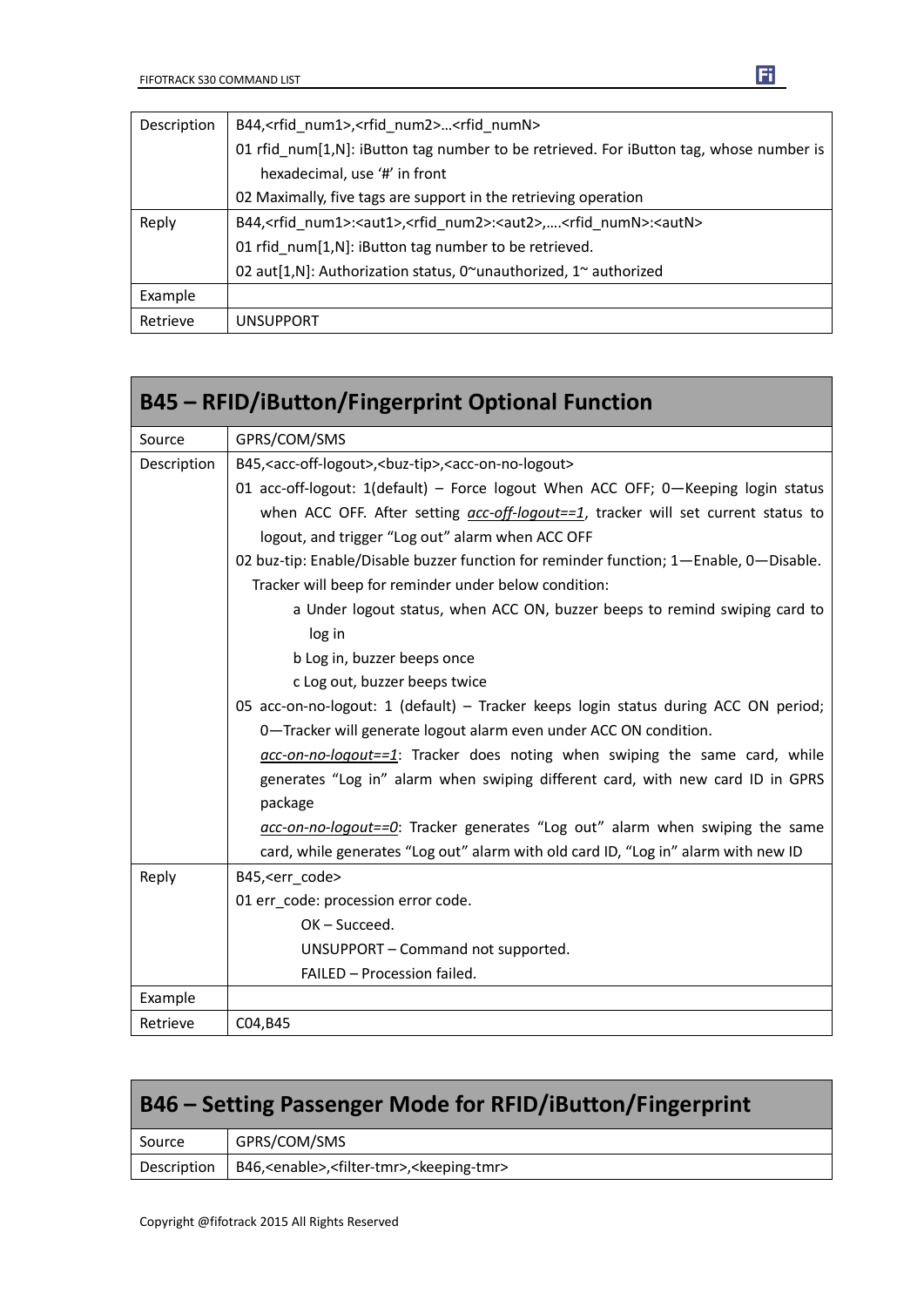$\overline{1}$ 

|          | 01 Tracker supports two working mode, driver management and passenger mode, when                       |
|----------|--------------------------------------------------------------------------------------------------------|
|          | using RFID/iButton/finger. B46 command is use to set passenger mode.                                   |
|          | 02 enable: 0~Disable(default); 1~Enable                                                                |
|          | 03 filter-tmr: filtering time for repeating swiping, unit s, default 0s. During this period,           |
|          | tag ID will be uploaded once till <i>filter-tmr</i> timeout. When <i>filter-tmr==0</i> , no filtration |
|          | to repeating tag ID                                                                                    |
|          | 04 keeping-tmr: tag ID keeping time, unit s; During this period, tag ID will be uploaded               |
|          | within each GPRS package; when keeping-tmr==0, tag ID will be uploaded once                            |
|          | 05 Working process of passenger mode                                                                   |
|          | a After tag swiped, tracker sends normal GPRS position data with tag ID during                         |
|          | keeping-tmr period. And tag ID will be empty after keeping-tmr seconds                                 |
|          | b When the same tag swiped repeatedly, tracker distinguishes as one during                             |
|          | filter-tmr second, and keeps sending GPRS package with tag ID during keeping-tmr                       |
|          | seconds                                                                                                |
|          | 06 When setting passenger mode, GPRS data package is normal position one after tag                     |
|          | swiped.                                                                                                |
| Reply    | B46, <err code=""></err>                                                                               |
|          | 01 err code: procession error code.                                                                    |
|          | $OK - Succeed.$                                                                                        |
|          | UNSUPPORT - Command not supported.                                                                     |
|          | FAILED - Procession failed.                                                                            |
| Example  |                                                                                                        |
| Retrieve | C04, B46                                                                                               |

| <b>B80 – Setting Fuel Theft/Filling Alarm</b> |                                                                                                                                            |  |
|-----------------------------------------------|--------------------------------------------------------------------------------------------------------------------------------------------|--|
| Source                                        | GPRS/COM/SMS                                                                                                                               |  |
| Description                                   | B80, <ad-idx>,<theft-percentage>,<filling-percentage>,<use-acc></use-acc></filling-percentage></theft-percentage></ad-idx>                 |  |
|                                               | 01 The command is used for AD fuel sensor, such as AS10; Besides, it is valid on regular<br>tank only at present.                          |  |
|                                               | 02 ad-idx: AD channel which connects to fuel sensor, value $1/2$ ; If $\frac{ad - idx = -0}{ds}$ , disable fuel<br>theft/filling function. |  |
|                                               | 03 theft-percentage: Fuel theft percentage, unit %, tracker will send alarm when the fuel                                                  |  |
|                                               | level decrement exceeds the setting value. If <i>theft-percentage==0</i> or field empty,<br>disable fuel theft alarm.                      |  |
|                                               | 04 filling-percentage: Fuel filling percentage, unit %, tracker will send alarm when the                                                   |  |
|                                               | fuel level increment exceeds the setting value. If <i>filling-percentage==0</i> or filed empty,<br>disable fuel filling alarm.             |  |
|                                               | 05 use-acc: Whether tracker connects to ACC or not. To get better calculation result, it is                                                |  |
|                                               | suggested to connect IN2 to ACC. If use-acc field empty, by default, it is regarded that                                                   |  |
|                                               | ACC connected.                                                                                                                             |  |
| Reply                                         | B80, <err_code></err_code>                                                                                                                 |  |
|                                               | 01 err_code: procession error code.                                                                                                        |  |



٦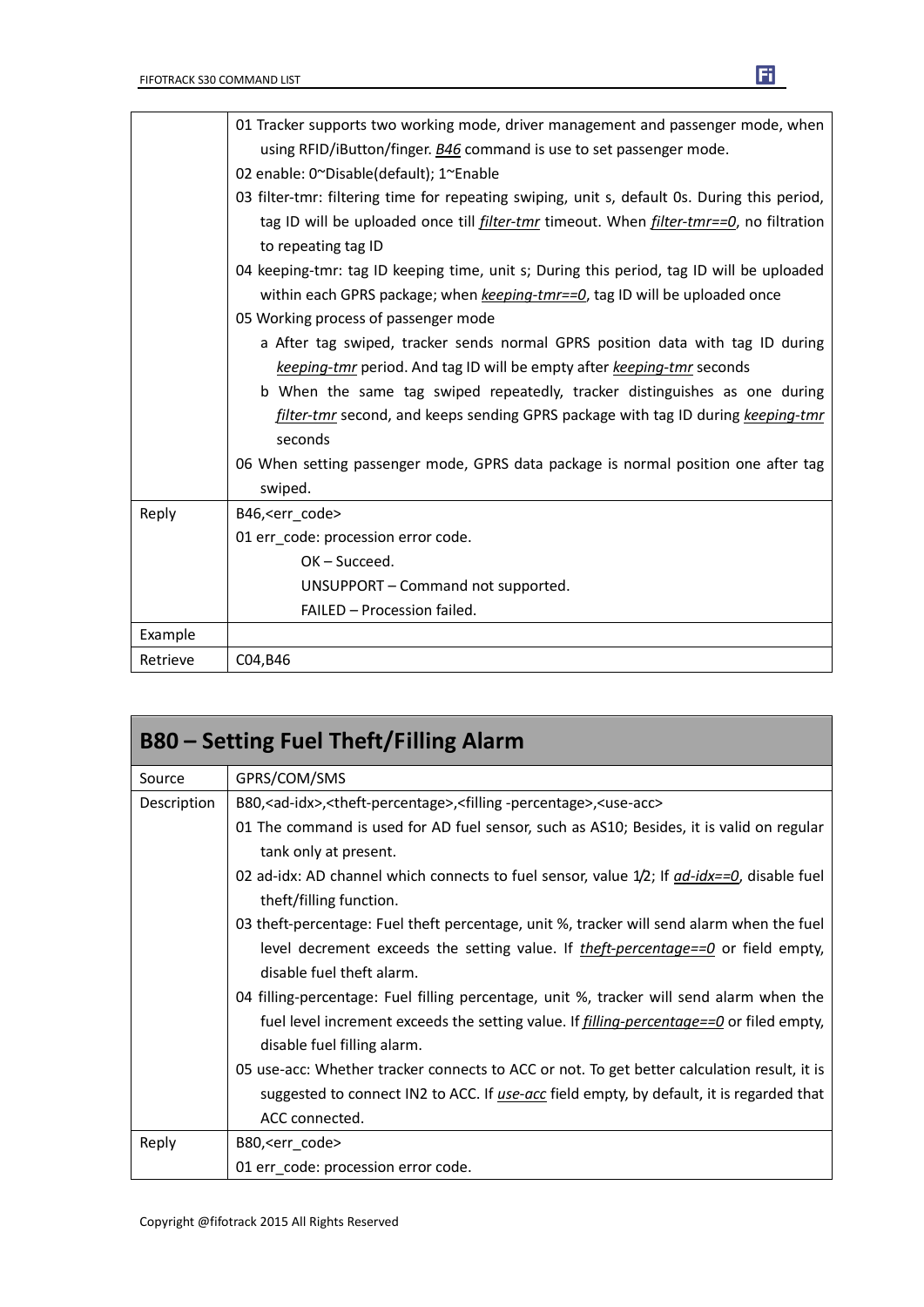|          | $OK - Succed.$                                                                       |
|----------|--------------------------------------------------------------------------------------|
|          | UNSUPPORT - Command not supported.                                                   |
|          | FAILED - Procession failed.                                                          |
| Example  | B80,1,5                                                                              |
|          | 01 Enable fuel theft alarm calculated based on AD1; When fuel level decrement exceed |
|          | 5%, tracker sends theft alarm                                                        |
|          | 02 Disable fuel filling alarm                                                        |
|          | 03 IN2 connects to ACC                                                               |
| Retrieve | C04,B80                                                                              |

|             | <b>B81 - Setting Fuel Level Alarm</b>                                                                                |
|-------------|----------------------------------------------------------------------------------------------------------------------|
| Source      | GPRS/COM/SMS                                                                                                         |
| Description | B81, <ad-idx>,<low-percentage>,<high-percentage></high-percentage></low-percentage></ad-idx>                         |
|             | 01 The command is used for AD fuel sensor, such as AS10; Besides, it is valid on regular<br>tank only at present.    |
|             | 02 ad-idx: AD channel which connects to fuel sensor, value $1/2$ ; If $ad$ -idx==0, disable fuel<br>level detection. |
|             | 03 low-percentage: Percentage of low fuel level, unit %, tracker will send alarm when the                            |
|             | fuel level is lower than the setting value. If <u>low-percentage==0</u> or field empty, disable                      |
|             | low fuel level detection.                                                                                            |
|             | 04 high-percentage: Percentage of high fuel level, unit %, tracker will send alarm when                              |
|             | the fuel level is higher than the setting value. If <i>high-percentage==0</i> or filed empty,                        |
|             | disable high fuel level detection.                                                                                   |
| Reply       | B81, <err code=""></err>                                                                                             |
|             | 01 err code: procession error code.                                                                                  |
|             | $OK - Succeed.$                                                                                                      |
|             | UNSUPPORT - Command not supported.                                                                                   |
|             | FAILED - Procession failed.                                                                                          |
| Example     | B81,1,15,80                                                                                                          |
|             | 01 Enable low and high fuel level detection calculated based on AD1                                                  |
|             | 02 When fuel level is lower than 15%, tracker sends alarm                                                            |
|             | 03 When fuel level is higher than 80%, tracker sends alarm                                                           |
| Retrieve    | C04,B81                                                                                                              |

| <b>B82 – Enable/Disable Fuel Consumption Statistics</b>                                    |                                                                                                                   |
|--------------------------------------------------------------------------------------------|-------------------------------------------------------------------------------------------------------------------|
| Source                                                                                     | GPRS/COM/SMS                                                                                                      |
| Description                                                                                | B82, <ad-idx>,<use-acc>,<add-theft>,<clear></clear></add-theft></use-acc></ad-idx>                                |
|                                                                                            | 01 The command is used for AD fuel sensor, such as AS10; Besides, it is valid on regular<br>tank only at present. |
| 02 ad-idx: AD channel which connects to fuel sensor, value 1/2; If ad-idx==0, disable fuel |                                                                                                                   |

 $\mathbf{F}$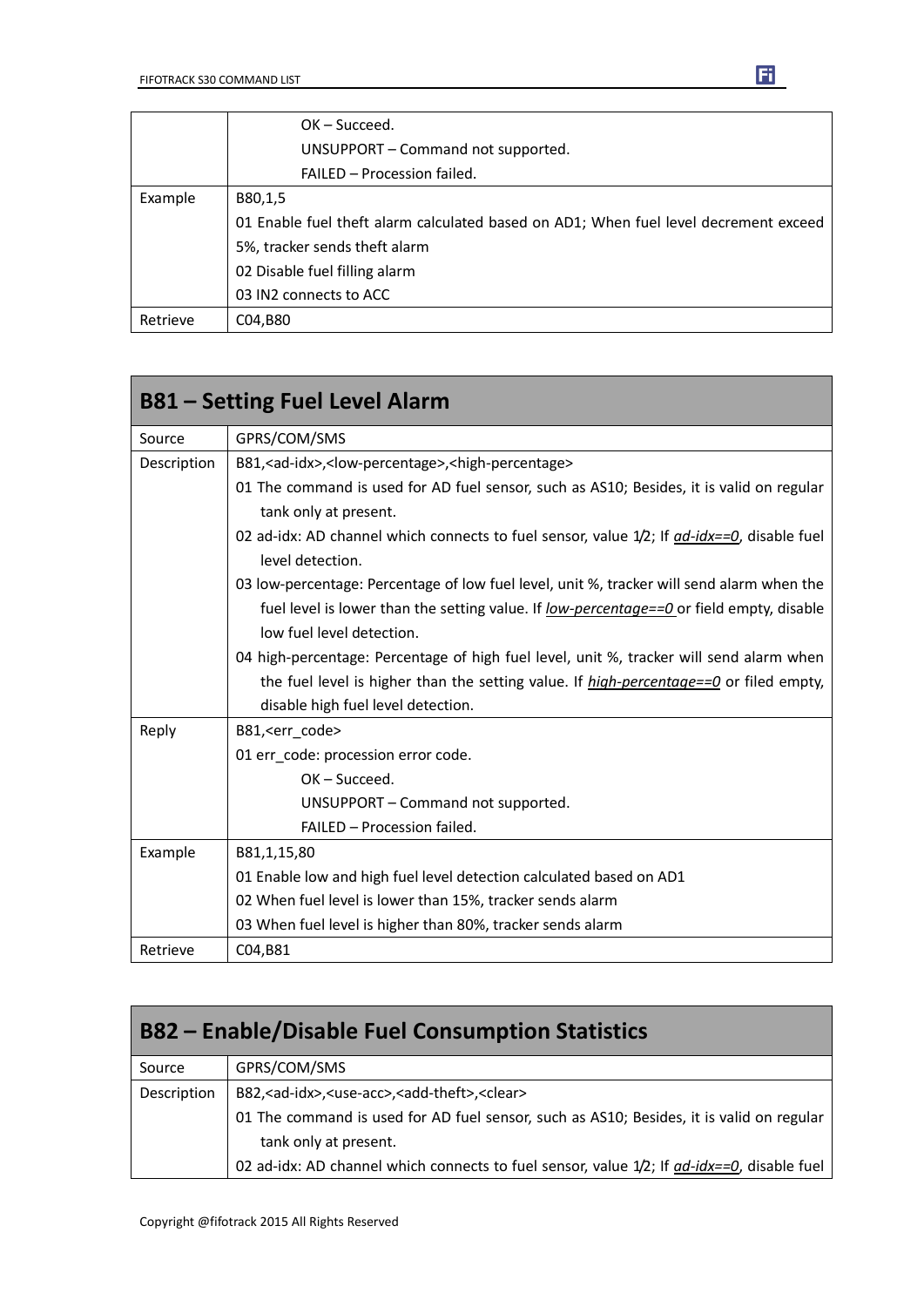|          | consumption statistics.                                                                      |
|----------|----------------------------------------------------------------------------------------------|
|          | 03 use-acc: Whether tracker connects to ACC or not. To get better calculation result, it is  |
|          | suggested to connect IN2 to ACC. If use-acc field empty, by default, it is regarded that     |
|          | ACC connected.                                                                               |
|          | 04 add-theft: 1-- The amount of oil reduced by theft is added to total fuel consumption      |
|          | (default); 0-- The amount of oil reduced by theft is excluded from total fuel                |
|          | consumption.                                                                                 |
|          | 05 clear: 0-Keep current fuel consumption data unchanged; 1-Clear current                    |
|          | consumption data, and calculated from 0                                                      |
|          | 06 After fuel consumption statistics enabled, fuel consumption data is packed in             |
|          | fuel consume field in GPRS protocol.                                                         |
| Reply    | B82, <err_code></err_code>                                                                   |
|          | 01 err_code: procession error code.                                                          |
|          | $OK - Succeed.$                                                                              |
|          | UNSUPPORT - Command not supported.                                                           |
|          | FAILED - Procession failed.                                                                  |
| Example  | B82,1,1,1,1                                                                                  |
|          | 01 Enable fuel consumption statistics calculated based on AD1; tracker connects to ACC       |
|          | via IN2; All amount, including fuel theft amount, will be statistics into total consumption; |
|          | After commands sent, tracker clear current consumption data, and re-calculates from 0.       |
| Retrieve | C04, B82                                                                                     |
|          | Reply: B82, < ad-idx>, < use-acc>, < add-theft>                                              |

| <b>B90 - Reset Tracker or Module</b> |                                     |  |
|--------------------------------------|-------------------------------------|--|
| Source                               | GPRS/COM/SMS                        |  |
| Description                          | B90,< select >                      |  |
|                                      | 01 select: option                   |  |
|                                      | $=1$ : Reset tracker.               |  |
|                                      | =2: Reset GPS module.               |  |
|                                      | =3: Reset GSM module.               |  |
| Reply                                | B90, <err_code></err_code>          |  |
|                                      | 01 err_code: procession error code. |  |
|                                      | OK-Succeed.                         |  |
|                                      | UNSUPPORT - Command not supported.  |  |
|                                      | FAILED - Procession failed.         |  |
| Example                              | B90,1                               |  |
|                                      | 01 Reset tracker.                   |  |
| Retrieve                             | <b>UNSUPPORT</b>                    |  |

Ei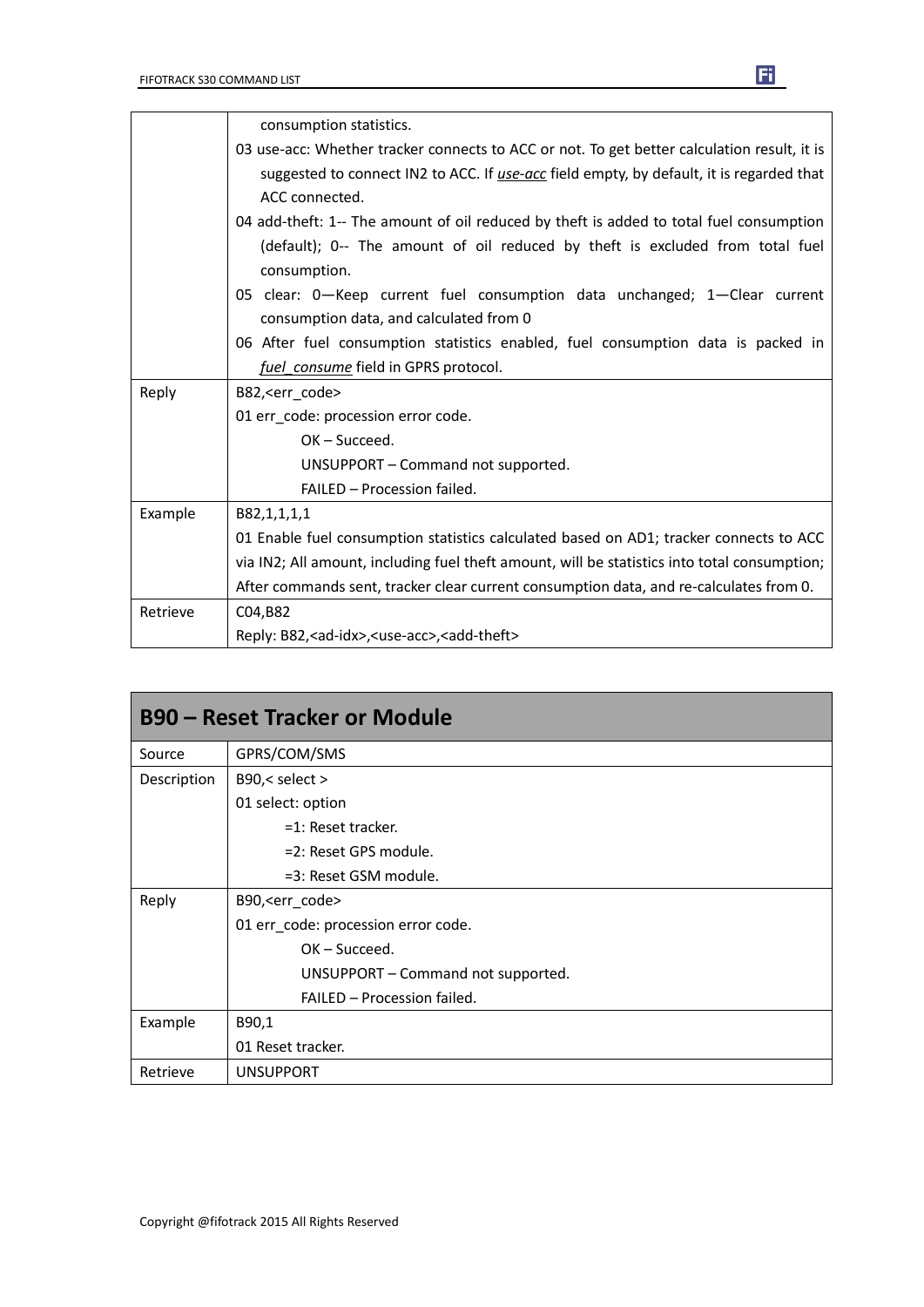| <b>B91 – Setting Parameters to Default</b> |                                                                                 |  |  |
|--------------------------------------------|---------------------------------------------------------------------------------|--|--|
| Source                                     | GPRS/COM/SMS                                                                    |  |  |
| Description                                | B91                                                                             |  |  |
|                                            | 01 After command is set, all system parameters (except SMS password) are set to |  |  |
|                                            | default.                                                                        |  |  |
| Reply                                      | B91, <err code=""></err>                                                        |  |  |
|                                            | 01 err code: procession error code.                                             |  |  |
|                                            | $OK - Succeed.$                                                                 |  |  |
|                                            | UNSUPPORT – Command not supported.                                              |  |  |
|                                            | FAILED - Procession failed.                                                     |  |  |
| Example                                    | B91                                                                             |  |  |
| Retrieve                                   | <b>UNSUPPORT</b>                                                                |  |  |

| B94 – Turn on/off LED Display |                                             |  |
|-------------------------------|---------------------------------------------|--|
| Source                        | GPRS/COM/SMS                                |  |
| Description                   | B94, <led-on></led-on>                      |  |
|                               | 01 led-on: 1--turn on LED, 0--turn off LED. |  |
|                               | 02 Default, led-on=1.                       |  |
| Reply                         | B94, <err code=""></err>                    |  |
|                               | 01 err_code: procession error code.         |  |
|                               | $OK - Succeed.$                             |  |
|                               | UNSUPPORT - Command not supported.          |  |
|                               | FAILED - Procession failed.                 |  |
| Example                       | <b>B94</b>                                  |  |
|                               | 01 Set LED to default: turn on.             |  |
| Retrieve                      | C04, B94                                    |  |

| <b>B98 – Setting Lower Power Parameters</b> |                                                                                       |  |  |
|---------------------------------------------|---------------------------------------------------------------------------------------|--|--|
| Source                                      | GPRS/COM/SMS                                                                          |  |  |
| Description                                 | B98, <low_pwr_v>,<low_recovery_v>,<control></control></low_recovery_v></low_pwr_v>    |  |  |
|                                             | 01 The command is used to set the parameters of low external power alarm              |  |  |
|                                             | 02 low_pwr_v: Low power alarm voltage, unit V; When external power input is lower     |  |  |
|                                             | than low pwr v, tracker sends "Low Ext-Power" alarm, and cuts off power supply if     |  |  |
|                                             | <i>control==1,</i> in order to protect auto battery.                                  |  |  |
|                                             | 03 low_recovery_v: External power recovery voltage, unit V; When external power input |  |  |
|                                             | is higher than low recovery v, it is regards that external power is normal; tracker   |  |  |
|                                             | clears "Low Ext-Power" flag, and restore external power supply if control==1.         |  |  |
|                                             | 04 control: 1—cut off external power supply when external input is lower than         |  |  |
|                                             | low pwr v, and restore supply when external input higher than low recovery v, it is   |  |  |

 $F<sub>i</sub>$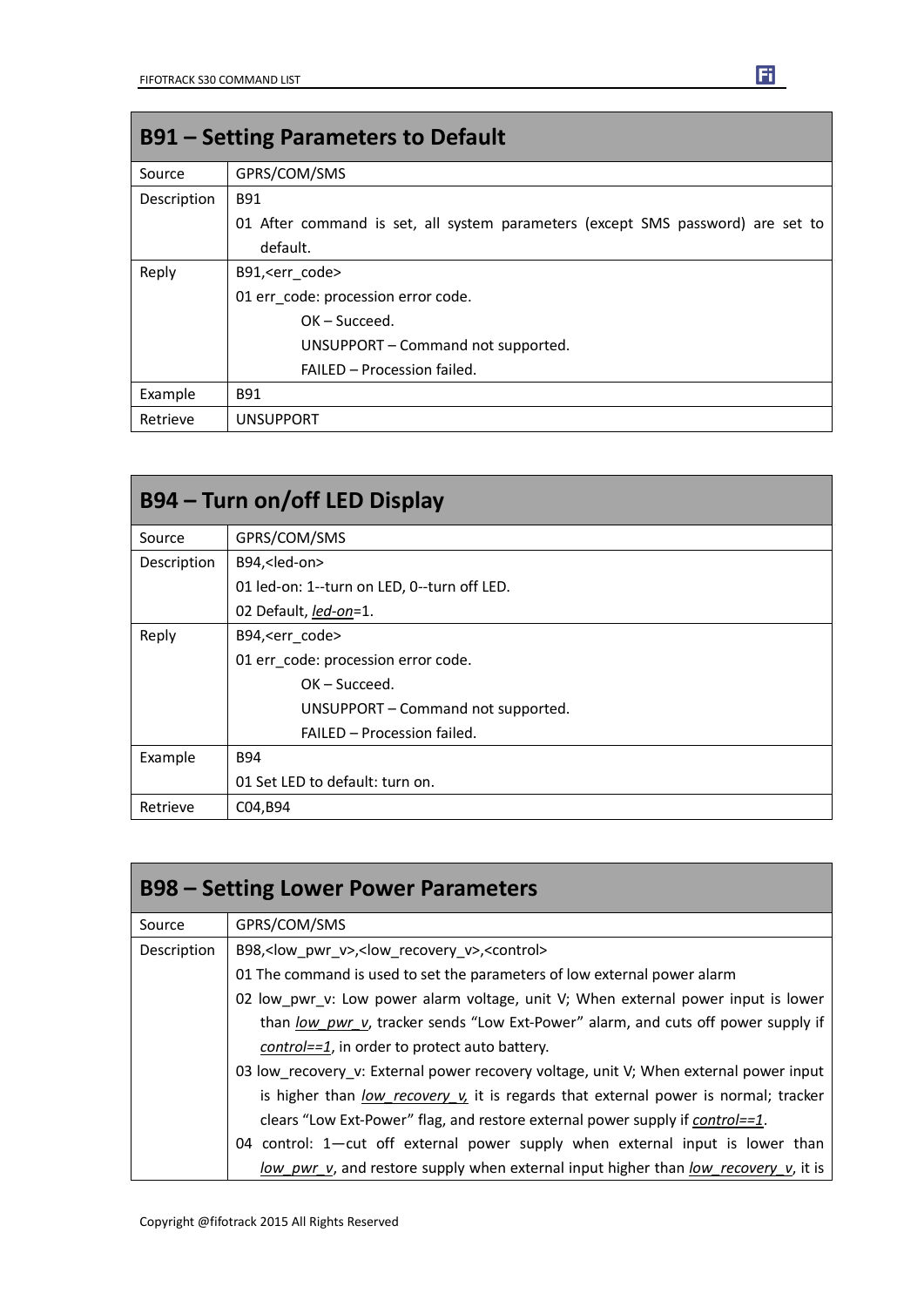|          | used to protect auto battery; O(default) - Disable auto battery protection.     |                                     |       |                                                                                         |  |
|----------|---------------------------------------------------------------------------------|-------------------------------------|-------|-----------------------------------------------------------------------------------------|--|
|          | 05 It is suggested to set parameters which (low_recovery_v – low_pwr_v) >= 0.5V |                                     |       |                                                                                         |  |
|          | 06 Default settings for 12V or 24V auto battery, as below table:                |                                     |       |                                                                                         |  |
|          |                                                                                 | low_pwr_v<br>low_recovery_v         |       |                                                                                         |  |
|          |                                                                                 | 12V Auto Battery                    | 11.5V | 12.5V                                                                                   |  |
|          |                                                                                 | 24V Auto Battery                    | 23.5V | 24.5V                                                                                   |  |
| Reply    | B98, < err_code>                                                                |                                     |       |                                                                                         |  |
|          |                                                                                 | 01 err_code: procession error code. |       |                                                                                         |  |
|          | $OK - Succeed.$                                                                 |                                     |       |                                                                                         |  |
|          | UNSUPPORT - Command not supported.                                              |                                     |       |                                                                                         |  |
|          |                                                                                 | FAILED - Procession failed.         |       |                                                                                         |  |
| Example  | B98,11.5,12.5                                                                   |                                     |       |                                                                                         |  |
|          |                                                                                 |                                     |       | 01 Setting low external threshold to 11.5V, and recovery voltage to 12.5V, auto battery |  |
|          | protection is disabled, tracker is always powered from external supply.         |                                     |       |                                                                                         |  |
|          |                                                                                 |                                     |       |                                                                                         |  |
|          | B98,0,0,1                                                                       |                                     |       |                                                                                         |  |
|          |                                                                                 |                                     |       | 01 Setting adaptive low external parameters, tracker judges voltage automatically, and  |  |
|          |                                                                                 | cuts off when low external input.   |       |                                                                                         |  |
| Retrieve | C04,B98                                                                         |                                     |       |                                                                                         |  |

| <b>B99 – OTA using FTP Server</b> |                                                                                                     |                                                                                                                                                                                |  |  |
|-----------------------------------|-----------------------------------------------------------------------------------------------------|--------------------------------------------------------------------------------------------------------------------------------------------------------------------------------|--|--|
| Source                            | GPRS/COM/SMS                                                                                        |                                                                                                                                                                                |  |  |
| Description                       |                                                                                                     | B99, <file_name>,<option>,<ftp_address>,<ftp_port>,<ftp_loginid>,<ftp_loginpwd>,<apn< td=""></apn<></ftp_loginpwd></ftp_loginid></ftp_port></ftp_address></option></file_name> |  |  |
|                                   |                                                                                                     | >, <apn_name>,<apn_pwd></apn_pwd></apn_name>                                                                                                                                   |  |  |
|                                   |                                                                                                     | 01 file name: file name for OTA, should be "xxx.bin" format                                                                                                                    |  |  |
|                                   |                                                                                                     | 02 option: option for OTA, when the field empty, using default setting                                                                                                         |  |  |
|                                   | option                                                                                              | <b>Description</b>                                                                                                                                                             |  |  |
|                                   | 0(default)                                                                                          | Normal OTA, tracker check whether <i>file name</i> match current version                                                                                                       |  |  |
|                                   |                                                                                                     | or not                                                                                                                                                                         |  |  |
|                                   | 1                                                                                                   | Mandatory OTA, tracker doesn't check file name                                                                                                                                 |  |  |
|                                   |                                                                                                     | 03 ftp address: FTP server address, default 47.88.17.17                                                                                                                        |  |  |
|                                   | 04 ftp port: FTP server port, default 21                                                            |                                                                                                                                                                                |  |  |
|                                   | 05 ftp_loginid, ftp_loginpwd: FTP login user-name and password, when fields empty,                  |                                                                                                                                                                                |  |  |
|                                   | using default account on 47.88.17.17                                                                |                                                                                                                                                                                |  |  |
|                                   | 06 apn, apn_name, apn_pwd: APN setting for FTP connection, default, tracker using the               |                                                                                                                                                                                |  |  |
|                                   | same setting as <b>BO1</b> command                                                                  |                                                                                                                                                                                |  |  |
|                                   | 07 After <b>B99</b> command received, tracker matches <i>file name</i> to current firmware version, |                                                                                                                                                                                |  |  |
|                                   | and starts OTA according to result                                                                  |                                                                                                                                                                                |  |  |
|                                   |                                                                                                     | 08 During OTA operation, tracker will disconnect from tracking server, stop timing                                                                                             |  |  |
|                                   | uploading/photographing.                                                                            |                                                                                                                                                                                |  |  |
|                                   |                                                                                                     | 09 The timeout for FTP OTA is 15mins, when exceed, tracker will restart automatically,                                                                                         |  |  |
|                                   |                                                                                                     | and connect to tracking server                                                                                                                                                 |  |  |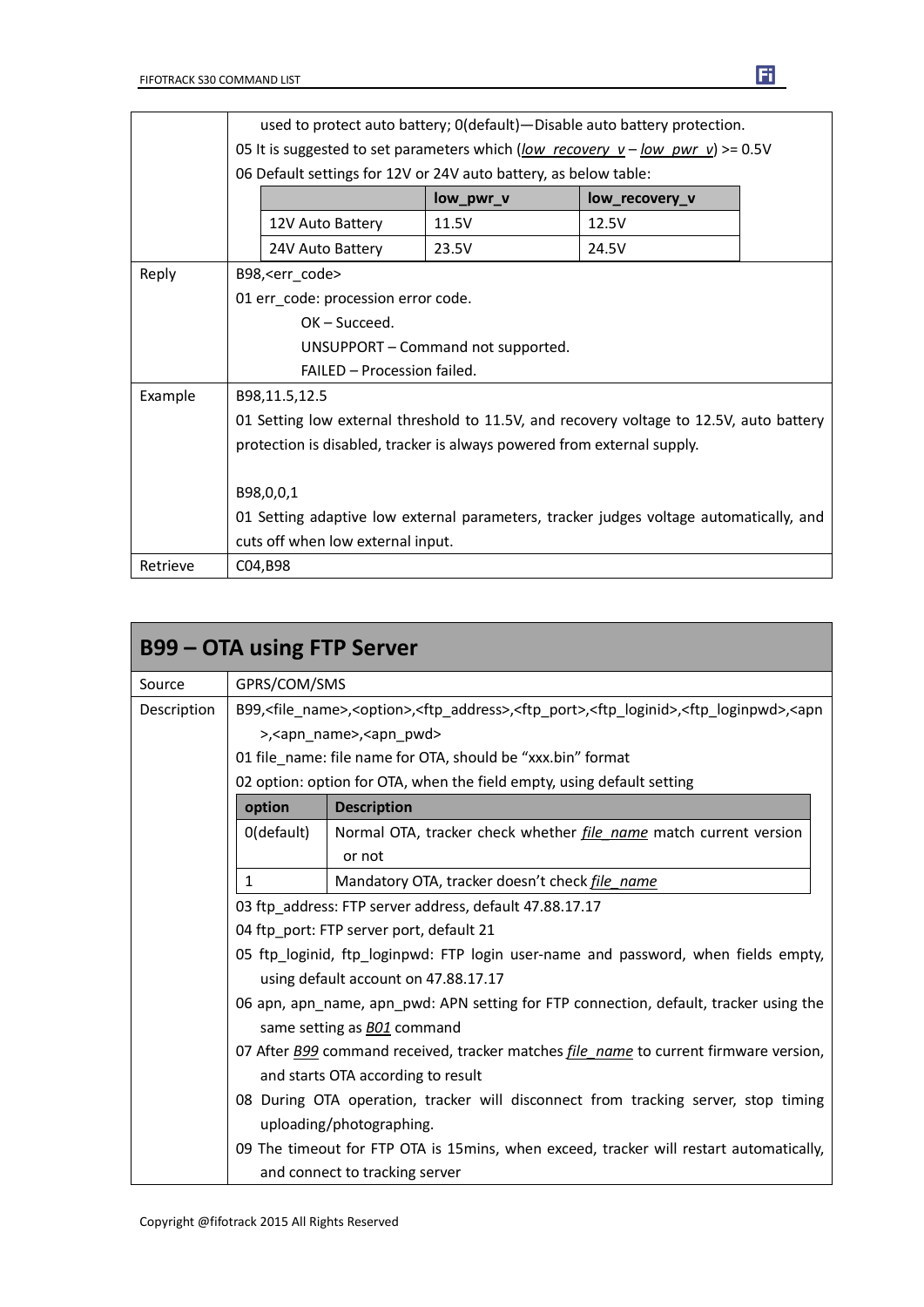|          | 10 External power connection is needed during OTA operation, it is used for tracking     |  |  |
|----------|------------------------------------------------------------------------------------------|--|--|
|          | reboot after OTA finished                                                                |  |  |
| Reply    | B99, < err_str                                                                           |  |  |
|          | 01 err_str: Error code, string format                                                    |  |  |
|          | "Invalid BIN file" - <i>file name</i> doesn't match current firmware version             |  |  |
|          | "No ext-pwr, Please Connect in 15mins" – External power disconnect                       |  |  |
|          | "The Same Version" – file_name has the same version to current firmware                  |  |  |
|          | version                                                                                  |  |  |
|          | "OK" – OTA start                                                                         |  |  |
| Example  | B99,S30-V1.09.bin                                                                        |  |  |
|          | 01 Start OTA, tracker will connect to 47.88.17.17:21, using default FTP account for file |  |  |
|          | download                                                                                 |  |  |
|          |                                                                                          |  |  |
|          | B99, S30-V1.09.bin, 1, 120.24.95.123, 9208, klone, klone@@2017                           |  |  |
|          | 01 Start OTA, tracker will connect to 120.24.95.123:9208, and<br>upgrade<br>to           |  |  |
|          | "S30-V1.09.bin"                                                                          |  |  |
|          | 02 The login name and password of FTP server is "klone" and "klone@@2017"                |  |  |
| Retrieve |                                                                                          |  |  |

|             | <b>C01 - Retrieve Position Information</b>                                                                                                                                                                                                        |
|-------------|---------------------------------------------------------------------------------------------------------------------------------------------------------------------------------------------------------------------------------------------------|
| Source      | COM/SMS/GPRS                                                                                                                                                                                                                                      |
| Description | CO <sub>1</sub>                                                                                                                                                                                                                                   |
|             | 01 After command is set, tracker sends a position message.                                                                                                                                                                                        |
|             | 02 When alarm detected, tracker sends alarm SMS with C01 format automatically, to all                                                                                                                                                             |
|             | SOS number(s).                                                                                                                                                                                                                                    |
|             | 03 When command is sent via GPRS, tracker replies normal position data.                                                                                                                                                                           |
| Reply       | When command is sent via GPRS, the replied data is normal position package.                                                                                                                                                                       |
|             | When command is sent via SMS/COM<br><string head="">, yyyy-MM-dd hh:mm:ss, <spd>KM/h, <gprs st="">, <gps fix="">, EXPW:<pst></pst></gps></gprs></spd></string>                                                                                    |
|             | http://maps.google.com/maps?f=q&hl=en&q=loc: <latitude>,<longitude><br/>a string head: SMS head string, for normal position data, <i>string head</i> is empty, for<br/>alarm data, refer to Appendix-A for default string.</longitude></latitude> |
|             | b yyyy-MM-dd hh:mm:ss: current date & time, which is effected by B14 command<br>setting.                                                                                                                                                          |
|             | c spd: current speed, unit km/h.                                                                                                                                                                                                                  |
|             | d gprs st: GPRS link status, value: "Connected" or "Disconnected".                                                                                                                                                                                |
|             | e gps fix: GPS signal status, 'A'-fixed, 'V'-not fixed.                                                                                                                                                                                           |
|             | f PST: Status of ext-power input, "ON" -- ext-power is connected, "OFF" -- ext-power                                                                                                                                                              |
|             | is disconnected.                                                                                                                                                                                                                                  |
|             | g Latitude, Longitude: Latitude and longitude of last position point.                                                                                                                                                                             |
| Example     | CO <sub>1</sub>                                                                                                                                                                                                                                   |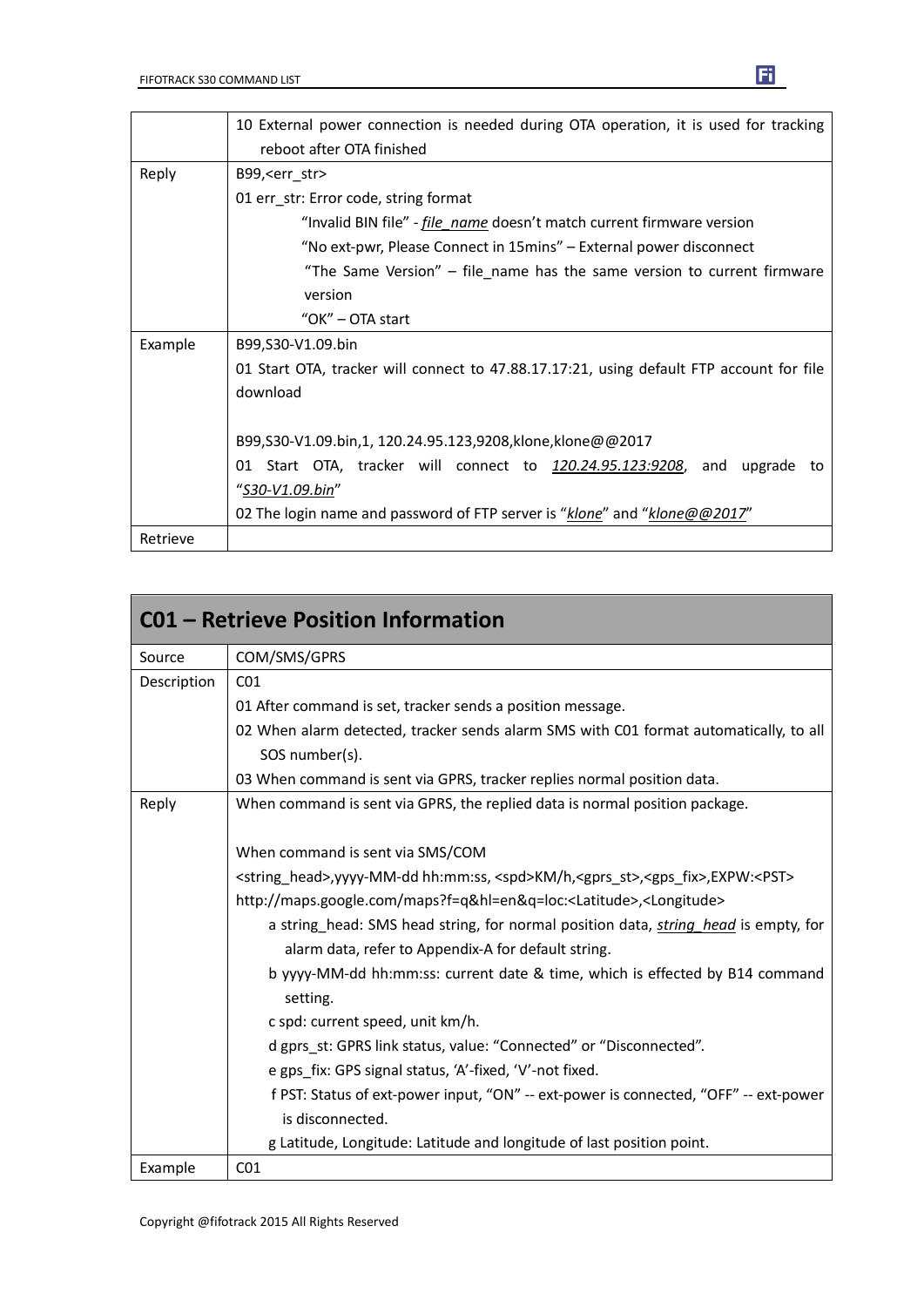Retrieve | UNSUPPORT

| C02 - Retrieve Firmware/Hardware Version, SN, IMEI |                                                                |  |
|----------------------------------------------------|----------------------------------------------------------------|--|
| Source                                             | GPRS/COM/SMS                                                   |  |
| Description                                        | CO <sub>2</sub>                                                |  |
| Reply                                              | Uploading data format:                                         |  |
|                                                    | C02, <imei>,<sn>,<fw ver="">,<hw ver=""></hw></fw></sn></imei> |  |
|                                                    | 01 IMEI: IMEI of tracker.                                      |  |
|                                                    | 02 SN: Serial number of tracker.                               |  |
|                                                    | 03 fw ver: Firmware version.                                   |  |
|                                                    | 04 hw ver: Hardware version.                                   |  |
| Example                                            | CO <sub>2</sub>                                                |  |
| Retrieve                                           | <b>UNSUPPORT</b>                                               |  |

| <b>C03 - Retrieve Supply Power Status</b> |                                                                                        |  |  |
|-------------------------------------------|----------------------------------------------------------------------------------------|--|--|
| Source                                    | GPRS/COM/SMS                                                                           |  |  |
| Description                               | CO <sub>3</sub>                                                                        |  |  |
| Reply                                     | Uploading data format:                                                                 |  |  |
|                                           | C03, <extp_v>,<bat_v>,<bat_percentage></bat_percentage></bat_v></extp_v>               |  |  |
|                                           | 01 extp v: Voltage of ext-power, unit V. Charge supplier voltage for handheld tracker. |  |  |
|                                           | 02 bat v: Voltage of internal battery.                                                 |  |  |
|                                           | 03 bat_percentage: Percentage of internal battery capacity.                            |  |  |
| Example                                   | CO <sub>3</sub>                                                                        |  |  |
| Retrieve                                  | <b>UNSUPPORT</b>                                                                       |  |  |

| <b>CO4 – Retrieve Parameter Setting</b> |                                                                             |  |  |
|-----------------------------------------|-----------------------------------------------------------------------------|--|--|
| Source                                  | GPRS/COM/SMS                                                                |  |  |
| Description                             | C04, <cmd-code>,<query para=""></query></cmd-code>                          |  |  |
|                                         | 01 cmd-code: Command code to be retrieved.                                  |  |  |
|                                         | 02 query para: Query parameter; refer to chapters above for detail.         |  |  |
| Reply                                   | C04, <cmd>,<cmd-para></cmd-para></cmd>                                      |  |  |
|                                         | 01 cmd-code: The same as sending command.                                   |  |  |
|                                         | 02 cmd-para: Retrieved parameter string, the same format as setting command |  |  |
|                                         | described in the above chapters.                                            |  |  |
| Example                                 | Refer to chapters above.                                                    |  |  |
| Retrieve                                | <b>UNSUPPORT</b>                                                            |  |  |

Ei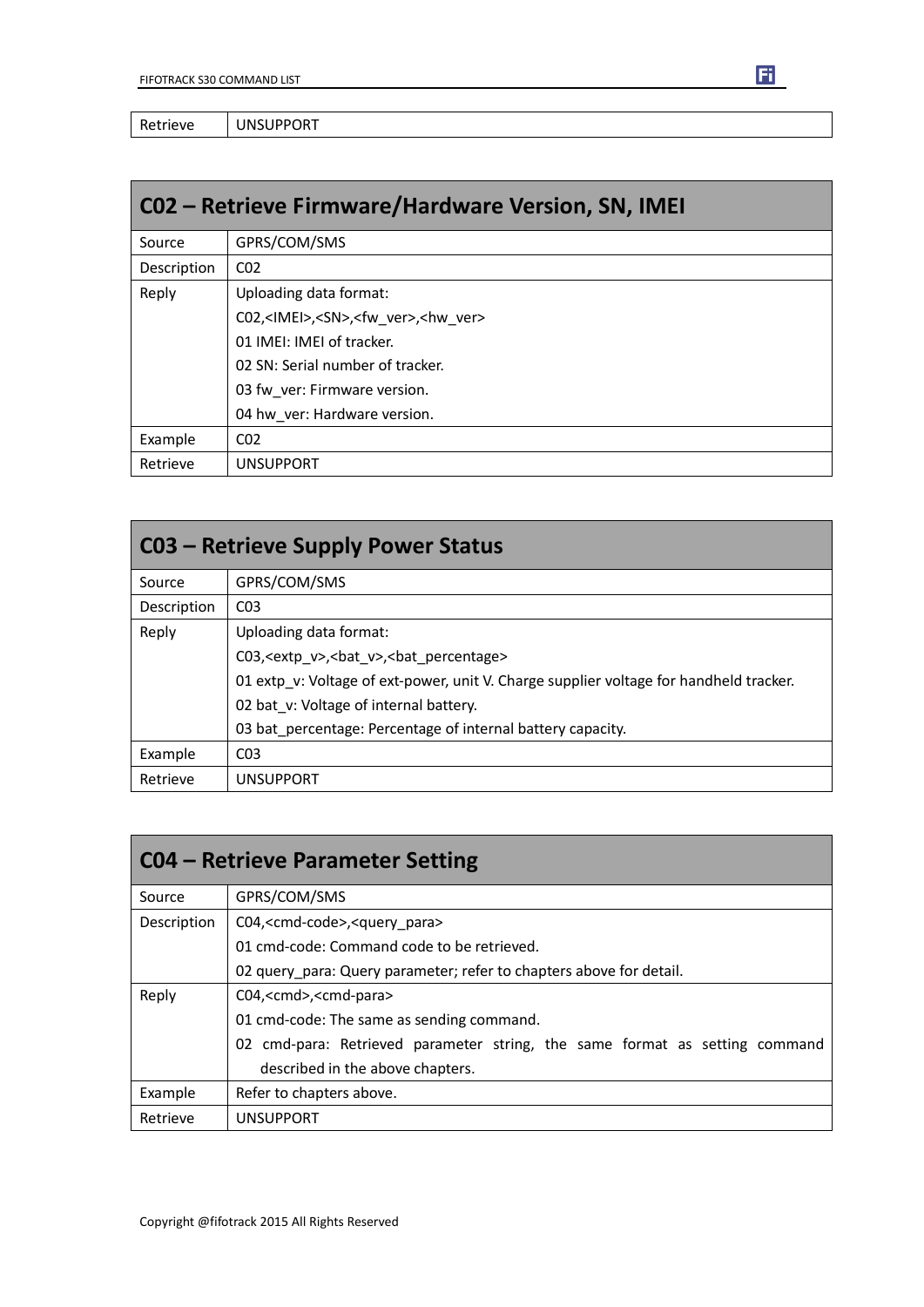|             | C06 – Retrieve Basic Information of Tracker                                                                                                   |
|-------------|-----------------------------------------------------------------------------------------------------------------------------------------------|
| Source      | GPRS/COM/SMS                                                                                                                                  |
| Description | C <sub>06</sub>                                                                                                                               |
|             | 01 Retrieve basic information of tracker in batch                                                                                             |
|             | 02 The command is commonly used for GPRS linkage lost debug                                                                                   |
| Reply       | C06, <gid>,<ip>:<port>,<tcp udp="">;APN:<apn>,<apn_user>,<apn_pwd>;EXT:<ext_p>,BAT</ext_p></apn_pwd></apn_user></apn></tcp></port></ip></gid> |
|             | : <bat_v>;B03:<base_int>,<accoff_int>,<ns_int>;<acc off="" on="">,<moving stop=""></moving></acc></ns_int></accoff_int></base_int></bat_v>    |
|             | 01 GID: Tracker ID for GPRS data, default IMEI                                                                                                |
|             | 02 ip, port: Server setting in tracker                                                                                                        |
|             | 03 TCP/UDP: Transport protocol setting, string, value "TCP" / "UDP"                                                                           |
|             | 04 apn, apn_user, apn_pwd: APN setting in tracker                                                                                             |
|             | 05 ext_p: Voltage of external power supply, unit V                                                                                            |
|             | 06 bat v: Voltage of internal battery, unit V                                                                                                 |
|             | 07 base int, accoff int, ns int: GPRS uploading interval for normal situation, for ACC OFF,                                                   |
|             | for parking status, which is the same as B03 setting                                                                                          |
|             | 08 ACC ON/OFF: Current ACC status, string, value "ACC ON" / "ACC OFF"                                                                         |
|             | 09 Moving/STOP: Current motion status, string, value "Moving" / "STOP"                                                                        |
| Example     | Command: C06                                                                                                                                  |
|             | Reply:                                                                                                                                        |
|             | C06,861694033095389,47.88.35.165:10502,TCP;APN:CMNET,,;EXT:12.00V,BAT:4.17V;B03                                                               |
|             | :100,0,0,ACC OFF,Stop                                                                                                                         |
| Retrieve    | <b>UNSUPPORT</b>                                                                                                                              |

| C08 - Retrieve Voltage on AD Input |                                                                                         |  |  |
|------------------------------------|-----------------------------------------------------------------------------------------|--|--|
| Source                             | GPRS/COM/SMS                                                                            |  |  |
| Description                        | $CO8$ , $<$ rt-data $>$                                                                 |  |  |
|                                    | 01 Command is used to retrieve AD voltage                                               |  |  |
|                                    | 02 rt-data: 1—Tracker replies real-time voltage on AD input; 0—Tracker replies voltage  |  |  |
|                                    | after filtration; Default 1                                                             |  |  |
|                                    | 03 When rt-data==1, sending command after AD voltage stable; When rt-data==0,           |  |  |
|                                    | waiting at least 1min after AD voltage stable, and then sending command for             |  |  |
|                                    | retrieving, this mode is suitable for the situation, where AD voltage is floating with  |  |  |
|                                    | environment (e.g., fuel sensor voltage under driving)                                   |  |  |
|                                    | 04 The reply to C08 command is the actual voltage on AD port, and it is not effected by |  |  |
|                                    | B <sub>34</sub> command                                                                 |  |  |
| Reply                              | C08, AD1: < ad1-voltage>                                                                |  |  |
|                                    | 01 ad1-voltage: voltage on AD1 port, unit V                                             |  |  |
| Example                            | Command: C08,0                                                                          |  |  |
|                                    | Reply<br>C08,AD1:3.76 :                                                                 |  |  |
| Retrieve                           | <b>UNSUPPORT</b>                                                                        |  |  |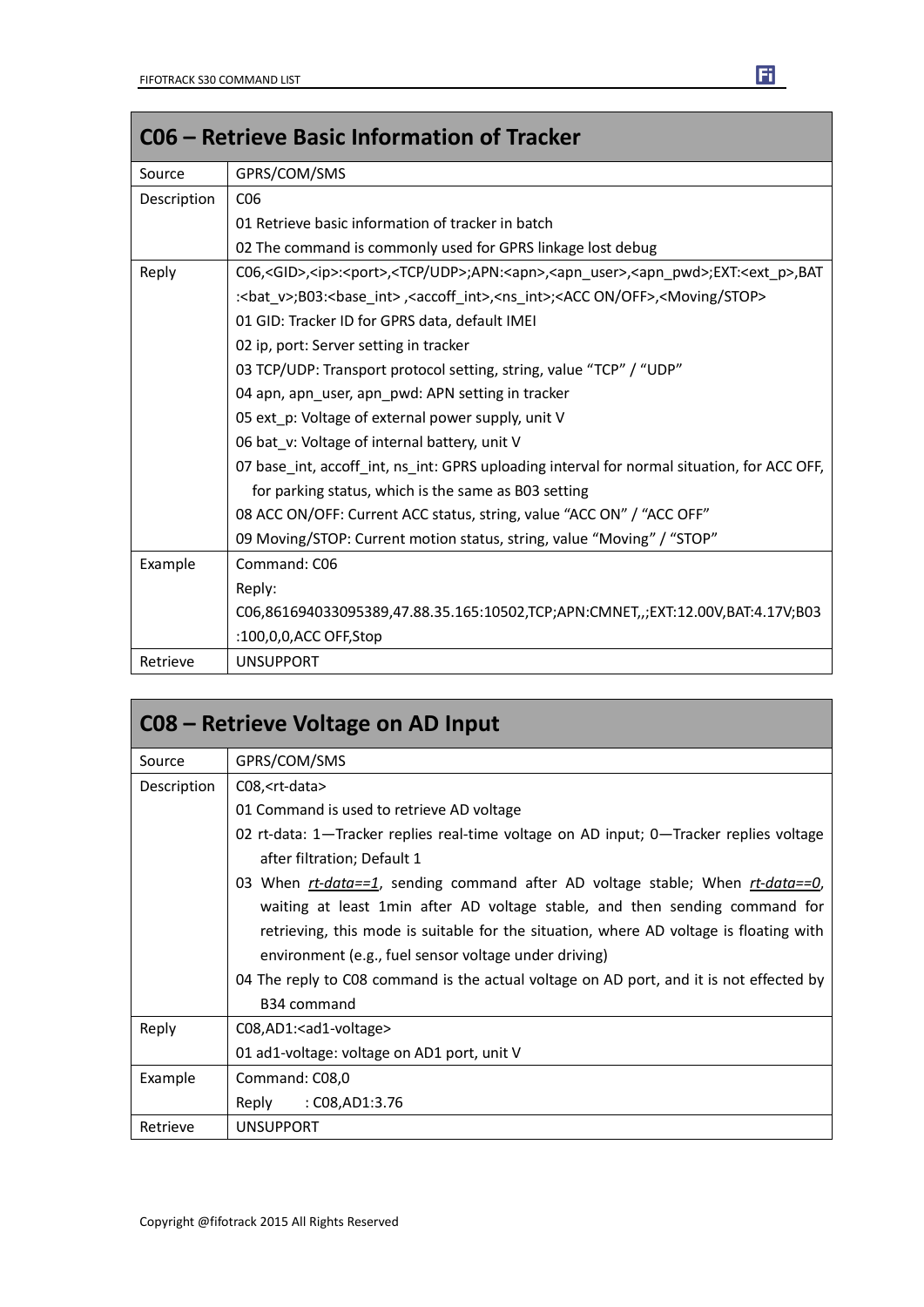|             | S09 - Setting GPRS Heartbeat Interval                                                         |
|-------------|-----------------------------------------------------------------------------------------------|
| Source      | GPRS/COM/SMS                                                                                  |
| Description | S09, <acc-on-interval>, <acc-off-interval></acc-off-interval></acc-on-interval>               |
|             | 01 Heartbeat package is independent from normal GPRS position one; Refer to "fifotrack        |
|             | A01 GPRS Protocol" for heartbeat package format                                               |
|             | 02 acc-on-interval, acc-off-interval: Heartbeat interval for ACC ON and ACC OFF, unit: s;     |
|             | default <i>acc-on-interval==0, acc-off-interval==0</i> , which means heartbeat disabled       |
|             | 03 When <i>acc-on-interval</i> or <i>acc-off-interval</i> is set to 0, heartbeat disabled for |
|             | corresponding ACC status                                                                      |
|             | 03 Heartbeat data will not be saved to blind buffer; When new heartbeat package               |
|             | generated, old and unsent one will be discarded                                               |
| Reply       | S09, <err code=""></err>                                                                      |
|             | 01 err code: procession error code.                                                           |
|             | OK-Succeed.                                                                                   |
|             | UNSUPPORT - Command not supported.                                                            |
|             | FAILED - Procession failed.                                                                   |
| Example     | S09,180,300                                                                                   |
|             | 01 Setting heartbeat interval to 180s for ACC ON, and 300s for ACC OFF                        |
|             | S09,0,300                                                                                     |
|             | 01 Setting heartbeat interval to 300s for ACC OFF, and disable heartbeat for ACC ON           |
|             | <b>SO9</b>                                                                                    |
|             | 01 Disable heartbeat for both ACC ON and ACC OFF                                              |
| Retrieve    | C04,S09                                                                                       |

| S13 – Switching A02 Package Format |                                                                                      |  |  |
|------------------------------------|--------------------------------------------------------------------------------------|--|--|
| Source                             | GPRS/COM/SMS                                                                         |  |  |
| Description                        | S13, <type>,<tmrout>,<re-send-cnt></re-send-cnt></tmrout></type>                     |  |  |
|                                    | 01 Tracker supports two GPRS package format, A01 and A02; S13 command is used to     |  |  |
|                                    | switch the format                                                                    |  |  |
|                                    | 02 type: Package format select, 0-A01 format, 1-A02 format                           |  |  |
|                                    | A01 format: normal package format, no acknowledge needed from server                 |  |  |
|                                    | A02 format: uolpad-acknowledge format, tracker wait for acknowledge for uploading    |  |  |
|                                    | confirmation; Re-send package if no acknowledge received                             |  |  |
|                                    | 03 tmrout: re-send timeout, unit s, default 60s; After A02 package uploaded, tracker |  |  |
|                                    | re-sends the same package after <i>tmrout</i> seconds if no acknowledge received     |  |  |
|                                    | 04 re-send-cnt: Maximum package re-sending times; Tracker aborts package when        |  |  |
|                                    | exceeds re-send-cnt times; default 0, which means package will be uploaded always    |  |  |
|                                    | 05 tmrout, re-send-cnt valid under A02 mode                                          |  |  |
| Reply                              | S13, <err_code></err_code>                                                           |  |  |
|                                    | 01 err_code: procession error code.                                                  |  |  |

E

ī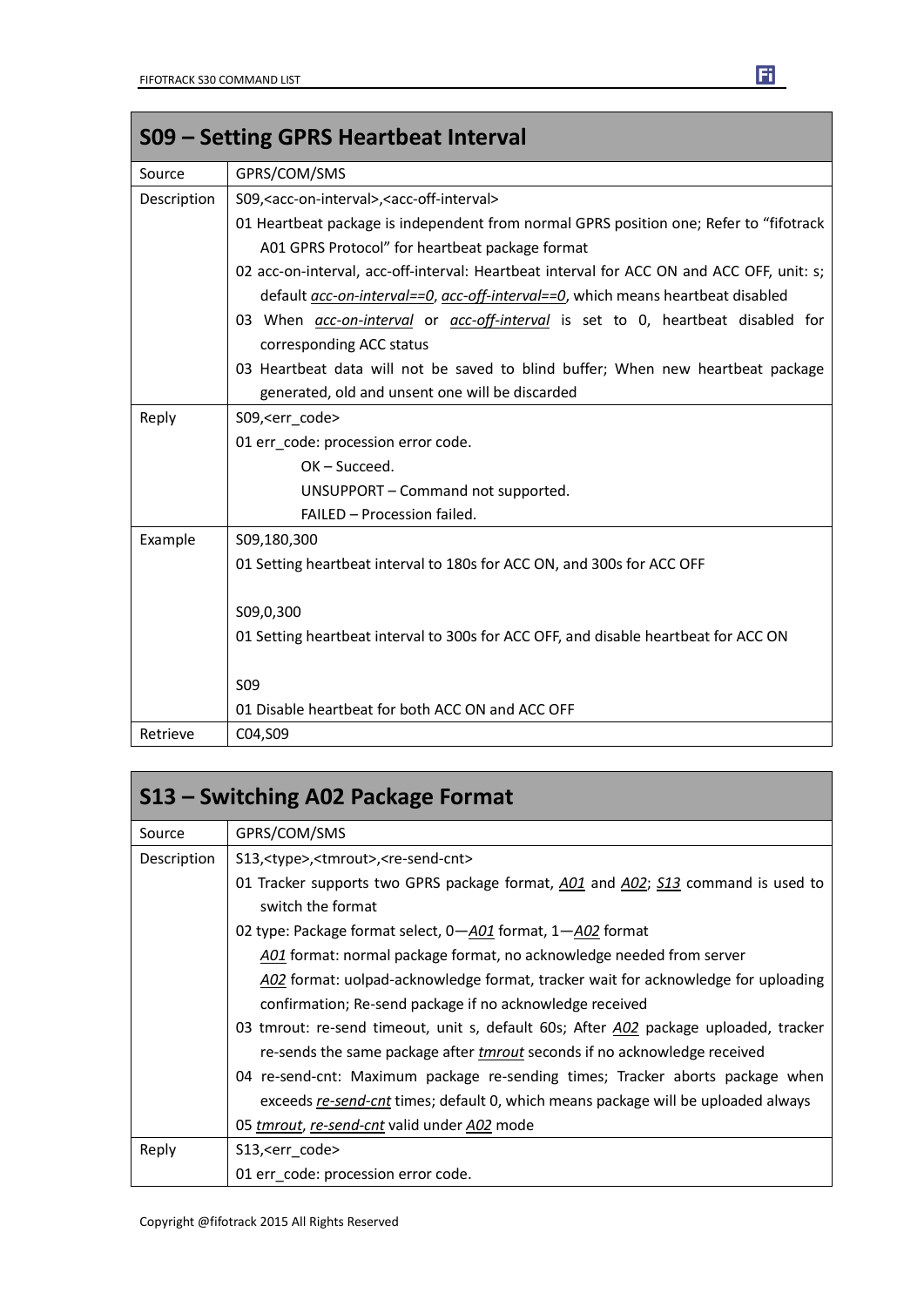|          | $OK - Succeed.$                                                                                  |  |  |  |
|----------|--------------------------------------------------------------------------------------------------|--|--|--|
|          | UNSUPPORT - Command not supported.                                                               |  |  |  |
|          | FAILED - Procession failed.                                                                      |  |  |  |
| Example  | S <sub>13,1</sub>                                                                                |  |  |  |
|          | 01 Enable A02 format, tmrout and re-send-cnt use default setting (tmrout==60,<br>re-send-cnt==0) |  |  |  |
|          | 02 Tracker will upload package every 60s always if no acknowledge received                       |  |  |  |
| Retrieve | C04, S13                                                                                         |  |  |  |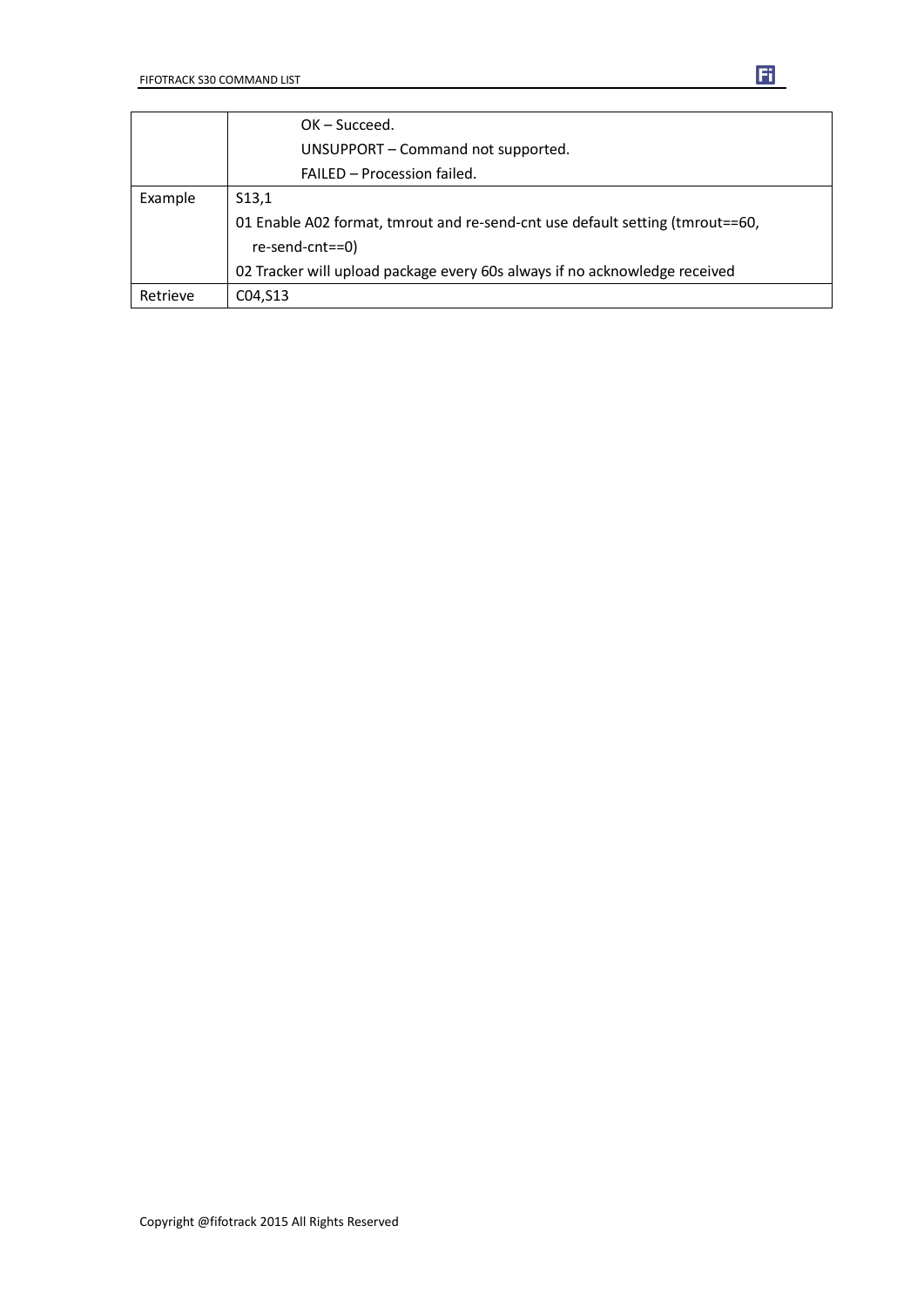### **Appendix A – Alarm code and alarm parameter**

The following table describes the relationship of *alm-code* and *alm-para* in GPS Position/Alarm data:

| alm-code       | alm-para                  | Description               | <b>SMS Head String</b> |
|----------------|---------------------------|---------------------------|------------------------|
| $\mathbf{1}$   | <b>NULL</b>               | Distance tracking         | Distance               |
| $\overline{2}$ | <b>NULL</b>               | Input1 active             | SOS                    |
| 3              | <b>NULL</b>               | Input1 inactive           | IN1 Inactive           |
| 4              | <b>NULL</b>               | Input2 active             | IN <sub>2</sub>        |
| 5              | <b>NULL</b>               | Input2 inactive           | IN2 Inactive           |
| 14             | Ext-power voltage, unit V | Ext-power low             | Low Ext-Power          |
| 15             | <b>NULL</b>               | Ext-power lost            | <b>Ext-Power Cut</b>   |
| 16             | <b>NULL</b>               | Ext-power re-connect      | Ext-Power On           |
| 17             | Battery voltage, unit V   | Internal battery low      | Low Battery            |
| 18             | <b>NULL</b>               | Speeding alarm            | Speeding               |
| 23             | <b>NULL</b>               | Harsh accelerate          | Harsh Accelerate       |
| 24             | <b>NULL</b>               | Harsh braking             | <b>Harsh Braking</b>   |
| 27             | <b>NULL</b>               | Fatigue driving           | <b>Fatigue Driving</b> |
| 28             | <b>NULL</b>               | Fatigue relieve           | <b>Fatigue Relieve</b> |
| 33             | Hexadecimal character:    | Exit geo-fence            | <b>Exit Fence</b>      |
|                | bit[7:4]: geo-fence type: |                           |                        |
|                | 0 - Circle fence          |                           |                        |
|                | 1 - Polygon fence         |                           |                        |
|                | bit[3:0]: index of fence  |                           |                        |
| 34             | The same as "Exit         | Enter geo-fence           | <b>Enter Fence</b>     |
|                | geo-fence"                |                           |                        |
| 35             | <b>NULL</b>               | <b>Idling Alarm</b>       | <b>Idling Alarm</b>    |
| 37             | <b>NULL</b>               | Login                     | Login                  |
| 38             | <b>NULL</b>               | Log Out                   | Log Out                |
| 39             | <b>NULL</b>               | <b>Illegal Login</b>      | Illegal Login          |
| 40             | sn                        | <b>High Temperature</b>   | High Temperature       |
|                | sn: Digital temperature   |                           |                        |
|                | sensor's number, refer to |                           |                        |
|                | <b>B37</b> command        |                           |                        |
| 41             | sn                        | Low Temperature           | Low Temperature        |
|                | sn: Digital temperature   |                           |                        |
|                | sensor's number, refer to |                           |                        |
|                | B37 command               |                           |                        |
| 44             | <b>NULL</b>               | Fuel Theft Alarm          | <b>Fuel Theft</b>      |
| 45             | <b>NULL</b>               | <b>Fuel Filling Alarm</b> | <b>Fuel Filling</b>    |
| 46             | <b>NULL</b>               | Low Fuel Level Alarm      | Fuel Level Low         |